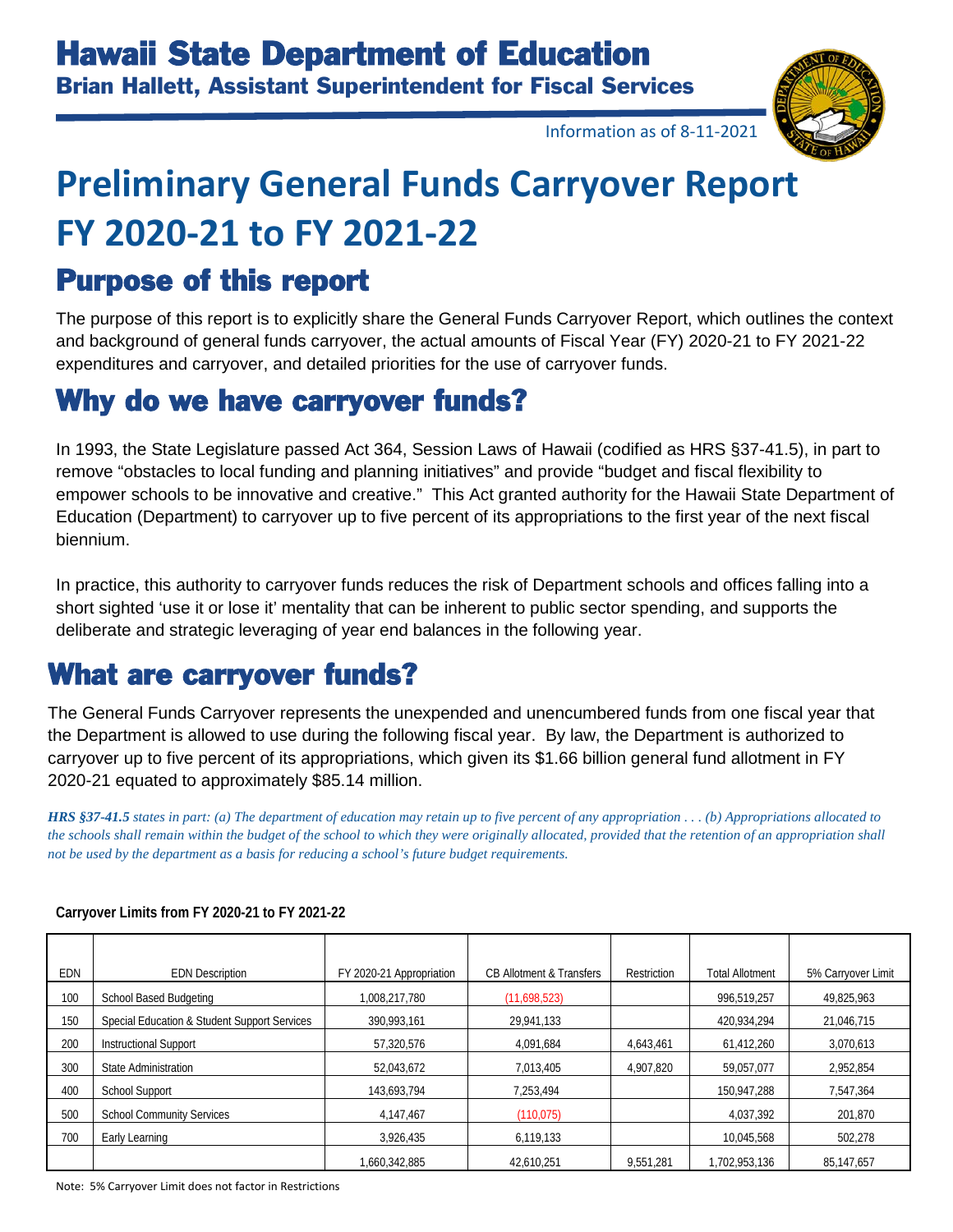#### **Carryover Balances as of June 30, 2021**

| EDN | <b>EDN Description</b>                       | Carryover used for        | Carryover Amount | % of Allotment Carried Over |
|-----|----------------------------------------------|---------------------------|------------------|-----------------------------|
| 100 | School Based Budgeting                       | Schools                   | 49,814,116       | 5.00%                       |
| 150 | Special Education & Student Support Services | Schools                   | 21,046,714       | 5.00%                       |
| 200 | <b>Instructional Support</b>                 | Schools                   | 2,852,844        | 4.65%                       |
| 300 | State Administration                         | Schools                   | 2,707,628        | 4.58%                       |
| 400 | <b>School Support</b>                        | Schools                   | 7,547,364        | 5.00%                       |
| 500 | <b>School Community Services</b>             | Schools/Community Schools | 201.767          | 5.00%                       |
| 700 | Early Learning                               | Schools/EOEL              | 502,278          | 5.00%                       |
|     |                                              |                           | 84,672,711       | 4.97%                       |

#### What are the sources of carryover funds?

#### CARRYOVER FROM FY 2020-21

Unlike previous years, the Department's total unexpended and unencumbered funds at the end of FY 2020-21 in EDN 150, EDN 400 and EDN 700 were above the allowable carryover limits as specified in HRS §37-41.5. As a result, the Department lapsed \$53,207 in EDN 150, \$2,538 in EDN 400, and \$768,101 in EDN 700. However, EDN 100, EDN 200, EDN 300 and EDN 500 were below the allowable carryover limits as specified in HRS §37-41.5. From FY 2020-21 to FY 2021-22, the Department carried \$84.67 million, or 4.97 percent, in general funds.

- The FY 2020-21 unexpended program allocations are:
	- $\circ$  EDN 100-WSF = \$75.13 million. The Department general fund budget is allocated to schools via Weighted Student Formula (WSF), which is where this carryover came from. In accordance with HRS §37-41.5, unexpended funds at schools remain at the school;
	- $\circ$  EDN 100-non WSF = (\$25.31) million. This was due to an offset to ensure that the Department adhered to the 5 percent carryover limit in EDN 100;
	- EDN 150 = \$21.05 million. \$542,890 carried over for the Hawaii School for the Deaf and Blind and the balance carried over centrally;
	- $\circ$  EDN 200 = \$2,852,844 carried over centrally;
	- $\circ$  EDN 300 = \$2,707,628 carried over centrally;
	- $\circ$  EDN 400 = \$7,547,364 carried over centrally;
	- EDN 500 = \$201,767. \$503,041 carried over for the Adult Community Schools and Resources for Enrichment, Academics/Athletics, Culture, & Health program, and the balance of (\$301,274) carried over centrally; and
	- $\circ$  EDN 700 = \$502,278 carried over for the Executive Office on Early Learning.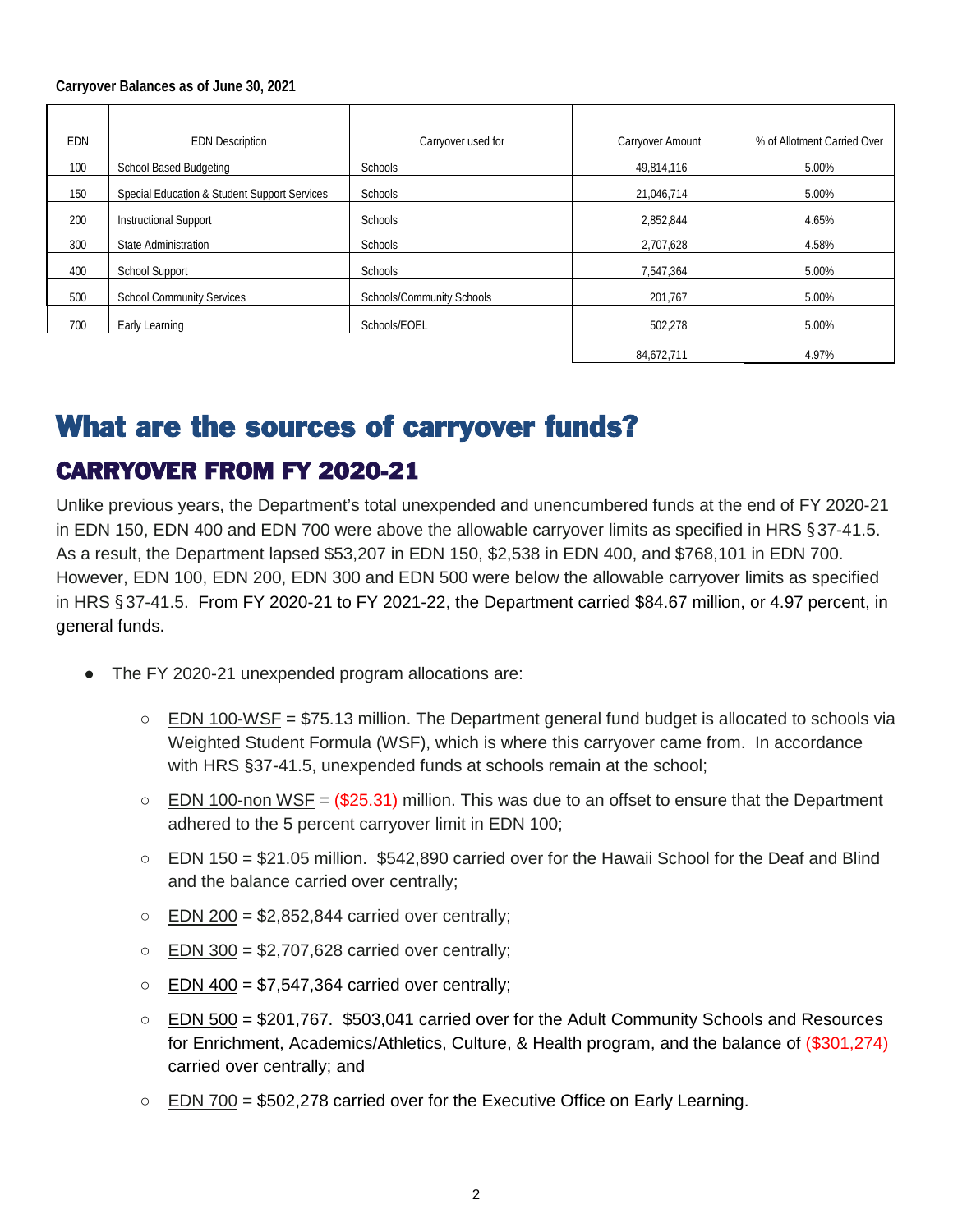#### Where do carryover funds go?

.

Per the statutory requirement, carryover funds are returned to the schools and offices that generate them (see Attachments A and B). Any centralized carryover funds may be used to address funding shortfalls.

NOTE: the Department has procedures in place to ensure that all carryover funds are expended well before the end of the current calendar year.

#### Priorities supported by Centralized Carryover Funds in FY 2021-22

If there are carryover balances available centrally (Central Holding, ORG ID 091) funds would be programmed to address priority funding shortfalls. Unfortunately, in FY 2021-22, the Department has no centrally available carryover funds. Instead, the total for centralized carryover funds totaled -\$19.2 million that the Department will need to rely on the use of federal (Impact Aid) funds to address.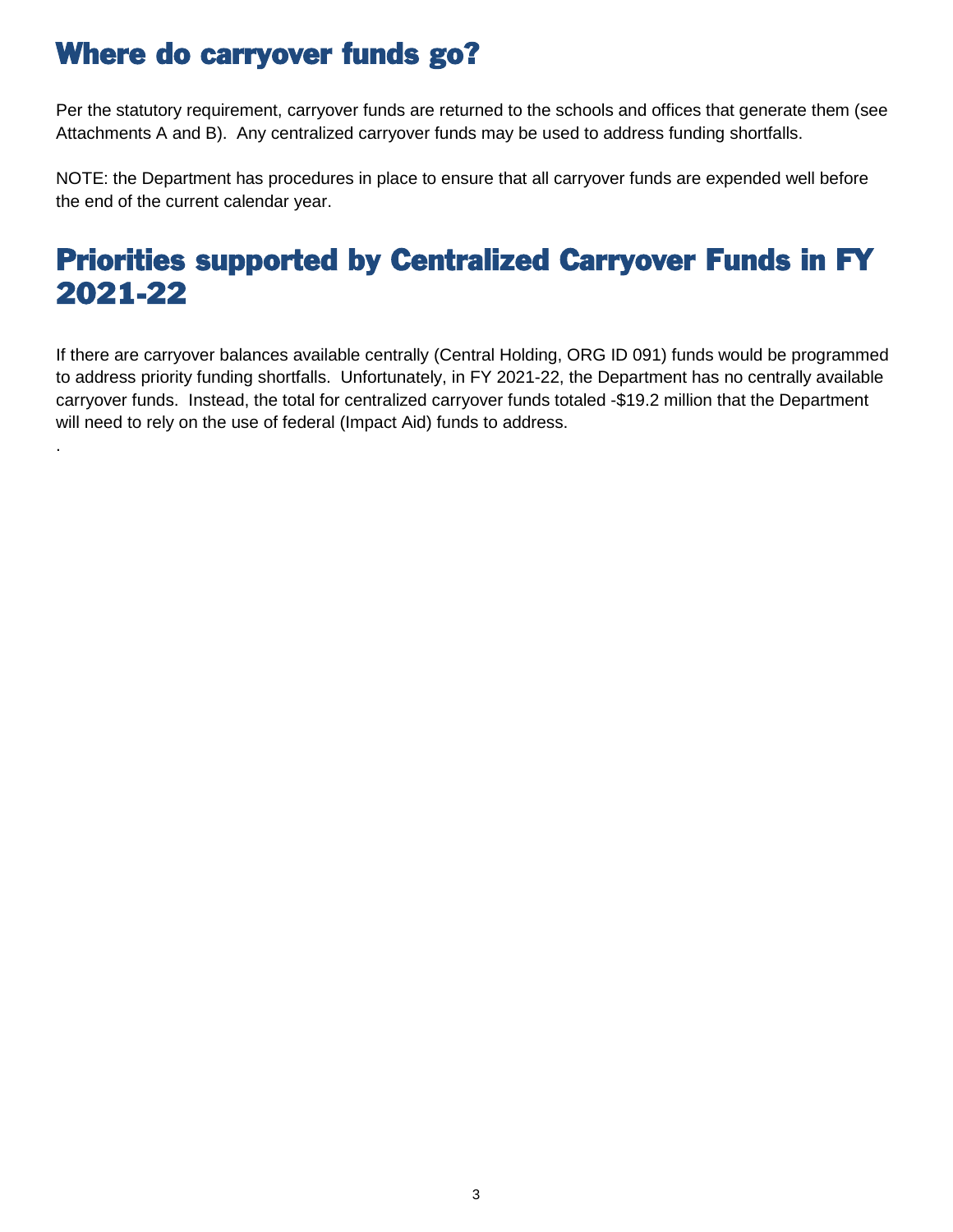#### **Department of Education General Fund Carryover Report by Program ID BFY 2021 to BFY 2022**

| <b>BFY</b> | <b>EDN</b>         | Program ID | <b>Program Description</b>                 | Amount of Carryover |
|------------|--------------------|------------|--------------------------------------------|---------------------|
| 2021       | 100                | 12642      | RESOURCES FOR NEW FACILITIES-REG EDUC      | 686,001             |
| 2021       | 100                | 15849      | <b>VOCATIONAL &amp; APPLIED TECHNOLOGY</b> | 675,238             |
| 2021       | 100                | 15997      | HOLDING ACCOUNT - EDN 100                  | $-39,873,321$       |
| 2021       | 100                | 16158      | JR RES OFFICER TRNG CORP                   | 58,172              |
| 2021       | 100                | 16173      | LAHAINALUNA BOARDING DEPT-GEN FUND         | 189,427             |
| 2021       | 100                | 16403      | NIIHAU SCHOOL                              | 4,537               |
| 2021       | 100                | 16732      | HAWAIIAN LANGUAGE IMMERSION PROGRAM        | 284,343             |
| 2021       | 100                | 16770      | <b>LEARNING CENTERS</b>                    | 275,429             |
| 2021       | 100                | 16807      | <b>HAWAIIAN STUDIES</b>                    | 1,417,493           |
| 2021       | 100                | 16817      | <b>EARLY COLLEGE</b>                       | 1,765,850           |
| 2021       | 100                | 18205      | OLOMANA HALE HOOMALU                       | 10,258              |
| 2021       | 100                | 18206      | OLOMANA SCHOOL                             | 902,467             |
| 2021       | 100                | 18863      | HIGH CORE (STOREFRONT)                     | 238,275             |
| 2021       | 100                | 18864      | <b>ALTERNATIVE PROGRAMS</b>                | 2,223,369           |
| 2021       | 100                | 18869      | <b>OLOMANA YOUTH CENTER</b>                | 141,639             |
| 2021       | 100                | 27000      | ATHLETICS-TRANSPORTATION                   | 668,693             |
| 2021       | 100                | 27100      | ATHLETICS-SALARY                           | 4,147,102           |
| 2021       | 100                | 27300      | ATHLETICS-GENDER EQUITY                    | 370,324             |
| 2021       | 100                | 27400      | ATHLETICS-SUPPLIES & EQUIP                 | 352,799             |
| 2021       | 100                | 27480      | <b>ATHLETIC TRAINERS</b>                   | 118,945             |
| 2021       | 100                | 27900      | ATHLETICS-TRANSPORTATION MAUI              | 31,956              |
| 2021       | 100                | 42100      | <b>WEIGHTED STUDENT FORMULA</b>            | 75,128,620          |
| 2021       | 100                | 42127      | <b>CAREER &amp; TECHNICAL STUDENT ORGS</b> | $-3,500$            |
|            | 100 Total          |            |                                            | 49,814,116          |
| 2021       | 150                | 17100      | SPECIAL EDUCATION PER PUPIL ALLOCATION     | 9,481,170           |
| 2021       | 150                | 17201      | HAWAII SCHOOL FOR THE DEAF AND BLIND       | 542,890             |
| 2021       | 150                | 17997      | HOLDING ACCOUNT - EDN 150                  | 11,022,654          |
|            | 150 Total          |            |                                            | 21,046,714          |
| 2021       | 200                | 25236      | INDEXED COMPLEX AREA ADMINISTRATION        | 2,502,105           |
| 2021       | 200                | 25997      | HOLDING ACCOUNT - EDN 200                  | 350,739             |
|            | 200 Total          |            |                                            | 2,852,844           |
| 2021       | 300                | 33997      | HOLDING ACCOUNT - EDN 300                  | 2,707,628           |
|            | 300 Total          |            |                                            | 2,707,628           |
| 2021       | 400                | 35997      | HOLDING ACCOUNT - EDN 400                  | 6,879,217           |
| 2021       | 400                | 37721      | <b>ATHLETIC TRAVEL</b>                     | 668,147             |
|            | 400 Total          |            |                                            | 7,547,364           |
| 2021       |                    | 45005      |                                            |                     |
|            | 500                |            | REACH PROGRAM                              | 157,494             |
| 2021       | 500                | 45997      | HOLDING ACCOUNT - EDN 500                  | $-301,276$          |
| 2021       | 500                | 46417      | <b>ADULT EDUCATION</b>                     | 345,549             |
|            | <b>500 Total</b>   |            |                                            | 201,767             |
| 2021       | 700                | 10301      | PRESCHOOL CLASSROOM                        | 161,515             |
| 2021       | 700                | 10304      | <b>EOEL - GENERAL FUNDS</b>                | 308,482             |
| 2021       | 700                | 10306      | PRESCHOOL ADMINISTRATIVE OVERHEAD          | 32,281              |
|            | 700 Total          |            |                                            | 502,278             |
|            | <b>Grand Total</b> |            |                                            | 84,672,711          |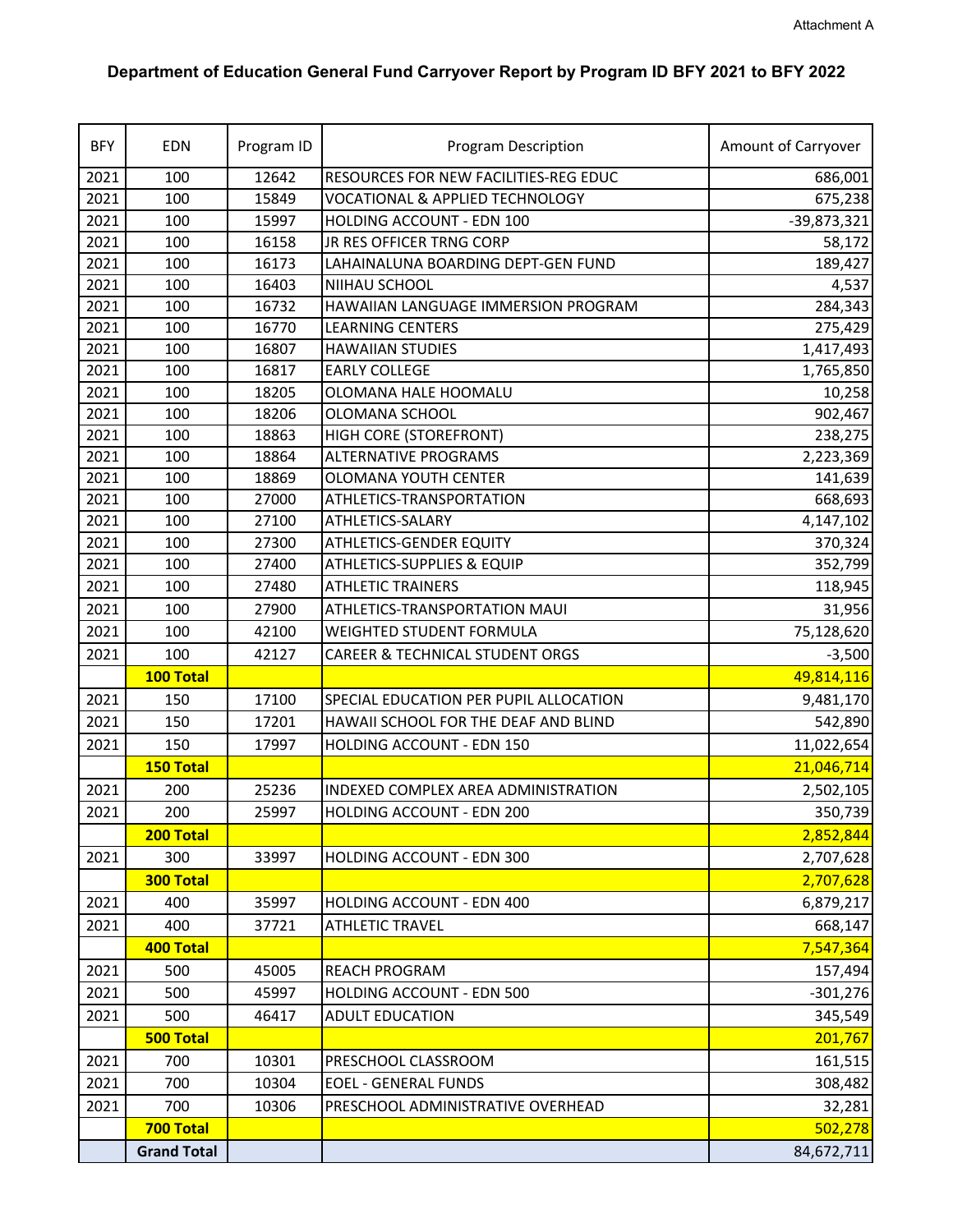| Level            | <b>Dist</b> | Org ID                 | <b>Org ID Descript</b>                                   | <b>EDN</b> | Program ID     | <b>Program Description</b>                                         | <b>Amount of Carryover</b> |
|------------------|-------------|------------------------|----------------------------------------------------------|------------|----------------|--------------------------------------------------------------------|----------------------------|
| SCHOOL           | 10          | 100000<br>100000 Total | AINA HAINA ELEM                                          | 100        | 42100          | WEIGHTED STUDENT FORMULA                                           | 102,938<br>102,938         |
| SCHOOL           | 10          | 101000                 | ALA WAI ELEM                                             | 100        | 42100          | WEIGHTED STUDENT FORMULA                                           | 15,518                     |
| SCHOOL           | 10          | 101000                 | ALA WAI ELEM                                             | 150        | 17100          | SPECIAL EDUCATION PER PUPIL ALLOCATION                             | 2,575                      |
| SCHOOL           | 10          | 101000 Total<br>102000 | <b>ALIIOLANI ELEM</b>                                    | 100        | 42100          | WEIGHTED STUDENT FORMULA                                           | 18,093<br>182,275          |
| SCHOOL           | 10          | 102000                 | <b>ALIIOLANI ELEM</b>                                    | 150        | 17100          | SPECIAL EDUCATION PER PUPIL ALLOCATION                             | 26,175                     |
|                  |             | 102000 Total           |                                                          |            |                |                                                                    | 208,450                    |
| SCHOOL           | 10<br>10    | 103000                 | ANUENUE-HAWAIIAN IMMERSION<br>ANUENUE-HAWAIIAN IMMERSION | 100<br>100 | 15849<br>27000 | VOCATIONAL & APPLIED TECHNOLOGY<br>ATHLETICS-TRANSPORTATION        | 8,948                      |
| SCHOOL<br>SCHOOL | 10          | 103000<br>103000       | ANUENUE-HAWAIIAN IMMERSION                               | 100        | 27300          | ATHLETICS-GENDER EQUITY                                            | 5,028<br>2,070             |
| SCHOOL           | 10          | 103000                 | ANUENUE-HAWAIIAN IMMERSION                               | 100        | 27400          | ATHLETICS-SUPPLIES & EQUIP                                         | 28,576                     |
| SCHOOL           | 10          | 103000                 | ANUENUE-HAWAIIAN IMMERSION                               | 100        | 27480          | <b>ATHLETIC TRAINERS</b>                                           | 1,057                      |
| SCHOOL<br>SCHOOL | 10<br>10    | 103000<br>103000       | ANUENUE-HAWAIIAN IMMERSION<br>ANUENUE-HAWAIIAN IMMERSION | 100<br>150 | 42100<br>17100 | WEIGHTED STUDENT FORMULA<br>SPECIAL EDUCATION PER PUPIL ALLOCATION | 610,886<br>42,795          |
| SCHOOL           | 10          | 103000                 | ANUENUE-HAWAIIAN IMMERSION                               | 400        | 37721          | <b>ATHLETIC TRAVEL</b>                                             | 9,956                      |
|                  |             | 103000 Total           |                                                          |            |                |                                                                    | 709,316                    |
| SCHOOL<br>SCHOOL | 10<br>10    | 104000<br>104000       | CENTRAL MIDDLE<br>CENTRAL MIDDLE                         | 100<br>150 | 42100<br>17100 | WEIGHTED STUDENT FORMULA<br>SPECIAL EDUCATION PER PUPIL ALLOCATION | 115,929<br>34,413          |
|                  |             | 104000 Total           |                                                          |            |                |                                                                    | 150,342                    |
| SCHOOL           | 10          | 105000                 | DOLE MIDDLE                                              | 100        | 42100          | WEIGHTED STUDENT FORMULA                                           | 288,345                    |
| SCHOOL           | 10          | 105000                 | DOLE MIDDLE                                              | 150        | 17100          | SPECIAL EDUCATION PER PUPIL ALLOCATION                             | 61,141                     |
| SCHOOL           | 10          | 105000                 | DOLE MIDDLE                                              | 500        | 45005          | REACH PROGRAM                                                      | 37                         |
| SCHOOL           | 10          | 105000 Total<br>106000 | <b>FARRINGTON HIGH</b>                                   | 100        | 15849          | VOCATIONAL & APPLIED TECHNOLOGY                                    | 349,523<br>45,974          |
| SCHOOL           | 10          | 106000                 | <b>FARRINGTON HIGH</b>                                   | 100        | 16158          | <b>JR RES OFFICER TRNG CORP</b>                                    | 2,388                      |
| SCHOOL           | 10          | 106000                 | <b>FARRINGTON HIGH</b>                                   | 100        | 27000          | ATHLETICS-TRANSPORTATION                                           | 9,327                      |
| SCHOOL           | 10          | 106000                 | <b>FARRINGTON HIGH</b>                                   | 100        | 27100          | ATHLETICS-SALARY                                                   | 128,077                    |
| SCHOOL<br>SCHOOL | 10<br>10    | 106000<br>106000       | <b>FARRINGTON HIGH</b><br><b>FARRINGTON HIGH</b>         | 100<br>100 | 27300<br>27400 | ATHLETICS-GENDER EQUITY<br>ATHLETICS-SUPPLIES & EQUIP              | 17,362<br>7,043            |
| SCHOOL           | 10          | 106000                 | <b>FARRINGTON HIGH</b>                                   | 100        | 27480          | <b>ATHLETIC TRAINERS</b>                                           | 3,444                      |
| SCHOOL           | 10          | 106000                 | <b>FARRINGTON HIGH</b>                                   | 100        | 42100          | WEIGHTED STUDENT FORMULA                                           | 1,190,423                  |
| SCHOOL           | 10          | 106000                 | <b>FARRINGTON HIGH</b>                                   | 150        | 17100          | SPECIAL EDUCATION PER PUPIL ALLOCATION                             | 10,119                     |
| SCHOOL           | 10          | 106000<br>106000 Total | <b>FARRINGTON HIGH</b>                                   | 400        | 37721          | ATHLETIC TRAVEL                                                    | 13,040<br>1,427,197        |
| SCHOOL           | 10          | 107000                 | FERN ELEM                                                | 100        | 42100          | WEIGHTED STUDENT FORMULA                                           | 122,549                    |
|                  |             | 107000 Total           |                                                          |            |                |                                                                    | 122,549                    |
| SCHOOL           | 10          | 108000                 | <b>HAHAIONE ELEM</b>                                     | 100        | 42100          | WEIGHTED STUDENT FORMULA                                           | 83,927                     |
| SCHOOL           | 10          | 108000 Total<br>109000 | HOKULANI ELEM                                            | 100        | 42100          | WEIGHTED STUDENT FORMULA                                           | 83,927<br>57,635           |
| SCHOOL           | 10          | 109000                 | <b>HOKULANI ELEM</b>                                     | 150        | 17100          | SPECIAL EDUCATION PER PUPIL ALLOCATION                             | 10,640                     |
|                  |             | 109000 Total           |                                                          |            |                |                                                                    | 68,275                     |
| SCHOOL           | 10          | 110000                 | JARRETT MIDDLE                                           | 100        | 42100          | WEIGHTED STUDENT FORMULA                                           | 363,084                    |
| SCHOOL<br>SCHOOL | 10<br>10    | 110000<br>110000       | JARRETT MIDDLE                                           | 150        | 17100<br>45005 | SPECIAL EDUCATION PER PUPIL ALLOCATION                             | 3,906<br>375               |
|                  |             | 110000 Total           | JARRETT MIDDLE                                           | 500        |                | REACH PROGRAM                                                      | 367,365                    |
| SCHOOL           | 10          | 111000                 | JEFFERSON ELEM                                           | 100        | 42100          | WEIGHTED STUDENT FORMULA                                           | 219,327                    |
| SCHOOL           | 10          | 111000                 | JEFFERSON ELEM                                           | 150        | 17100          | SPECIAL EDUCATION PER PUPIL ALLOCATION                             | 2,575                      |
|                  |             | 111000 Total           |                                                          | 100        | 42100          |                                                                    | 221,902<br>225,434         |
| SCHOOL<br>SCHOOL | 10<br>10    | 112000<br>112000       | KAAHUMANU ELEM<br>KAAHUMANU ELEM                         | 150        | 17100          | WEIGHTED STUDENT FORMULA<br>SPECIAL EDUCATION PER PUPIL ALLOCATION | 31,524                     |
|                  |             | 112000 Total           |                                                          |            |                |                                                                    | 256,958                    |
| SCHOOL           | 10          | 113000                 | <b><i>CAEWAI ELEM</i></b>                                | 100        | 42100          | WEIGHTED STUDENT FORMULA                                           | 166,854                    |
| SCHOOL           | 10          | 113000<br>113000 Total | KAEWAI ELEM                                              | 150        | 17100          | SPECIAL EDUCATION PER PUPIL ALLOCATION                             | $-15,913$<br>150,941       |
| SCHOOL           | 10          | 114000                 | KAHALA ELEM                                              | 100        | 42100          | WEIGHTED STUDENT FORMULA                                           | 71,615                     |
| SCHOOL           | 10          | 114000                 | KAHALA ELEM                                              | 150        | 17100          | SPECIAL EDUCATION PER PUPIL ALLOCATION                             | 39,327                     |
|                  |             | 114000 Total           |                                                          |            |                |                                                                    | 110,942                    |
| SCHOOL           | 10          | 115000                 | KAIMUKI HIGH                                             | 100        | 15849          | VOCATIONAL & APPLIED TECHNOLOGY                                    | 12,747                     |
| SCHOOL<br>SCHOOL | 10<br>10    | 115000<br>115000       | KAIMUKI HIGH<br>KAIMUKI HIGH                             | 100<br>100 | 16158<br>16770 | JR RES OFFICER TRNG CORP<br>LEARNING CENTERS                       | 2,391<br>$-2,852$          |
| SCHOOL           | 10          | 115000                 | KAIMUKI HIGH                                             | 100        | 27000          | ATHLETICS-TRANSPORTATION                                           | 6,056                      |
| SCHOOL           | 10          | 115000                 | KAIMUKI HIGH                                             | 100        | 27100          | ATHLETICS-SALARY                                                   | 118,941                    |
| SCHOOL           | 10          | 115000                 | KAIMUKI HIGH                                             | 100        | 27300          | ATHLETICS-GENDER EQUITY                                            | 10,460                     |
| SCHOOL<br>SCHOOL | 10<br>10    | 115000<br>115000       | <b>KAIMUKI HIGH</b><br>KAIMUKI HIGH                      | 100<br>100 | 27400<br>27480 | ATHLETICS-SUPPLIES & EQUIP<br>ATHLETIC TRAINERS                    | 3,659<br>44                |
| SCHOOL           | 10          | 115000                 | <b>KAIMUKI HIGH</b>                                      | 100        | 42100          | WEIGHTED STUDENT FORMULA                                           | 235,929                    |
| SCHOOL           | 10          | 115000                 | KAIMUKI HIGH                                             | 150        | 17100          | SPECIAL EDUCATION PER PUPIL ALLOCATION                             | 191,987                    |
| SCHOOL           | 10          | 115000                 | KAIMUKI HIGH                                             | 200        | 25236          | INDEXED COMPLEX AREA ADMINISTRATION                                |                            |
| SCHOOL           | 10          | 115000<br>115000 Total | <b>KAIMUKI HIGH</b>                                      | 400        | 37721          | <b>ATHLETIC TRAVEL</b>                                             | 18,592<br>597,955          |
| SCHOOL           | 10          | 116000                 | KAIMUKI MIDDLE                                           | 100        | 15849          | VOCATIONAL & APPLIED TECHNOLOGY                                    | 139                        |
| SCHOOL           | 10          | 116000                 | KAIMUKI MIDDLE                                           | 100        | 42100          | WEIGHTED STUDENT FORMULA                                           | 306,567                    |
| SCHOOL           | 10          | 116000                 | KAIMUKI MIDDLE                                           | 150        | 17100          | SPECIAL EDUCATION PER PUPIL ALLOCATION                             | 21,465                     |
| SCHOOL           | 10          | 116000 Total<br>117000 | KAIULANI ELEM                                            | 100        | 42100          | WEIGHTED STUDENT FORMULA                                           | 328,171<br>379,409         |
| SCHOOL           | 10          | 117000                 | KAIULANI ELEM                                            | 150        | 17100          | SPECIAL EDUCATION PER PUPIL ALLOCATION                             | 2,575                      |
|                  |             | 117000 Total           |                                                          |            |                |                                                                    | 381,984                    |
| SCHOOL           | 10          | 118000                 | KALAKAUA MIDDLE                                          | 100        | 15849          | VOCATIONAL & APPLIED TECHNOLOGY                                    | 93                         |
| SCHOOL<br>SCHOOL | 10<br>10    | 118000<br>118000       | KALAKAUA MIDDLE<br>KALAKAUA MIDDLE                       | 100<br>500 | 42100<br>45005 | WEIGHTED STUDENT FORMULA<br>REACH PROGRAM                          | 529,822<br>5,150           |
|                  |             | 118000 Total           |                                                          |            |                |                                                                    | 535,065                    |
| SCHOOL           | 10          | 119000                 | KALANI HIGH                                              | 100        | 15849          | VOCATIONAL & APPLIED TECHNOLOGY                                    | 23,310                     |
| SCHOOL           | 10          | 119000                 | KALANI HIGH                                              | 100        | 18864          | ALTERNATIVE PROGRAMS                                               | 3,183                      |
| SCHOOL           | 10          | 119000                 | KALANI HIGH                                              | 100        | 27000          | ATHLETICS-TRANSPORTATION                                           | 11,351                     |
| SCHOOL<br>SCHOOL | 10<br>10    | 119000<br>119000       | KALANI HIGH<br><b>KALANI HIGH</b>                        | 100<br>100 | 27100<br>27300 | ATHLETICS-SALARY<br>ATHLETICS-GENDER EQUITY                        | 49,846<br>13,571           |
| SCHOOL           | 10          | 119000                 | KALANI HIGH                                              | 100        | 27400          | ATHLETICS-SUPPLIES & EQUIP                                         | 3,736                      |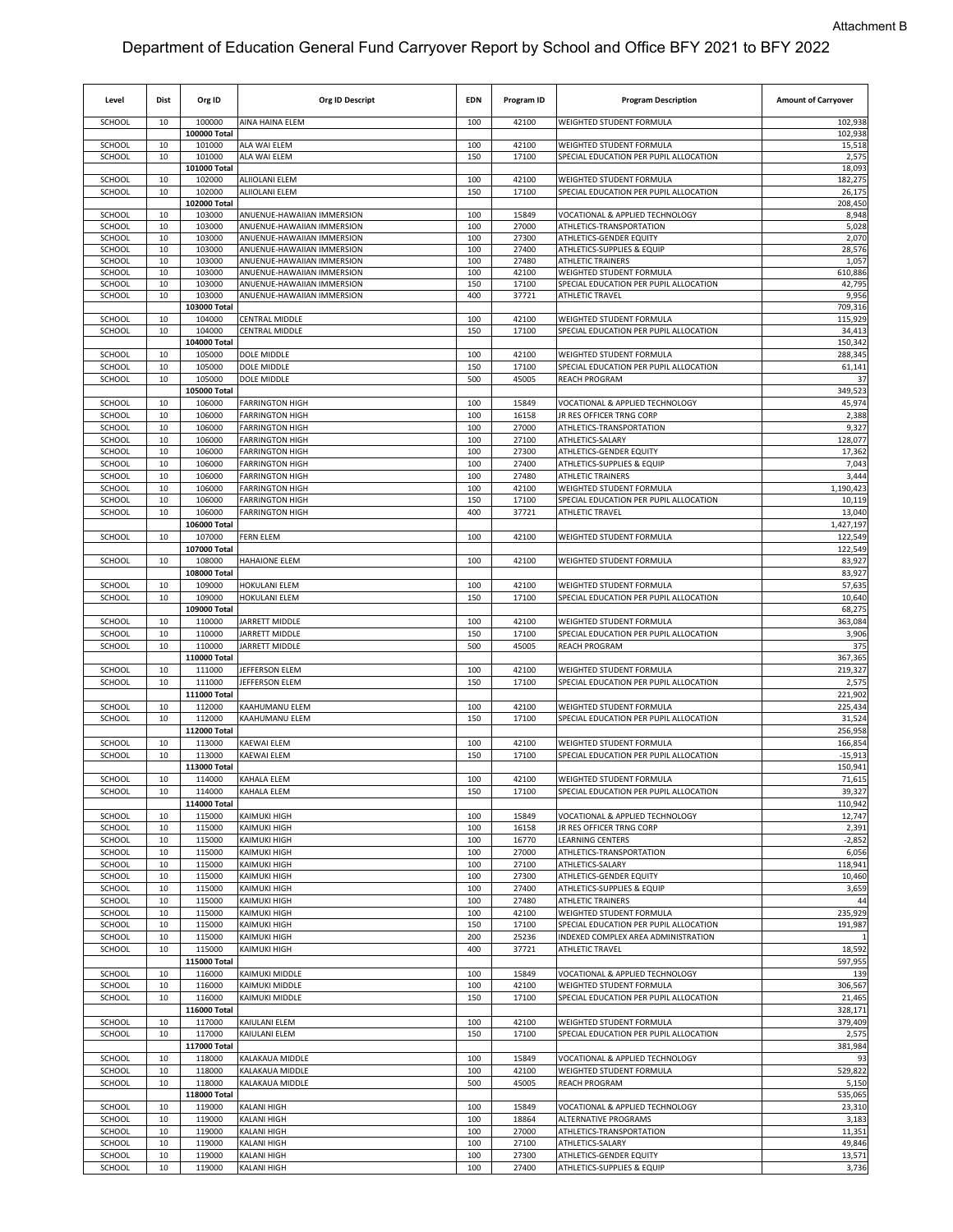| SCHOOL | 10 | 119000       | KALANI HIGH          | 100 | 27480 | ATHLETIC TRAINERS                      | 3,137     |
|--------|----|--------------|----------------------|-----|-------|----------------------------------------|-----------|
| SCHOOL | 10 | 119000       | KALANI HIGH          | 100 | 42100 | WEIGHTED STUDENT FORMULA               | 776,583   |
| SCHOOL | 10 | 119000       | KALANI HIGH          | 150 | 17100 | SPECIAL EDUCATION PER PUPIL ALLOCATION | 68,307    |
|        | 10 | 119000       |                      | 400 | 37721 |                                        | 7,114     |
| SCHOOL |    |              | <b>KALANI HIGH</b>   |     |       | ATHLETIC TRAVEL                        |           |
|        |    | 119000 Total |                      |     |       |                                        | 960,138   |
| SCHOOL | 10 | 120000       | KALIHI ELEM          | 100 | 42100 | WEIGHTED STUDENT FORMULA               | 54,874    |
|        |    | 120000 Total |                      |     |       |                                        | 54,874    |
|        |    |              |                      |     |       |                                        |           |
| SCHOOL | 10 | 121000       | KALIHI KAI ELEM      | 100 | 42100 | WEIGHTED STUDENT FORMULA               | 436,070   |
| SCHOOL | 10 | 121000       | KALIHI KAI ELEM      | 150 | 17100 | SPECIAL EDUCATION PER PUPIL ALLOCATION | 43,262    |
|        |    | 121000 Total |                      |     |       |                                        | 479,332   |
|        |    | 122000       |                      | 100 | 42100 | WEIGHTED STUDENT FORMULA               | 197,715   |
| SCHOOL | 10 |              | KALIHI UKA ELEM      |     |       |                                        |           |
| SCHOOL | 10 | 122000       | KALIHI UKA ELEM      | 150 | 17100 | SPECIAL EDUCATION PER PUPIL ALLOCATION | 12,940    |
|        |    | 122000 Total |                      |     |       |                                        | 210,655   |
|        |    |              |                      |     |       |                                        |           |
| SCHOOL | 10 | 123000       | KALIHI WAENA ELEM    | 100 | 42100 | WEIGHTED STUDENT FORMULA               | 218,507   |
| SCHOOL | 10 | 123000       | KALIHI WAENA ELEM    | 150 | 17100 | SPECIAL EDUCATION PER PUPIL ALLOCATION | 41,430    |
|        |    | 123000 Total |                      |     |       |                                        | 259,937   |
|        |    |              |                      |     |       | WEIGHTED STUDENT FORMULA               |           |
| SCHOOL | 10 | 124000       | KAPALAMA ELEM        | 100 | 42100 |                                        | 118,195   |
| SCHOOL | 10 | 124000       | KAPALAMA ELEM        | 150 | 17100 | SPECIAL EDUCATION PER PUPIL ALLOCATION | 1,085     |
| SCHOOL | 10 | 124000       | KAPALAMA ELEM        | 700 | 10301 | PRESCHOOL CLASSROOM                    | 169       |
|        |    | 124000 Total |                      |     |       |                                        | 119,449   |
|        |    |              |                      |     |       |                                        |           |
| SCHOOL | 10 | 125000       | KAULUWELA ELEM       | 100 | 42100 | WEIGHTED STUDENT FORMULA               | 726,614   |
| SCHOOL | 10 | 125000       | KAULUWELA ELEM       | 150 | 17100 | SPECIAL EDUCATION PER PUPIL ALLOCATION | 2,575     |
|        |    | 125000 Total |                      |     |       |                                        | 729,189   |
|        |    |              |                      |     |       |                                        |           |
| SCHOOL | 10 | 126000       | KAWANANAKOA MIDDLE   | 100 | 42100 | WEIGHTED STUDENT FORMULA               | 414,583   |
| SCHOOL | 10 | 126000       | KAWANANAKOA MIDDLE   | 150 | 17100 | SPECIAL EDUCATION PER PUPIL ALLOCATION | 7,842     |
|        |    | 126000 Total |                      |     |       |                                        | 422,425   |
|        |    |              |                      |     |       |                                        |           |
| SCHOOL | 10 | 127000       | KOKO HEAD ELEM       | 100 | 42100 | WEIGHTED STUDENT FORMULA               | 55,583    |
| SCHOOL | 10 | 127000       | KOKO HEAD ELEM       | 150 | 17100 | SPECIAL EDUCATION PER PUPIL ALLOCATION | 28,570    |
|        |    | 127000 Total |                      |     |       |                                        | 84,153    |
|        |    |              |                      |     |       |                                        |           |
| SCHOOL | 10 | 128000       | KUHIO ELEM           | 100 | 42100 | WEIGHTED STUDENT FORMULA               | 323,309   |
| SCHOOL | 10 | 128000       | KUHIO ELEM           | 150 | 17100 | SPECIAL EDUCATION PER PUPIL ALLOCATION | 2,575     |
|        |    | 128000 Total |                      |     |       |                                        | 325,884   |
|        |    |              |                      |     |       |                                        |           |
| SCHOOL | 10 | 129000       | LANAKILA ELEM        | 100 | 42100 | WEIGHTED STUDENT FORMULA               | 92,860    |
| SCHOOL | 10 | 129000       | LANAKILA ELEM        | 150 | 17100 | SPECIAL EDUCATION PER PUPIL ALLOCATION | 40,645    |
|        |    |              |                      |     |       |                                        |           |
| SCHOOL | 10 | 129000       | LANAKILA ELEM        | 200 | 25236 | INDEXED COMPLEX AREA ADMINISTRATION    |           |
|        |    | 129000 Total |                      |     |       |                                        | 133,507   |
| SCHOOL | 10 | 130000       | LIHOLIHO ELEM        | 100 | 42100 | WEIGHTED STUDENT FORMULA               | 305,999   |
| SCHOOL | 10 | 130000       |                      | 150 | 17100 | SPECIAL EDUCATION PER PUPIL ALLOCATION | 12,984    |
|        |    |              | LIHOLIHO ELEM        |     |       |                                        |           |
|        |    | 130000 Total |                      |     |       |                                        | 318,983   |
| SCHOOL | 10 | 131000       | LIKELIKE ELEM        | 100 | 42100 | WEIGHTED STUDENT FORMULA               | $-19,192$ |
|        | 10 | 131000       | LIKELIKE ELEM        | 150 | 17100 | SPECIAL EDUCATION PER PUPIL ALLOCATION | 37,027    |
| SCHOOL |    |              |                      |     |       |                                        |           |
| SCHOOL | 10 | 131000       | LIKELIKE ELEM        | 700 | 10301 | PRESCHOOL CLASSROOM                    | 13        |
|        |    | 131000 Total |                      |     |       |                                        | 17,848    |
| SCHOOL | 10 | 133000       | LINAPUNI ELEM        | 100 | 42100 | WEIGHTED STUDENT FORMULA               | 176,256   |
|        |    |              |                      |     |       |                                        |           |
| SCHOOL | 10 | 133000       | LINAPUNI ELEM        | 150 | 17100 | SPECIAL EDUCATION PER PUPIL ALLOCATION | 22,453    |
| SCHOOL | 10 | 133000       | <b>INAPUNI ELEM</b>  | 700 | 10301 | PRESCHOOL CLASSROOM                    | 199       |
|        | 10 |              | LINAPUNI ELEM        | 700 | 10306 | PRESCHOOL ADMINISTRATIVE OVERHEAD      |           |
| SCHOOL |    | 133000       |                      |     |       |                                        | 49        |
|        |    | 133000 Total |                      |     |       |                                        | 198,957   |
| SCHOOL | 10 | 134000       | LINCOLN ELEM         | 100 | 42100 | WEIGHTED STUDENT FORMULA               | 77,126    |
|        |    |              |                      | 150 |       |                                        | 2,575     |
| SCHOOL | 10 | 134000       | LINCOLN ELEM         |     | 17100 | SPECIAL EDUCATION PER PUPIL ALLOCATION |           |
|        |    | 134000 Total |                      |     |       |                                        | 79,701    |
| SCHOOL | 10 | 135000       | LUNALILO ELEM        | 100 | 42100 | WEIGHTED STUDENT FORMULA               | 309,039   |
|        |    |              |                      |     |       | SPECIAL EDUCATION PER PUPIL ALLOCATION |           |
| SCHOOL | 10 | 135000       | LUNALILO ELEM        | 150 | 17100 |                                        | 98,571    |
|        |    | 135000 Total |                      |     |       |                                        | 407,610   |
| SCHOOL | 10 | 136000       | MAEMAE ELEM          | 100 | 42100 | WEIGHTED STUDENT FORMULA               | 17,218    |
|        | 10 |              | MAEMAE ELEM          | 150 | 17100 |                                        |           |
| SCHOOL |    | 136000       |                      |     |       | SPECIAL EDUCATION PER PUPIL ALLOCATION | $-19,113$ |
|        |    | 136000 Total |                      |     |       |                                        | $-1,895$  |
| SCHOOL | 10 | 137000       | <b>MANOA ELEM</b>    | 100 | 42100 | WEIGHTED STUDENT FORMULA               | 167,343   |
| SCHOOL | 10 | 137000       | MANOA ELEM           | 150 | 17100 | SPECIAL EDUCATION PER PUPIL ALLOCATION | 12,584    |
|        |    |              |                      |     |       |                                        |           |
|        |    | 137000 Total |                      |     |       |                                        | 179,927   |
| SCHOOL | 10 | 138000       | MCKINLEY HIGH        | 100 | 15849 | VOCATIONAL & APPLIED TECHNOLOGY        | 26,661    |
| SCHOOL | 10 | 138000       | MCKINLEY HIGH        | 100 | 16158 | JR RES OFFICER TRNG CORP               | 2,386     |
|        |    |              |                      |     |       |                                        |           |
| SCHOOL | 10 | 138000       | MCKINLEY HIGH        | 100 | 16770 | LEARNING CENTERS                       | 26,078    |
| SCHOOL | 10 | 138000       | MCKINLEY HIGH        | 100 | 27000 | ATHLETICS-TRANSPORTATION               | 29,016    |
| SCHOOL | 10 | 138000       | <b>MCKINLEY HIGH</b> | 100 | 27100 | ATHLETICS-SALARY                       | 99,738    |
| SCHOOL | 10 |              |                      | 100 |       | ATHLETICS-GENDER EQUITY                | 5,005     |
|        |    | 138000       | MCKINLEY HIGH        |     | 27300 |                                        |           |
| SCHOOL | 10 | 138000       | MCKINLEY HIGH        | 100 | 27400 | ATHLETICS-SUPPLIES & EQUIP             | 2,319     |
| SCHOOL | 10 | 138000       | MCKINLEY HIGH        | 100 | 42100 | WEIGHTED STUDENT FORMULA               | 1,602,133 |
| SCHOOL |    |              |                      |     | 17100 |                                        | 201,536   |
|        | 10 | 138000       | <b>MCKINLEY HIGH</b> | 150 |       | SPECIAL EDUCATION PER PUPIL ALLOCATION |           |
| SCHOOL | 10 | 138000       | <b>MCKINLEY HIGH</b> | 400 | 37721 | ATHLETIC TRAVEL                        | 14,152    |
|        |    | 138000 Total |                      |     |       |                                        | 2,009,024 |
|        |    |              |                      |     |       |                                        |           |
| SCHOOL | 10 | 139000       | NIU VALLEY MIDDLE    | 100 | 42100 | WEIGHTED STUDENT FORMULA               | 389,377   |
| SCHOOL | 10 | 139000       | NIU VALLEY MIDDLE    | 150 | 17100 | SPECIAL EDUCATION PER PUPIL ALLOCATION | $-574$    |
| SCHOOL | 10 | 139000       | NIU VALLEY MIDDLE    | 500 | 45005 | REACH PROGRAM                          | 4,324     |
|        |    |              |                      |     |       |                                        | 393,127   |
|        |    | 139000 Total |                      |     |       |                                        |           |
| SCHOOL | 10 | 140000       | NOELANI ELEM         | 100 | 42100 | WEIGHTED STUDENT FORMULA               | 334,765   |
| SCHOOL | 10 | 140000       | NOELANI ELEM         | 150 | 17100 | SPECIAL EDUCATION PER PUPIL ALLOCATION | 57,594    |
|        |    |              |                      |     |       |                                        |           |
|        |    | 140000 Total |                      |     |       |                                        | 392,359   |
| SCHOOL | 10 | 141000       | NUUANU ELEM          | 100 | 42100 | WEIGHTED STUDENT FORMULA               | 303,742   |
| SCHOOL | 10 | 141000       | NUUANU ELEM          | 150 | 17100 | SPECIAL EDUCATION PER PUPIL ALLOCATION | 93,322    |
|        |    |              |                      |     |       |                                        |           |
|        |    | 141000 Total |                      |     |       |                                        | 397,064   |
| SCHOOL | 10 | 142000       | PALOLO ELEM          | 100 | 42100 | WEIGHTED STUDENT FORMULA               | 93,255    |
| SCHOOL | 10 | 142000       | PALOLO ELEM          | 150 | 17100 | SPECIAL EDUCATION PER PUPIL ALLOCATION | 2,575     |
|        |    |              |                      |     |       |                                        |           |
|        |    | 142000       | PALOLO ELEM          | 700 | 10301 | PRESCHOOL CLASSROOM                    | 236       |
| SCHOOL | 10 |              |                      |     |       |                                        |           |
| SCHOOL | 10 | 142000       | PALOLO ELEM          | 700 | 10306 | PRESCHOOL ADMINISTRATIVE OVERHEAD      |           |
|        |    |              |                      |     |       |                                        |           |
|        |    | 142000 Total |                      |     |       |                                        | 96,067    |
| SCHOOL | 10 | 143000       | PAUOA ELEM           | 100 | 42100 | WEIGHTED STUDENT FORMULA               | 322,754   |
| SCHOOL | 10 | 143000       | PAUOA ELEM           | 150 | 17100 | SPECIAL EDUCATION PER PUPIL ALLOCATION | 53,338    |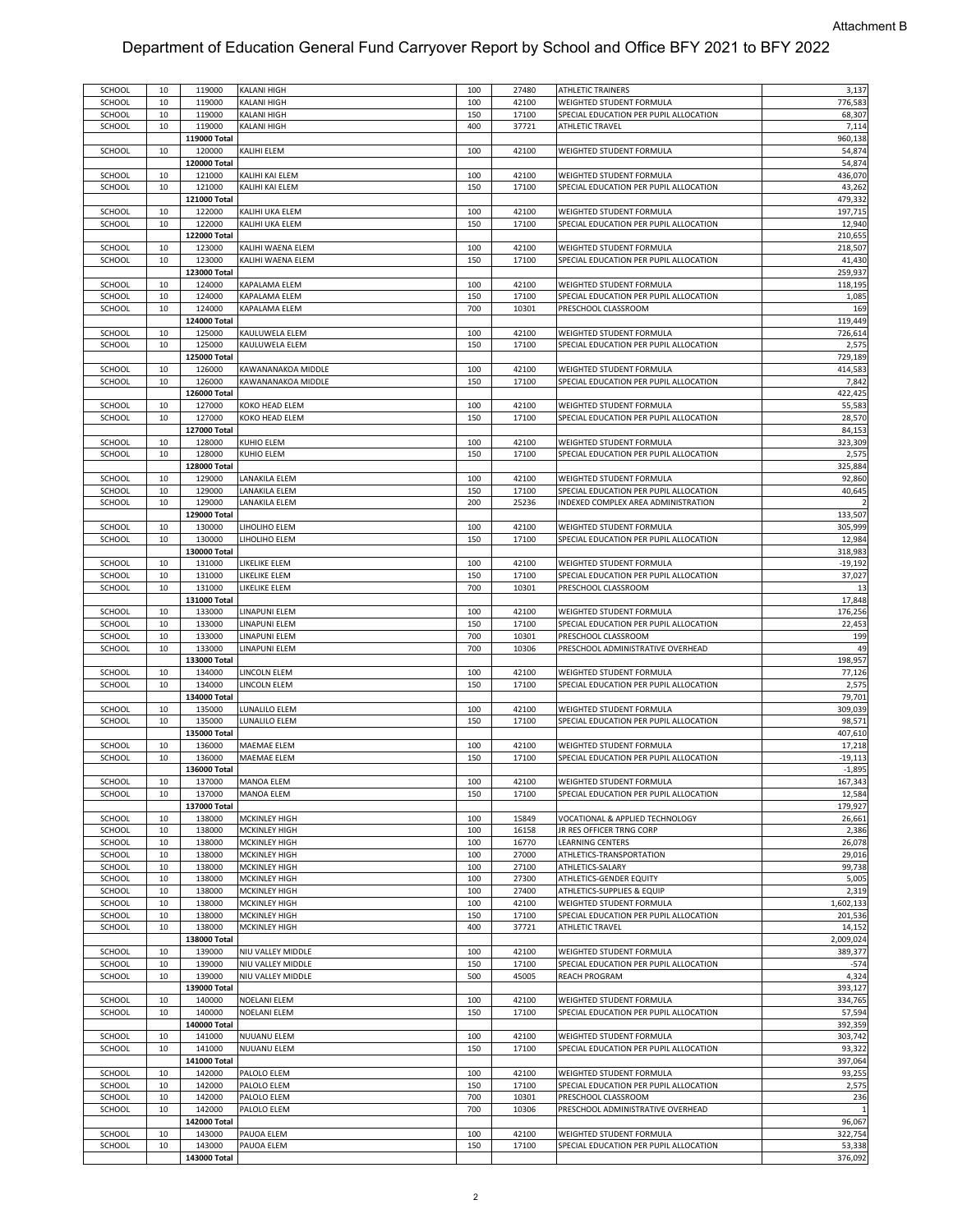| SCHOOL           |          |                  |                                          |            |                |                                                                    |                    |
|------------------|----------|------------------|------------------------------------------|------------|----------------|--------------------------------------------------------------------|--------------------|
|                  | 10       | 145000           | PUUHALE ELEM                             | 100        | 42100          | WEIGHTED STUDENT FORMULA                                           | $-52,549$          |
|                  |          | 145000 Total     |                                          |            |                |                                                                    | $-52,549$          |
|                  |          |                  |                                          |            |                |                                                                    |                    |
| SCHOOL           | 10       | 146000           | ROOSEVELT HIGH                           | 100        | 15849          | VOCATIONAL & APPLIED TECHNOLOGY                                    | 25,394             |
| SCHOOL           | 10       | 146000           | ROOSEVELT HIGH                           | 100        | 16158          | JR RES OFFICER TRNG CORP                                           | 2,388              |
|                  |          |                  |                                          |            |                |                                                                    |                    |
| SCHOOL           | 10       | 146000           | ROOSEVELT HIGH                           | 100        | 16770          | <b>LEARNING CENTERS</b>                                            | 9,706              |
| SCHOOL           | 10       | 146000           | ROOSEVELT HIGH                           | 100        | 18864          | ALTERNATIVE PROGRAMS                                               | 14,581             |
|                  |          |                  | ROOSEVELT HIGH                           |            |                |                                                                    | 19,010             |
| SCHOOL           | 10       | 146000           |                                          | 100        | 27000          | ATHLETICS-TRANSPORTATION                                           |                    |
| SCHOOL           | 10       | 146000           | ROOSEVELT HIGH                           | 100        | 27100          | ATHLETICS-SALARY                                                   | 100,529            |
| SCHOOL           | 10       | 146000           | ROOSEVELT HIGH                           | 100        | 27300          | ATHLETICS-GENDER EQUITY                                            | 15,953             |
|                  |          |                  |                                          |            |                |                                                                    |                    |
| SCHOOL           | 10       | 146000           | ROOSEVELT HIGH                           | 100        | 27480          | <b>ATHLETIC TRAINERS</b>                                           | 7,277              |
| SCHOOL           | 10       | 146000           | ROOSEVELT HIGH                           | 100        | 42100          | WEIGHTED STUDENT FORMULA                                           | 1,552,785          |
|                  |          |                  |                                          |            |                |                                                                    |                    |
| SCHOOL           | 10       | 146000           | ROOSEVELT HIGH                           | 150        | 17100          | SPECIAL EDUCATION PER PUPIL ALLOCATION                             | 50,643             |
| SCHOOL           | 10       | 146000           | ROOSEVELT HIGH                           | 400        | 37721          | ATHLETIC TRAVEL                                                    | 14,712             |
|                  |          |                  |                                          |            |                |                                                                    |                    |
|                  |          | 146000 Total     |                                          |            |                |                                                                    | 1,812,978          |
| SCHOOL           | 10       | 147000           | ROYAL ELEM                               | 100        | 42100          | WEIGHTED STUDENT FORMULA                                           | 660,360            |
|                  |          |                  |                                          |            |                |                                                                    |                    |
| SCHOOL           | 10       | 147000           | ROYAL ELEM                               | 150        | 17100          | SPECIAL EDUCATION PER PUPIL ALLOCATION                             | 75,414             |
|                  |          | 147000 Total     |                                          |            |                |                                                                    | 735,774            |
|                  |          |                  |                                          |            |                |                                                                    |                    |
| SCHOOL           | 10       | 148000           | STEVENSON MIDDLE                         | 100        | 15849          | VOCATIONAL & APPLIED TECHNOLOGY                                    | 693                |
| SCHOOL           | 10       | 148000           | STEVENSON MIDDLE                         | 100        | 42100          | WEIGHTED STUDENT FORMULA                                           | 466,608            |
|                  |          |                  |                                          |            |                |                                                                    |                    |
| SCHOOL           | 10       | 148000           | STEVENSON MIDDLE                         | 150        | 17100          | SPECIAL EDUCATION PER PUPIL ALLOCATION                             | 61,686             |
| SCHOOL           | 10       | 148000           | <b>STEVENSON MIDDLE</b>                  | 200        | 25236          | INDEXED COMPLEX AREA ADMINISTRATION                                | 465                |
|                  |          |                  |                                          |            |                |                                                                    |                    |
| SCHOOL           | 10       | 148000           | <b>STEVENSON MIDDLE</b>                  | 500        | 45005          | <b>REACH PROGRAM</b>                                               | 8,216              |
|                  |          | 148000 Total     |                                          |            |                |                                                                    | 537,668            |
|                  |          |                  |                                          |            |                |                                                                    |                    |
| SCHOOL           | 10       | 150000           | WAIKIKI ELEM                             | 100        | 42100          | WEIGHTED STUDENT FORMULA                                           | 84,580             |
| SCHOOL           | 10       | 150000           | <b>WAIKIKI ELEM</b>                      | 150        | 17100          | SPECIAL EDUCATION PER PUPIL ALLOCATION                             | 7,426              |
|                  |          |                  |                                          |            |                |                                                                    |                    |
|                  |          | 150000 Total     |                                          |            |                |                                                                    | 92,006             |
| SCHOOL           | 10       | 152000           | <b>WASHINGTON MIDDLE</b>                 | 100        | 12642          | RESOURCES FOR NEW FACILITIES-REG EDUC                              | 97,000             |
|                  |          |                  |                                          |            |                |                                                                    |                    |
| SCHOOL           | 10       | 152000           | WASHINGTON MIDDLE                        | 100        | 42100          | WEIGHTED STUDENT FORMULA                                           | 104,172            |
| SCHOOL           | 10       | 152000           | WASHINGTON MIDDLE                        | 150        | 17100          | SPECIAL EDUCATION PER PUPIL ALLOCATION                             | 155,873            |
|                  |          |                  |                                          |            |                |                                                                    |                    |
| SCHOOL           | 10       | 152000           | WASHINGTON MIDDLE                        | 500        | 45005          | <b>REACH PROGRAM</b>                                               | 375                |
|                  |          | 152000 Total     |                                          |            |                |                                                                    | 357,420            |
|                  |          |                  |                                          |            |                |                                                                    |                    |
| SCHOOL           | 10       | 153000           | <b>WILSON ELEM</b>                       | 100        | 42100          | WEIGHTED STUDENT FORMULA                                           | 79,248             |
| SCHOOL           | 10       | 153000           | <b>WILSON ELEM</b>                       | 150        | 17100          | SPECIAL EDUCATION PER PUPIL ALLOCATION                             | 7,234              |
|                  |          |                  |                                          |            |                |                                                                    |                    |
|                  |          | 153000 Total     |                                          |            |                |                                                                    | 86,482             |
| SCHOOL           | 10       | 154000           | KAISER HIGH                              | 100        | 15849          | VOCATIONAL & APPLIED TECHNOLOGY                                    | 24,960             |
|                  |          |                  |                                          |            |                |                                                                    |                    |
| SCHOOL           | 10       | 154000           | <b>KAISER HIGH</b>                       | 100        | 16158          | JR RES OFFICER TRNG CORP                                           | 388                |
| SCHOOL           | 10       | 154000           | <b>KAISER HIGH</b>                       | 100        | 16770          | <b>LEARNING CENTERS</b>                                            | 4,756              |
|                  |          |                  |                                          |            |                |                                                                    |                    |
| SCHOOL           | 10       | 154000           | <b>KAISER HIGH</b>                       | 100        | 18864          | ALTERNATIVE PROGRAMS                                               | 694                |
| SCHOOL           | 10       | 154000           | <b>KAISER HIGH</b>                       | 100        | 27000          | ATHLETICS-TRANSPORTATION                                           | 19,641             |
|                  |          |                  |                                          |            |                |                                                                    |                    |
| SCHOOL           | 10       | 154000           | KAISER HIGH                              | 100        | 27100          | ATHLETICS-SALARY                                                   | 105,012            |
| SCHOOL           | 10       | 154000           | KAISER HIGH                              | 100        | 27300          | ATHLETICS-GENDER EQUITY                                            | 8,130              |
|                  |          |                  |                                          |            |                |                                                                    |                    |
| SCHOOL           | 10       | 154000           | <b>KAISER HIGH</b>                       | 100        | 27400          | ATHLETICS-SUPPLIES & EQUIP                                         | 13,874             |
| SCHOOL           | 10       | 154000           | KAISER HIGH                              | 100        | 27480          | ATHLETIC TRAINERS                                                  | 2,206              |
|                  |          |                  |                                          |            |                |                                                                    |                    |
| SCHOOL           | 10       | 154000           | <b>KAISER HIGH</b>                       | 100        | 42100          | WEIGHTED STUDENT FORMULA                                           | 306,093            |
| SCHOOL           | 10       | 154000           | <b>KAISER HIGH</b>                       | 150        | 17100          | SPECIAL EDUCATION PER PUPIL ALLOCATION                             | 118,655            |
|                  |          |                  |                                          |            |                |                                                                    |                    |
| SCHOOL           | 10       | 154000           | <b>KAISER HIGH</b>                       | 400        | 37721          | ATHLETIC TRAVEL                                                    | 15,432             |
|                  |          | 154000 Total     |                                          |            |                |                                                                    | 619,841            |
|                  |          |                  |                                          |            |                |                                                                    |                    |
|                  |          |                  |                                          |            |                |                                                                    |                    |
| SCHOOL           | 10       | 155000           | KAMILOIKI ELEM                           | 100        | 42100          | WEIGHTED STUDENT FORMULA                                           | 155,974            |
|                  |          |                  |                                          |            |                |                                                                    |                    |
| SCHOOL           | 10       | 155000           | KAMILOIKI ELEM                           | 150        | 17100          | SPECIAL EDUCATION PER PUPIL ALLOCATION                             | 20,523             |
|                  |          | 155000 Total     |                                          |            |                |                                                                    | 176,497            |
|                  |          |                  |                                          |            |                |                                                                    |                    |
| SCHOOL           | 10       | 470000           | HAWAII SCHOOL FOR THE DEAF & THE BLIND   | 100        | 27000          | ATHLETICS-TRANSPORTATION                                           | 844                |
| SCHOOL           | 10       | 470000           | HAWAII SCHOOL FOR THE DEAF & THE BLIND   | 100        | 27100          | ATHLETICS-SALARY                                                   | 3,498              |
|                  |          | 470000           |                                          | 100        | 27400          |                                                                    |                    |
| SCHOOL           | 10       |                  | HAWAII SCHOOL FOR THE DEAF & THE BLIND   |            |                | ATHLETICS-SUPPLIES & EQUIP                                         | 839                |
| SCHOOL           | 10       | 470000           | HAWAII SCHOOL FOR THE DEAF & THE BLIND   | 150        | 17201          | HAWAII SCHOOL FOR THE DEAF AND BLIND                               | 542,890            |
|                  | 10       | 470000           | HAWAII SCHOOL FOR THE DEAF & THE BLIND   | 400        | 37721          | <b>ATHLETIC TRAVEL</b>                                             |                    |
| SCHOOL           |          |                  |                                          |            |                |                                                                    | 556                |
|                  |          | 470000 Total     |                                          |            |                |                                                                    | 548,627            |
| SCHOOL           | 20       | 200000           | AIEA ELEM                                | 100        | 42100          | WEIGHTED STUDENT FORMULA                                           | 216,878            |
|                  |          |                  |                                          |            |                |                                                                    |                    |
| SCHOOL           | 20       | 200000           | <b>AIEA ELEM</b>                         | 150        | 17100          | SPECIAL EDUCATION PER PUPIL ALLOCATION                             | 16,839             |
| SCHOOL           | 20       | 200000           | <b>AIEA ELEM</b>                         | 700        | 10301          | PRESCHOOL CLASSROOM                                                | 3,521              |
|                  |          |                  |                                          |            |                |                                                                    |                    |
| SCHOOL           | 20       | 200000           | AIEA ELEM                                | 700        | 10306          | PRESCHOOL ADMINISTRATIVE OVERHEAD                                  | 4,000              |
|                  |          | 200000 Total     |                                          |            |                |                                                                    | 241,238            |
|                  |          |                  |                                          |            |                |                                                                    |                    |
| SCHOOL           | 20       | 201000           | <b>AIEA INTER</b>                        | 100        | 42100          | WEIGHTED STUDENT FORMULA                                           | 9,760              |
|                  |          | 201000 Total     |                                          |            |                |                                                                    | 9,760              |
| SCHOOL           | 20       | 202000           | AIEA HIGH                                | 100        | 15849          | VOCATIONAL & APPLIED TECHNOLOGY                                    |                    |
|                  |          |                  |                                          |            |                |                                                                    | 4,846              |
| SCHOOL           | 20       | 202000           | AIEA HIGH                                | 100        | 16158          | JR RES OFFICER TRNG CORP                                           | 1,459              |
| SCHOOL           | 20       | 202000           | AIEA HIGH                                | 100        | 18864          | ALTERNATIVE PROGRAMS                                               | 11,052             |
|                  |          |                  |                                          |            |                |                                                                    |                    |
| SCHOOL           | 20       | 202000           | AIEA HIGH                                | 100        | 27000          | ATHLETICS-TRANSPORTATION                                           | 21,832             |
| SCHOOL           | 20       | 202000           | AIEA HIGH                                | 100        | 27100          | ATHLETICS-SALARY                                                   | 10,000             |
|                  |          |                  |                                          |            |                |                                                                    |                    |
| SCHOOL           | 20       | 202000           | AIEA HIGH                                | 100        | 27300          | ATHLETICS-GENDER EQUITY                                            | 21,662             |
| SCHOOL           | 20       | 202000           | AIEA HIGH                                | 100        | 27400          | ATHLETICS-SUPPLIES & EQUIP                                         | 85,166             |
|                  |          |                  |                                          |            |                |                                                                    |                    |
| SCHOOL           | 20       | 202000           | AIEA HIGH                                | 100        | 27480          | <b>ATHLETIC TRAINERS</b>                                           | 3,375              |
| SCHOOL           | 20       | 202000           | AIEA HIGH                                | 100        | 42100          | WEIGHTED STUDENT FORMULA                                           | 647,454            |
|                  |          |                  |                                          |            |                |                                                                    |                    |
| SCHOOL           | 20       | 202000           | AIEA HIGH                                | 150        | 17100          | SPECIAL EDUCATION PER PUPIL ALLOCATION                             | 64,113             |
| SCHOOL           | 20       | 202000           | AIEA HIGH                                | 400        | 37721          | ATHLETIC TRAVEL                                                    | 11,402             |
|                  |          |                  |                                          |            |                |                                                                    |                    |
|                  |          | 202000 Total     |                                          |            |                |                                                                    | 882,361            |
| SCHOOL           | 20       | 203000           | ALIAMANU ELEM                            | 100        | 42100          | WEIGHTED STUDENT FORMULA                                           | 338,537            |
|                  |          |                  |                                          |            |                |                                                                    |                    |
|                  |          | 203000 Total     |                                          |            |                |                                                                    | 338,537            |
| SCHOOL           | 20       | 204000           | ALIAMANU MIDDLE                          | 100        | 15849          | VOCATIONAL & APPLIED TECHNOLOGY                                    |                    |
|                  |          |                  |                                          |            |                |                                                                    |                    |
| SCHOOL           | 20       | 204000           | ALIAMANU MIDDLE                          | 100        | 42100          | WEIGHTED STUDENT FORMULA                                           | 1,042,894          |
| SCHOOL           | 20       | 204000           | ALIAMANU MIDDLE                          | 150        | 17100          | SPECIAL EDUCATION PER PUPIL ALLOCATION                             | 54                 |
|                  | 20       |                  |                                          |            |                |                                                                    |                    |
| SCHOOL           |          | 204000           | ALIAMANU MIDDLE                          | 500        | 45005          | <b>REACH PROGRAM</b>                                               | 9,134              |
|                  |          | 204000 Total     |                                          |            |                |                                                                    | 1,052,083          |
| SCHOOL           | 20       | 206000           | <b>HALEIWA ELEM</b>                      | 100        | 42100          | WEIGHTED STUDENT FORMULA                                           | 72,972             |
|                  |          |                  |                                          |            |                |                                                                    |                    |
| SCHOOL           | 20       | 206000           | <b>HALEIWA ELEM</b>                      | 150        | 17100          | SPECIAL EDUCATION PER PUPIL ALLOCATION                             | $-16,978$          |
| SCHOOL           | 20       | 206000           | <b>HALEIWA ELEM</b>                      | 700        | 10301          | PRESCHOOL CLASSROOM                                                | 50                 |
|                  |          |                  |                                          |            |                |                                                                    |                    |
| SCHOOL           | 20       | 206000           | <b>HALEIWA ELEM</b>                      | 700        | 10306          | PRESCHOOL ADMINISTRATIVE OVERHEAD                                  | 112                |
|                  |          | 206000 Total     |                                          |            |                |                                                                    | 56,156             |
|                  |          |                  |                                          |            |                |                                                                    |                    |
| SCHOOL<br>SCHOOL | 20<br>20 | 207000<br>207000 | <b>INOUYE ELEM</b><br><b>INOUYE ELEM</b> | 100<br>150 | 42100<br>17100 | WEIGHTED STUDENT FORMULA<br>SPECIAL EDUCATION PER PUPIL ALLOCATION | 593,953<br>104,533 |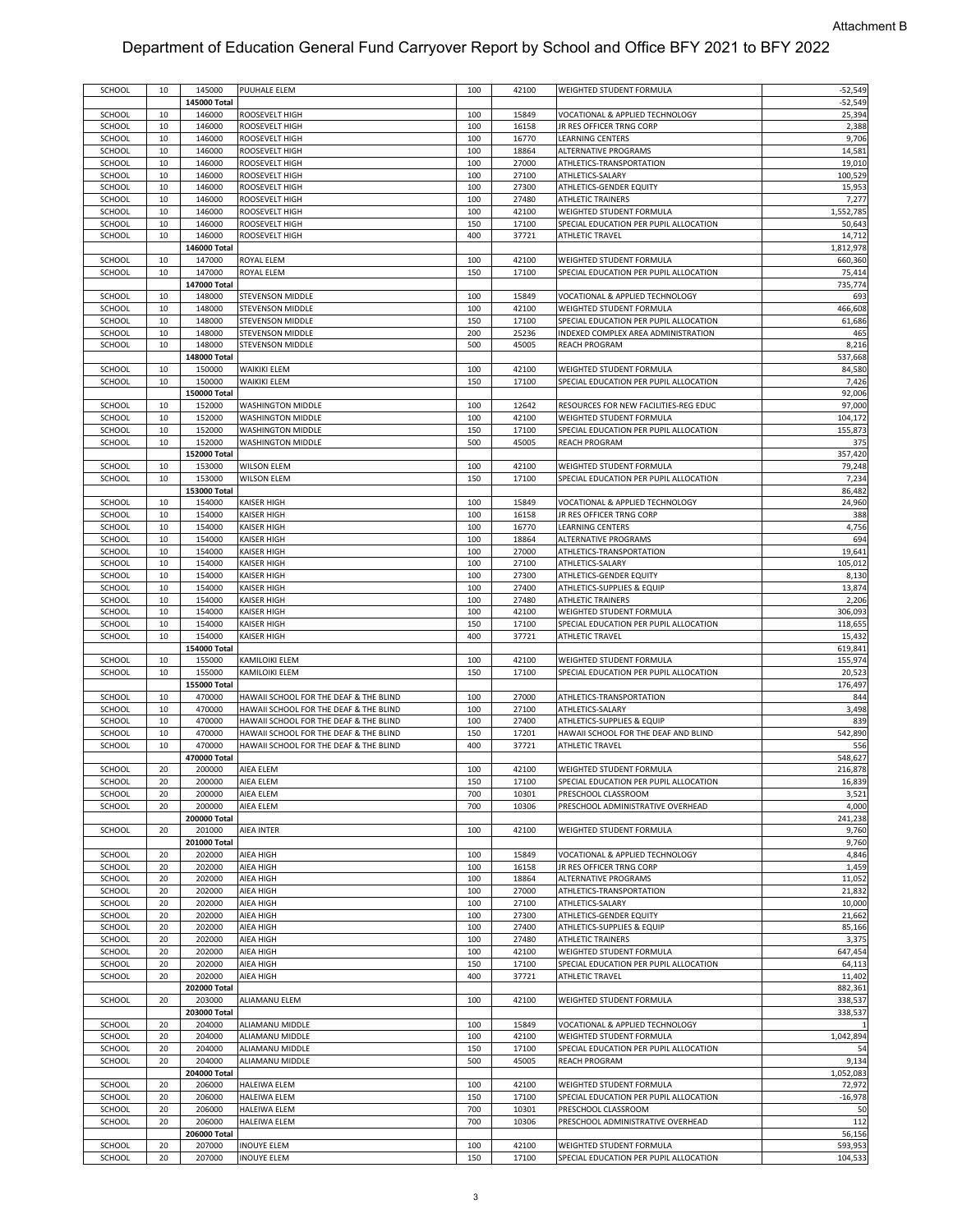|        |    | 207000 Total |                       |     |       |                                        | 698,486   |
|--------|----|--------------|-----------------------|-----|-------|----------------------------------------|-----------|
| SCHOOL | 20 | 208000       | HELEMANO ELEM         | 100 | 42100 | WEIGHTED STUDENT FORMULA               | 158,291   |
| SCHOOL | 20 | 208000       | HELEMANO ELEM         | 150 | 17100 | SPECIAL EDUCATION PER PUPIL ALLOCATION | 42,075    |
| SCHOOL | 20 | 208000       | HELEMANO ELEM         | 200 | 25236 | INDEXED COMPLEX AREA ADMINISTRATION    | 48        |
|        |    | 208000 Total |                       |     |       |                                        | 200,414   |
| SCHOOL | 20 | 209000       | HICKAM ELEM           | 100 | 42100 | WEIGHTED STUDENT FORMULA               | 309,081   |
| SCHOOL | 20 | 209000       | <b>HICKAM ELEM</b>    | 150 | 17100 | SPECIAL EDUCATION PER PUPIL ALLOCATION | 28,966    |
|        |    | 209000 Total |                       |     |       |                                        | 338,047   |
| SCHOOL | 20 | 210000       | ILIAHI ELEM           | 100 | 42100 | WEIGHTED STUDENT FORMULA               | 173,815   |
|        |    | 210000       |                       |     | 17100 |                                        |           |
| SCHOOL | 20 |              | ILIAHI ELEM           | 150 |       | SPECIAL EDUCATION PER PUPIL ALLOCATION | $-6,257$  |
|        |    | 210000 Total |                       |     |       |                                        | 167,558   |
| SCHOOL | 20 | 211000       | KAALA ELEM            | 100 | 42100 | WEIGHTED STUDENT FORMULA               | 317,542   |
| SCHOOL | 20 | 211000       | KAALA ELEM            | 150 | 17100 | SPECIAL EDUCATION PER PUPIL ALLOCATION | 143,932   |
| SCHOOL | 20 | 211000       | KAALA ELEM            | 200 | 25236 | INDEXED COMPLEX AREA ADMINISTRATION    | 7,000     |
|        |    | 211000 Total |                       |     |       |                                        | 468,474   |
| SCHOOL | 20 | 212000       | KIPAPA ELEM           | 100 | 42100 | WEIGHTED STUDENT FORMULA               | 214,458   |
| SCHOOL | 20 | 212000       | KIPAPA ELEM           | 150 | 17100 | SPECIAL EDUCATION PER PUPIL ALLOCATION | 142,256   |
| SCHOOL | 20 | 212000       | KIPAPA ELEM           | 200 | 25236 | INDEXED COMPLEX AREA ADMINISTRATION    | 10,000    |
|        |    | 212000 Total |                       |     |       |                                        | 366,714   |
| SCHOOL | 20 | 214000       | LEILEHUA HIGH         | 100 | 15849 | VOCATIONAL & APPLIED TECHNOLOGY        | 14,117    |
|        |    |              |                       |     |       |                                        |           |
| SCHOOL | 20 | 214000       | LEILEHUA HIGH         | 100 | 16158 | JR RES OFFICER TRNG CORP               | 2,380     |
| SCHOOL | 20 | 214000       | LEILEHUA HIGH         | 100 | 16770 | LEARNING CENTERS                       | 4,270     |
| SCHOOL | 20 | 214000       | LEILEHUA HIGH         | 100 | 16817 | EARLY COLLEGE                          | 6,000     |
| SCHOOL | 20 | 214000       | LEILEHUA HIGH         | 100 | 18864 | ALTERNATIVE PROGRAMS                   |           |
| SCHOOL | 20 | 214000       | LEILEHUA HIGH         | 100 | 27000 | ATHLETICS-TRANSPORTATION               | 9,672     |
| SCHOOL | 20 | 214000       | LEILEHUA HIGH         | 100 | 27100 | ATHLETICS-SALARY                       | 87,791    |
| SCHOOL | 20 | 214000       | LEILEHUA HIGH         | 100 | 27300 | ATHLETICS-GENDER EQUITY                | 13,419    |
| SCHOOL | 20 | 214000       | LEILEHUA HIGH         | 100 | 27400 | ATHLETICS-SUPPLIES & EQUIP             | 10,612    |
| SCHOOL | 20 | 214000       | LEILEHUA HIGH         | 100 | 27480 | ATHLETIC TRAINERS                      | 3,615     |
| SCHOOL | 20 | 214000       | LEILEHUA HIGH         | 100 | 42100 | WEIGHTED STUDENT FORMULA               | 1,244,368 |
|        |    |              |                       |     |       |                                        | 47,152    |
| SCHOOL | 20 | 214000       | LEILEHUA HIGH         | 150 | 17100 | SPECIAL EDUCATION PER PUPIL ALLOCATION |           |
| SCHOOL | 20 | 214000       | LEILEHUA HIGH         | 200 | 25236 | INDEXED COMPLEX AREA ADMINISTRATION    | 899       |
| SCHOOL | 20 | 214000       | LEILEHUA HIGH         | 400 | 37721 | <b>ATHLETIC TRAVEL</b>                 | 14,927    |
|        |    | 214000 Total |                       |     |       |                                        | 1,459,223 |
| SCHOOL | 20 | 215000       | MAKALAPA ELEM         | 100 | 42100 | WEIGHTED STUDENT FORMULA               | 736,914   |
| SCHOOL | 20 | 215000       | MAKALAPA ELEM         | 150 | 17100 | SPECIAL EDUCATION PER PUPIL ALLOCATION | 26,411    |
|        |    | 215000 Total |                       |     |       |                                        | 763,325   |
| SCHOOL | 20 | 216000       | MILILANI HIGH         | 100 | 15849 | VOCATIONAL & APPLIED TECHNOLOGY        | 33,817    |
| SCHOOL | 20 | 216000       | MILILANI HIGH         | 100 | 16158 | JR RES OFFICER TRNG CORP               | 59        |
|        |    |              |                       |     |       |                                        |           |
| SCHOOL | 20 | 216000       | MILILANI HIGH         | 100 | 16770 | LEARNING CENTERS                       | 22,815    |
| SCHOOL | 20 | 216000       | MILILANI HIGH         | 100 | 18864 | ALTERNATIVE PROGRAMS                   |           |
| SCHOOL | 20 | 216000       | MILILANI HIGH         | 100 | 27000 | ATHLETICS-TRANSPORTATION               | 3,938     |
| SCHOOL | 20 | 216000       | MILILANI HIGH         | 100 | 27100 | ATHLETICS-SALARY                       | 127,464   |
| SCHOOL | 20 | 216000       | MILILANI HIGH         | 100 | 27300 | ATHLETICS-GENDER EQUITY                | 6,424     |
| SCHOOL | 20 | 216000       | MILILANI HIGH         | 100 | 27400 | ATHLETICS-SUPPLIES & EQUIP             | 7,913     |
|        | 20 |              |                       |     |       |                                        |           |
|        |    |              |                       |     |       |                                        |           |
| SCHOOL |    | 216000       | MILILANI HIGH         | 100 | 27480 | <b>ATHLETIC TRAINERS</b>               | 1,155     |
| SCHOOL | 20 | 216000       | MILILANI HIGH         | 100 | 42100 | WEIGHTED STUDENT FORMULA               | 641,638   |
| SCHOOL | 20 | 216000       | MILILANI HIGH         | 150 | 17100 | SPECIAL EDUCATION PER PUPIL ALLOCATION | 10,598    |
| SCHOOL | 20 | 216000       | MILILANI HIGH         | 400 | 37721 | <b>ATHLETIC TRAVEL</b>                 | 10,815    |
|        |    | 216000 Total |                       |     |       |                                        | 866,637   |
| SCHOOL | 20 | 217000       | MOANALUA ELEM         | 100 | 42100 | WEIGHTED STUDENT FORMULA               | 349,522   |
|        |    | 217000 Total |                       |     |       |                                        | 349,522   |
| SCHOOL | 20 | 218000       | MOANALUA HIGH         | 100 | 15849 | VOCATIONAL & APPLIED TECHNOLOGY        | 27,044    |
| SCHOOL | 20 | 218000       | MOANALUA HIGH         | 100 | 16158 | JR RES OFFICER TRNG CORP               | 3,535     |
| SCHOOL | 20 | 218000       | MOANALUA HIGH         | 100 | 16770 | LEARNING CENTERS                       | 7,083     |
| SCHOOL | 20 | 218000       | MOANALUA HIGH         | 100 | 27000 | ATHLETICS-TRANSPORTATION               | 9,685     |
| SCHOOL | 20 | 218000       | MOANALUA HIGH         | 100 | 27100 | ATHLETICS-SALARY                       | 42,687    |
|        |    |              |                       |     |       |                                        |           |
| SCHOOL | 20 | 218000       | MOANALUA HIGH         | 100 | 27300 | ATHLETICS-GENDER EQUITY                | 6,630     |
| SCHOOL | 20 | 218000       | MOANALUA HIGH         | 100 | 27400 | ATHLETICS-SUPPLIES & EQUIP             | 185       |
| SCHOOL | 20 | 218000       | MOANALUA HIGH         | 100 | 27480 | ATHLETIC TRAINERS                      | 1,432     |
| SCHOOL | 20 | 218000       | MOANALUA HIGH         | 100 | 42100 | WEIGHTED STUDENT FORMULA               | 1,323,536 |
| SCHOOL | 20 | 218000       | MOANALUA HIGH         | 150 | 17100 | SPECIAL EDUCATION PER PUPIL ALLOCATION | 1,381     |
| SCHOOL | 20 | 218000       | MOANALUA HIGH         | 400 | 37721 | <b>ATHLETIC TRAVEL</b>                 | 2,730     |
| SCHOOL | 20 | 218000       | MOANALUA HIGH         | 500 | 46417 | ADULT EDUCATION                        | 551       |
|        |    | 218000 Total |                       |     |       |                                        | 1,426,479 |
| SCHOOL | 20 | 219000       | MOANALUA MIDDLE       | 100 | 42100 | WEIGHTED STUDENT FORMULA               | 139,295   |
| SCHOOL | 20 | 219000       | MOANALUA MIDDLE       | 150 | 17100 | SPECIAL EDUCATION PER PUPIL ALLOCATION | 90,071    |
| SCHOOL | 20 | 219000       | MOANALUA MIDDLE       | 500 | 45005 | REACH PROGRAM                          | 2,663     |
|        |    | 219000 Total |                       |     |       |                                        | 232,029   |
|        |    |              |                       |     |       |                                        |           |
| SCHOOL | 20 | 220000       | MOKULELE ELEM         | 100 | 42100 | WEIGHTED STUDENT FORMULA               | 18,654    |
| SCHOOL | 20 | 220000       | MOKULELE ELEM         | 150 | 17100 | SPECIAL EDUCATION PER PUPIL ALLOCATION | 11,166    |
|        |    | 220000 Total |                       |     |       |                                        | 29,820    |
| SCHOOL | 20 | 221000       | NIMITZ ELEM           | 100 | 42100 | WEIGHTED STUDENT FORMULA               | 523,812   |
| SCHOOL | 20 | 221000       | NIMITZ ELEM           | 150 | 17100 | SPECIAL EDUCATION PER PUPIL ALLOCATION | 47,833    |
|        |    | 221000 Total |                       |     |       |                                        | 571,645   |
| SCHOOL | 20 | 222000       | PEARL HARBOR ELEM     | 100 | 42100 | WEIGHTED STUDENT FORMULA               | 55,540    |
| SCHOOL | 20 | 222000       | PEARL HARBOR ELEM     | 150 | 17100 | SPECIAL EDUCATION PER PUPIL ALLOCATION | 29,737    |
|        |    | 222000 Total |                       |     |       |                                        | 85,277    |
|        | 20 | 223000       |                       | 100 | 42100 |                                        |           |
| SCHOOL |    |              | PEARL HARBOR KAI ELEM |     |       | WEIGHTED STUDENT FORMULA               | 342,388   |
| SCHOOL | 20 | 223000       | PEARL HARBOR KAI ELEM | 150 | 17100 | SPECIAL EDUCATION PER PUPIL ALLOCATION | 230       |
|        |    | 223000 Total |                       |     |       |                                        | 342,618   |
| SCHOOL | 20 | 224000       | <b>RADFORD HIGH</b>   | 100 | 12642 | RESOURCES FOR NEW FACILITIES-REG EDUC  |           |
| SCHOOL | 20 | 224000       | <b>RADFORD HIGH</b>   | 100 | 15849 | VOCATIONAL & APPLIED TECHNOLOGY        | 10,176    |
| SCHOOL | 20 | 224000       | RADFORD HIGH          | 100 | 16158 | JR RES OFFICER TRNG CORP               | 2,388     |
| SCHOOL | 20 | 224000       | RADFORD HIGH          | 100 | 16770 | LEARNING CENTERS                       | 6,068     |
| SCHOOL | 20 | 224000       | <b>RADFORD HIGH</b>   | 100 | 27000 | ATHLETICS-TRANSPORTATION               | 9,391     |
| SCHOOL | 20 | 224000       | RADFORD HIGH          | 100 | 27100 | ATHLETICS-SALARY                       | 91,464    |
| SCHOOL | 20 | 224000       | <b>RADFORD HIGH</b>   | 100 | 27300 | ATHLETICS-GENDER EQUITY                | $-4,220$  |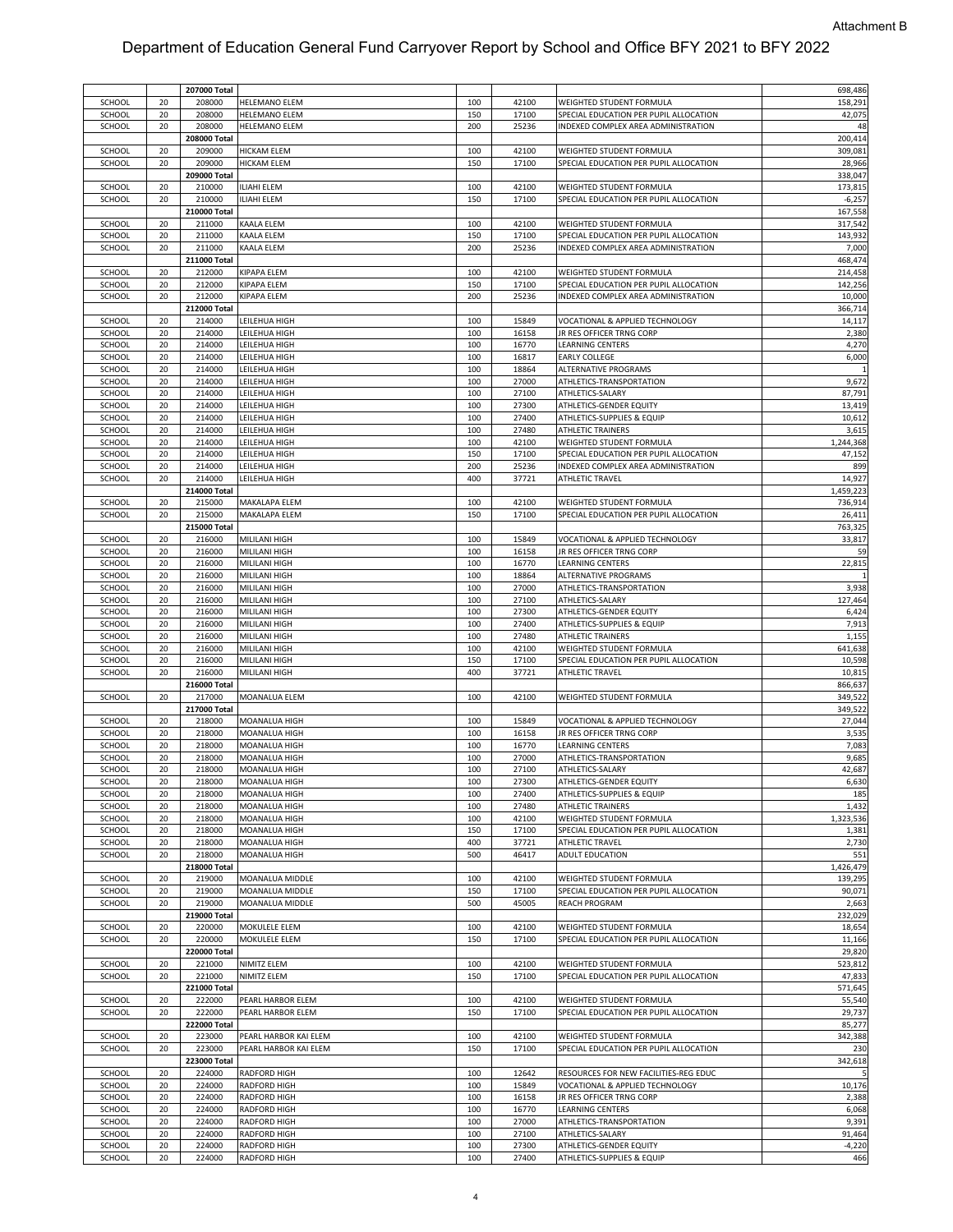| SCHOOL | 20 | 224000       | <b>RADFORD HIGH</b>       | 100 | 27480 | <b>ATHLETIC TRAINERS</b>               | 2,752            |
|--------|----|--------------|---------------------------|-----|-------|----------------------------------------|------------------|
| SCHOOL | 20 | 224000       |                           | 100 | 42100 | WEIGHTED STUDENT FORMULA               | 215,086          |
|        |    |              | <b>RADFORD HIGH</b>       |     |       |                                        |                  |
| SCHOOL | 20 | 224000       | RADFORD HIGH              | 400 | 37721 | ATHLETIC TRAVEL                        | 14,607           |
|        |    | 224000 Total |                           |     |       |                                        | 348,183          |
|        |    |              |                           |     |       |                                        |                  |
| SCHOOL | 20 | 225000       | RED HILL ELEM             | 100 | 42100 | WEIGHTED STUDENT FORMULA               | 321,572          |
| SCHOOL | 20 | 225000       | RED HILL ELEM             | 150 | 17100 | SPECIAL EDUCATION PER PUPIL ALLOCATION | 23,111           |
|        |    |              |                           |     |       |                                        |                  |
|        |    | 225000 Total |                           |     |       |                                        | 344,683          |
| SCHOOL | 20 | 226000       | SOLOMON ELEM              | 100 | 12642 | RESOURCES FOR NEW FACILITIES-REG EDUC  | 234,305          |
| SCHOOL | 20 | 226000       | SOLOMON ELEM              | 100 | 42100 | WEIGHTED STUDENT FORMULA               | 137,864          |
|        |    |              |                           |     |       |                                        |                  |
| SCHOOL | 20 | 226000       | <b>SOLOMON ELEM</b>       | 150 | 17100 | SPECIAL EDUCATION PER PUPIL ALLOCATION | 119,536          |
|        |    | 226000 Total |                           |     |       |                                        | 491,705          |
|        |    |              |                           |     |       |                                        |                  |
| SCHOOL | 20 | 227000       | <b>SCOTT ELEM</b>         | 100 | 42100 | WEIGHTED STUDENT FORMULA               | 138,333          |
|        |    | 227000 Total |                           |     |       |                                        | 138,333          |
| SCHOOL | 20 | 228000       | SHAFTER ELEM              | 100 | 42100 | WEIGHTED STUDENT FORMULA               | 328,828          |
|        |    |              |                           |     |       |                                        |                  |
| SCHOOL | 20 | 228000       | SHAFTER ELEM              | 150 | 17100 | SPECIAL EDUCATION PER PUPIL ALLOCATION |                  |
|        |    | 228000 Total |                           |     |       |                                        | 328,830          |
|        |    |              |                           |     |       |                                        |                  |
| SCHOOL | 20 | 229000       | WAHIAWA ELEM              | 100 | 42100 | WEIGHTED STUDENT FORMULA               | 398,810          |
| SCHOOL | 20 | 229000       | WAHIAWA ELEM              | 150 | 17100 | SPECIAL EDUCATION PER PUPIL ALLOCATION | 160,295          |
|        |    |              |                           |     |       |                                        |                  |
| SCHOOL | 20 | 229000       | WAHIAWA ELEM              | 200 | 25236 | INDEXED COMPLEX AREA ADMINISTRATION    | 4,590            |
|        |    | 229000 Total |                           |     |       |                                        | 563,695          |
| SCHOOL | 20 | 230000       | WAHIAWA MIDDLE            | 100 | 42100 | WEIGHTED STUDENT FORMULA               | 841,742          |
|        |    |              |                           |     |       |                                        |                  |
| SCHOOL | 20 | 230000       | WAHIAWA MIDDLE            | 150 | 17100 | SPECIAL EDUCATION PER PUPIL ALLOCATION | $-20,150$        |
|        |    | 230000 Total |                           |     |       |                                        | 821,592          |
|        |    |              |                           |     |       |                                        |                  |
| SCHOOL | 20 | 231000       | WAIALUA ELEM              | 100 | 42100 | WEIGHTED STUDENT FORMULA               | 203,494          |
| SCHOOL | 20 | 231000       | <b>WAIALUA ELEM</b>       | 150 | 17100 | SPECIAL EDUCATION PER PUPIL ALLOCATION | 100,025          |
|        |    | 231000 Total |                           |     |       |                                        |                  |
|        |    |              |                           |     |       |                                        | 303,519          |
| SCHOOL | 20 | 232000       | WAIALUA HIGH & INTER      | 100 | 15849 | VOCATIONAL & APPLIED TECHNOLOGY        | 5,541            |
| SCHOOL | 20 | 232000       | WAIALUA HIGH & INTER      | 100 | 16770 | <b>LEARNING CENTERS</b>                | 1,074            |
|        |    |              |                           |     |       |                                        |                  |
| SCHOOL | 20 | 232000       | WAIALUA HIGH & INTER      | 100 | 18864 | ALTERNATIVE PROGRAMS                   | 4,856            |
| SCHOOL | 20 | 232000       | WAIALUA HIGH & INTER      | 100 | 27000 | ATHLETICS-TRANSPORTATION               | 25,333           |
|        |    |              |                           |     |       |                                        |                  |
| SCHOOL | 20 | 232000       | WAIALUA HIGH & INTER      | 100 | 27100 | ATHLETICS-SALARY                       | 72,735           |
| SCHOOL | 20 | 232000       | WAIALUA HIGH & INTER      | 100 | 27300 | ATHLETICS-GENDER EQUITY                | 17,837           |
|        |    |              |                           |     |       |                                        |                  |
| SCHOOL | 20 | 232000       | WAIALUA HIGH & INTER      | 100 | 27400 | ATHLETICS-SUPPLIES & EQUIP             | 18,283           |
| SCHOOL | 20 | 232000       | WAIALUA HIGH & INTER      | 100 | 27480 | <b>ATHLETIC TRAINERS</b>               | 2,400            |
| SCHOOL | 20 | 232000       | WAIALUA HIGH & INTER      | 100 | 42100 | WEIGHTED STUDENT FORMULA               | 77,285           |
|        |    |              |                           |     |       |                                        |                  |
| SCHOOL | 20 | 232000       | WAIALUA HIGH & INTER      | 150 | 17100 | SPECIAL EDUCATION PER PUPIL ALLOCATION | 32,736           |
| SCHOOL | 20 | 232000       | WAIALUA HIGH & INTER      | 200 | 25236 | INDEXED COMPLEX AREA ADMINISTRATION    | 715              |
|        |    |              |                           |     |       |                                        |                  |
| SCHOOL | 20 | 232000       | WAIALUA HIGH & INTER      | 400 | 37721 | ATHLETIC TRAVEL                        | 13,478           |
| SCHOOL | 20 | 232000       | WAIALUA HIGH & INTER      | 500 | 45005 | <b>REACH PROGRAM</b>                   | 376              |
|        |    |              |                           |     |       |                                        |                  |
|        |    | 232000 Total |                           |     |       |                                        | 272,649          |
| SCHOOL | 20 | 233000       | WAIMALU ELEM              | 100 | 42100 | WEIGHTED STUDENT FORMULA               | 52,085           |
| SCHOOL | 20 | 233000       | WAIMALU ELEM              | 150 | 17100 | SPECIAL EDUCATION PER PUPIL ALLOCATION | $-2,097$         |
|        |    |              |                           |     |       |                                        |                  |
|        |    | 233000 Total |                           |     |       |                                        | 49,988           |
| SCHOOL | 20 | 234000       | MILILANI WAENA ELEM       | 100 | 42100 | WEIGHTED STUDENT FORMULA               | 439,315          |
|        |    |              |                           |     |       |                                        |                  |
|        |    |              |                           |     |       |                                        |                  |
| SCHOOL | 20 | 234000       | MILILANI WAENA ELEM       | 150 | 17100 | SPECIAL EDUCATION PER PUPIL ALLOCATION | 153,430          |
|        |    | 234000 Total |                           |     |       |                                        |                  |
|        |    |              |                           |     |       |                                        | 592,745          |
| SCHOOL | 20 | 235000       | <b>WEBLING ELEM</b>       | 100 | 42100 | WEIGHTED STUDENT FORMULA               | 26,085           |
|        |    | 235000 Total |                           |     |       |                                        | 26,085           |
|        |    |              |                           |     |       |                                        |                  |
| SCHOOL | 20 | 236000       | WHEELER ELEM              | 100 | 42100 | WEIGHTED STUDENT FORMULA               | 512,705          |
| SCHOOL | 20 | 236000       | WHEELER ELEM              | 150 | 17100 | SPECIAL EDUCATION PER PUPIL ALLOCATION | $-35,086$        |
|        |    |              |                           |     |       |                                        |                  |
|        |    | 236000 Total |                           |     |       |                                        | 477,619          |
| SCHOOL | 20 | 237000       | WHEELER MIDDLE            | 100 | 42100 | WEIGHTED STUDENT FORMULA               | 317,496          |
|        |    |              |                           | 200 |       | INDEXED COMPLEX AREA ADMINISTRATION    |                  |
| SCHOOL | 20 | 237000       | WHEELER MIDDLE            |     | 25236 |                                        | 280              |
|        |    | 237000 Total |                           |     |       |                                        | 317,776          |
| SCHOOL | 20 | 238000       | MILILANI MIDDLE           | 100 | 42100 | WEIGHTED STUDENT FORMULA               | 1,775,781        |
|        |    |              |                           |     |       |                                        |                  |
| SCHOOL | 20 | 238000       | MILILANI MIDDLE           | 150 | 17100 | SPECIAL EDUCATION PER PUPIL ALLOCATION | $-44,679$        |
|        |    | 238000 Total |                           |     |       |                                        | 1,731,102        |
| SCHOOL | 20 | 239000       |                           | 100 | 42100 |                                        |                  |
|        |    |              | SALT LAKE ELEM            |     |       | WEIGHTED STUDENT FORMULA               | 172,913          |
| SCHOOL | 20 | 239000       | SALT LAKE ELEM            | 150 | 17100 | SPECIAL EDUCATION PER PUPIL ALLOCATION | 52,823           |
|        |    | 239000 Total |                           |     |       |                                        | 225,736          |
|        |    |              |                           |     |       |                                        |                  |
| SCHOOL | 20 | 240000       | MILILANI IKE ELEM         | 100 | 42100 | WEIGHTED STUDENT FORMULA               | 366,626          |
| SCHOOL | 20 | 240000       | MILILANI IKE ELEM         | 150 | 17100 | SPECIAL EDUCATION PER PUPIL ALLOCATION | 226,817          |
| SCHOOL | 20 | 240000       | MILILANI IKE ELEM         | 200 | 25236 | INDEXED COMPLEX AREA ADMINISTRATION    |                  |
|        |    |              |                           |     |       |                                        | 5,000            |
|        |    | 240000 Total |                           |     |       |                                        | 598,443          |
| SCHOOL | 20 | 241000       | MILILANI MAUKA ELEM       | 100 | 42100 | WEIGHTED STUDENT FORMULA               | 295,997          |
|        |    |              |                           |     |       |                                        |                  |
| SCHOOL | 20 | 241000       | MILILANI MAUKA ELEM       | 150 | 17100 | SPECIAL EDUCATION PER PUPIL ALLOCATION | 14,725           |
|        |    | 241000 Total |                           |     |       |                                        | 310,722          |
|        |    |              |                           |     |       |                                        |                  |
| SCHOOL | 20 | 242000       | MILILANI UKA ELEM         | 100 | 42100 | WEIGHTED STUDENT FORMULA               | 481,634          |
| SCHOOL | 20 | 242000       | MILILANI UKA ELEM         | 150 | 17100 | SPECIAL EDUCATION PER PUPIL ALLOCATION | 166,095          |
| SCHOOL | 20 | 242000       | MILILANI UKA ELEM         | 200 | 25236 | INDEXED COMPLEX AREA ADMINISTRATION    |                  |
|        |    |              |                           |     |       |                                        | 15,200           |
|        |    | 242000 Total |                           |     |       |                                        | 662,929          |
| SCHOOL | 20 | 243000       | PEARL RIDGE ELEM          | 100 | 42100 | WEIGHTED STUDENT FORMULA               | $-71,713$        |
|        |    |              |                           |     |       |                                        |                  |
| SCHOOL | 20 | 243000       | PEARL RIDGE ELEM          | 150 | 17100 | SPECIAL EDUCATION PER PUPIL ALLOCATION | 269,916          |
|        |    | 243000 Total |                           |     |       |                                        | 198,203          |
|        | 30 |              |                           | 100 | 42100 |                                        |                  |
| SCHOOL |    | 250000       | <b>AHRENS ELEM</b>        |     |       | WEIGHTED STUDENT FORMULA               | 283,187          |
| SCHOOL | 30 | 250000       | <b>AHRENS ELEM</b>        | 150 | 17100 | SPECIAL EDUCATION PER PUPIL ALLOCATION | 11,801           |
|        |    | 250000 Total |                           |     |       |                                        | 294,988          |
|        |    |              |                           |     |       |                                        |                  |
| SCHOOL | 30 | 251000       | <b>BARBERS POINT ELEM</b> | 100 | 42100 | WEIGHTED STUDENT FORMULA               | 362,610          |
| SCHOOL | 30 | 251000       | <b>BARBERS POINT ELEM</b> | 150 | 17100 | SPECIAL EDUCATION PER PUPIL ALLOCATION | 10,169           |
|        |    |              |                           |     |       |                                        |                  |
| SCHOOL | 30 | 251000       | <b>BARBERS POINT ELEM</b> | 200 | 25236 | INDEXED COMPLEX AREA ADMINISTRATION    | 5,280            |
|        |    | 251000 Total |                           |     |       |                                        | 378,059          |
| SCHOOL | 30 | 252000       | CAMPBELL HIGH             | 100 | 12642 | RESOURCES FOR NEW FACILITIES-REG EDUC  | 117,189          |
|        |    |              |                           |     |       |                                        |                  |
| SCHOOL | 30 | 252000       | CAMPBELL HIGH             | 100 | 15849 | VOCATIONAL & APPLIED TECHNOLOGY        | 4,443            |
| SCHOOL | 30 | 252000       | CAMPBELL HIGH             | 100 | 16158 | JR RES OFFICER TRNG CORP               | 2,388            |
|        |    |              |                           |     |       |                                        |                  |
| SCHOOL | 30 | 252000       | <b>CAMPBELL HIGH</b>      | 100 | 16770 | <b>LEARNING CENTERS</b>                | 5,248            |
| SCHOOL | 30 | 252000       | CAMPBELL HIGH             | 100 | 16817 | <b>EARLY COLLEGE</b>                   | 7,821            |
|        |    |              |                           |     |       |                                        |                  |
| SCHOOL | 30 | 252000       | <b>CAMPBELL HIGH</b>      | 100 | 27000 | ATHLETICS-TRANSPORTATION               | 11,652           |
| SCHOOL | 30 | 252000       | <b>CAMPBELL HIGH</b>      | 100 | 27100 | ATHLETICS-SALARY                       | 142,828<br>8,488 |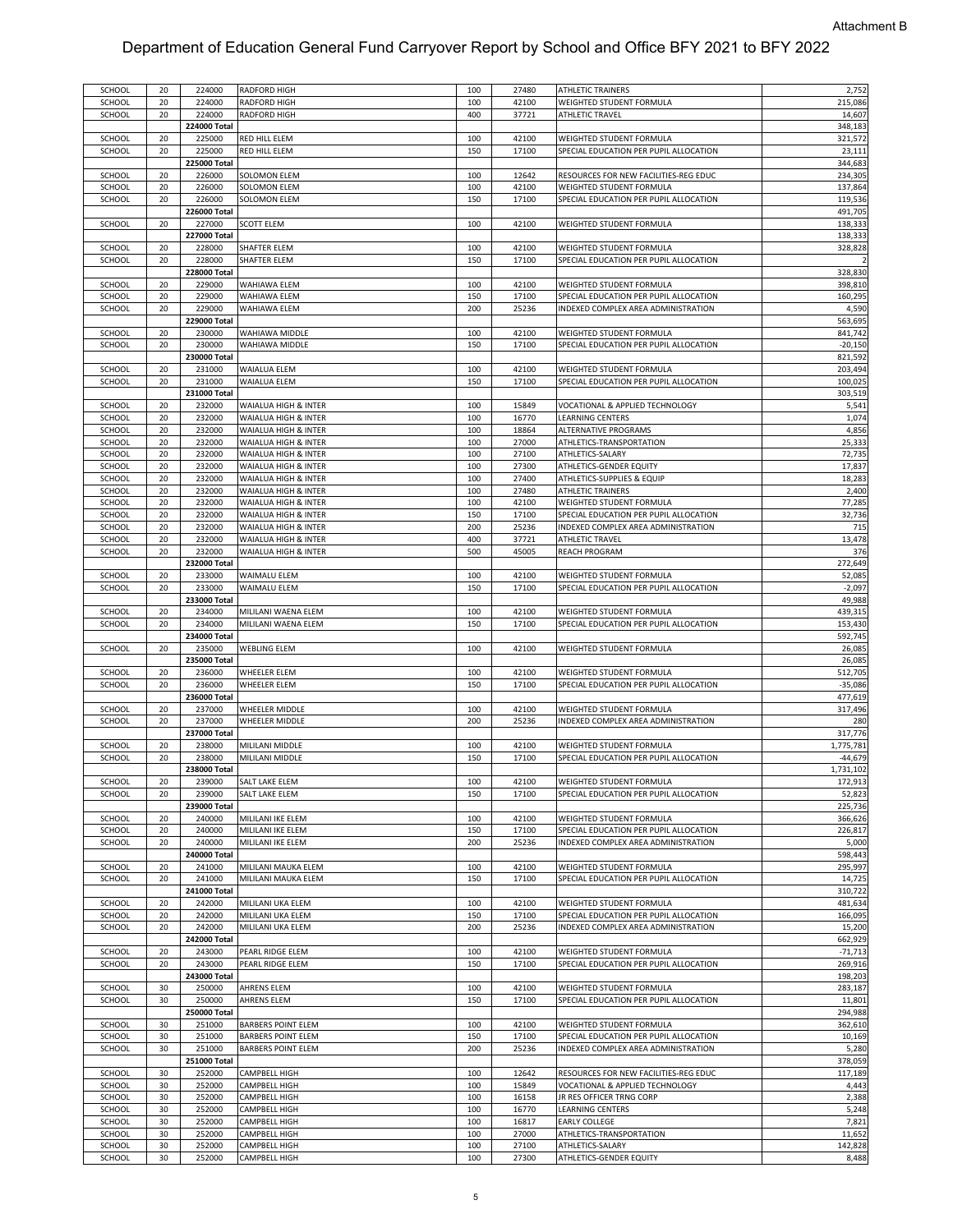| SCHOOL | 30 | 252000       | CAMPBELL HIGH                    | 100 | 27400 | ATHLETICS-SUPPLIES & EQUIP             | 242       |
|--------|----|--------------|----------------------------------|-----|-------|----------------------------------------|-----------|
| SCHOOL | 30 | 252000       | CAMPBELL HIGH                    | 100 | 27480 | ATHLETIC TRAINERS                      | 4,705     |
|        |    |              |                                  |     | 42100 |                                        |           |
| SCHOOL | 30 | 252000       | CAMPBELL HIGH                    | 100 |       | WEIGHTED STUDENT FORMULA               | 1,283,675 |
| SCHOOL | 30 | 252000       | CAMPBELL HIGH                    | 150 | 17100 | SPECIAL EDUCATION PER PUPIL ALLOCATION | 30,701    |
| SCHOOL | 30 | 252000       | CAMPBELL HIGH                    | 200 | 25236 | INDEXED COMPLEX AREA ADMINISTRATION    | 41,631    |
| SCHOOL | 30 | 252000       | CAMPBELL HIGH                    | 400 | 37721 | ATHLETIC TRAVEL                        | 13,863    |
|        |    |              |                                  |     |       |                                        | 1,674,874 |
|        |    | 252000 Total |                                  |     |       |                                        |           |
| SCHOOL | 30 | 253000       | EWA ELEM                         | 100 | 42100 | WEIGHTED STUDENT FORMULA               | 486,767   |
| SCHOOL | 30 | 253000       | EWA ELEM                         | 150 | 17100 | SPECIAL EDUCATION PER PUPIL ALLOCATION | 48,496    |
| SCHOOL | 30 | 253000       | EWA ELEM                         | 200 | 25236 | INDEXED COMPLEX AREA ADMINISTRATION    | 992       |
|        |    |              |                                  |     |       |                                        |           |
|        |    | 253000 Total |                                  |     |       |                                        | 536,255   |
| SCHOOL | 30 | 254000       | EWA BEACH ELEM                   | 100 | 42100 | WEIGHTED STUDENT FORMULA               | 764,472   |
| SCHOOL | 30 | 254000       | <b>EWA BEACH ELEM</b>            | 150 | 17100 | SPECIAL EDUCATION PER PUPIL ALLOCATION | 11,624    |
|        |    | 254000 Total |                                  |     |       |                                        | 776,096   |
|        |    |              |                                  |     |       |                                        |           |
| SCHOOL | 30 | 255000       | <b>HIGHLANDS INTER</b>           | 100 | 42100 | WEIGHTED STUDENT FORMULA               | 232,890   |
| SCHOOL | 30 | 255000       | <b>HIGHLANDS INTER</b>           | 150 | 17100 | SPECIAL EDUCATION PER PUPIL ALLOCATION | 1,849     |
| SCHOOL | 30 | 255000       | HIGHLANDS INTER                  | 500 | 45005 | REACH PROGRAM                          | 2,381     |
|        |    | 255000 Total |                                  |     |       |                                        | 237,120   |
|        |    |              |                                  |     |       |                                        |           |
| SCHOOL | 30 | 256000       | <b>IROQUOIS POINT ELEM</b>       | 100 | 42100 | WEIGHTED STUDENT FORMULA               | 77,802    |
| SCHOOL | 30 | 256000       | <b>IROQUOIS POINT ELEM</b>       | 150 | 17100 | SPECIAL EDUCATION PER PUPIL ALLOCATION | 7,639     |
| SCHOOL | 30 | 256000       | <b>IROQUOIS POINT ELEM</b>       | 200 | 25236 | INDEXED COMPLEX AREA ADMINISTRATION    | 15        |
|        |    |              |                                  |     |       |                                        | 85,456    |
|        |    | 256000 Total |                                  |     |       |                                        |           |
| SCHOOL | 30 | 257000       | MAILI ELEM                       | 100 | 42100 | WEIGHTED STUDENT FORMULA               | 384,629   |
| SCHOOL | 30 | 257000       | MAILI ELEM                       | 150 | 17100 | SPECIAL EDUCATION PER PUPIL ALLOCATION | 12,852    |
|        |    | 257000 Total |                                  |     |       |                                        | 397,481   |
|        |    |              |                                  |     |       |                                        |           |
| SCHOOL | 30 | 258000       | MAKAHA ELEM                      | 100 | 42100 | WEIGHTED STUDENT FORMULA               | 57,724    |
| SCHOOL | 30 | 258000       | MAKAHA ELEM                      | 150 | 17100 | SPECIAL EDUCATION PER PUPIL ALLOCATION | 127,786   |
|        |    | 258000 Total |                                  |     |       |                                        | 185,510   |
| SCHOOL | 30 | 259000       | MAKAKILO ELEM                    | 100 | 42100 | WEIGHTED STUDENT FORMULA               | 170,770   |
|        |    |              |                                  |     |       |                                        |           |
| SCHOOL | 30 | 259000       | MAKAKILO ELEM                    | 150 | 17100 | SPECIAL EDUCATION PER PUPIL ALLOCATION | 7,438     |
| SCHOOL | 30 | 259000       | MAKAKILO ELEM                    | 200 | 25236 | INDEXED COMPLEX AREA ADMINISTRATION    | 4,890     |
|        |    | 259000 Total |                                  |     |       |                                        | 183,098   |
| SCHOOL | 30 | 260000       | MANANA ELEM                      | 100 | 42100 | WEIGHTED STUDENT FORMULA               | 84,962    |
|        |    |              |                                  |     |       |                                        |           |
| SCHOOL | 30 | 260000       | <b>MANANA ELEM</b>               | 150 | 17100 | SPECIAL EDUCATION PER PUPIL ALLOCATION | 249       |
| SCHOOL | 30 | 260000       | <b>MANANA ELEM</b>               | 200 | 25236 | INDEXED COMPLEX AREA ADMINISTRATION    | 19,474    |
|        |    | 260000 Total |                                  |     |       |                                        | 104,685   |
|        |    |              |                                  |     |       |                                        |           |
| SCHOOL | 30 | 261000       | NANAIKAPONO ELEM                 | 100 | 42100 | WEIGHTED STUDENT FORMULA               | 54,597    |
| SCHOOL | 30 | 261000       | NANAIKAPONO ELEM                 | 150 | 17100 | SPECIAL EDUCATION PER PUPIL ALLOCATION | 70,285    |
| SCHOOL | 30 | 261000       | NANAIKAPONO ELEM                 | 700 | 10301 | PRESCHOOL CLASSROOM                    | 108       |
| SCHOOL | 30 | 261000       | NANAIKAPONO ELEM                 | 700 | 10306 | PRESCHOOL ADMINISTRATIVE OVERHEAD      | 3,838     |
|        |    |              |                                  |     |       |                                        |           |
|        |    | 261000 Total |                                  |     |       |                                        | 128,828   |
| SCHOOL | 30 | 262000       | NANAKULI ELEM                    | 100 | 42100 | WEIGHTED STUDENT FORMULA               | 264,288   |
| SCHOOL | 30 | 262000       | NANAKULI ELEM                    | 150 | 17100 | SPECIAL EDUCATION PER PUPIL ALLOCATION | 92,629    |
| SCHOOL | 30 | 262000       | NANAKULI ELEM                    | 700 | 10301 | PRESCHOOL CLASSROOM                    | 697       |
|        |    |              |                                  |     |       |                                        |           |
|        |    | 262000 Total |                                  |     |       |                                        | 357,614   |
| SCHOOL | 30 | 263000       | NANAKULI HIGH & INTER            | 100 | 15849 | VOCATIONAL & APPLIED TECHNOLOGY        | 45        |
|        |    |              |                                  |     |       |                                        |           |
|        |    |              |                                  |     |       |                                        |           |
| SCHOOL | 30 | 263000       | NANAKULI HIGH & INTER            | 100 | 16158 | JR RES OFFICER TRNG CORP               | 2,364     |
| SCHOOL | 30 | 263000       | NANAKULI HIGH & INTER            | 100 | 16770 | LEARNING CENTERS                       | 3,174     |
| SCHOOL | 30 | 263000       | NANAKULI HIGH & INTER            | 100 | 27000 | ATHLETICS-TRANSPORTATION               | 19,886    |
|        |    |              |                                  |     |       |                                        |           |
| SCHOOL | 30 | 263000       | <b>NANAKULI HIGH &amp; INTER</b> | 100 | 27100 | ATHLETICS-SALARY                       | 112,508   |
| SCHOOL | 30 | 263000       | NANAKULI HIGH & INTER            | 100 | 27300 | ATHLETICS-GENDER EQUITY                | 582       |
| SCHOOL | 30 | 263000       | NANAKULI HIGH & INTER            | 100 | 27400 | ATHLETICS-SUPPLIES & EQUIP             | 1,221     |
|        |    |              |                                  |     |       |                                        |           |
| SCHOOL | 30 | 263000       | NANAKULI HIGH & INTER            | 100 | 27480 | ATHLETIC TRAINERS                      | 2,754     |
| SCHOOL | 30 | 263000       | NANAKULI HIGH & INTER            | 100 | 42100 | WEIGHTED STUDENT FORMULA               | $-19,634$ |
| SCHOOL | 30 | 263000       | NANAKULI HIGH & INTER            | 150 | 17100 | SPECIAL EDUCATION PER PUPIL ALLOCATION | 96,547    |
| SCHOOL | 30 | 263000       | NANAKULI HIGH & INTER            | 400 | 37721 | ATHLETIC TRAVEL                        | 13,036    |
|        |    |              |                                  |     |       |                                        |           |
| SCHOOL | 30 | 263000       | NANAKULI HIGH & INTER            | 500 | 45005 | <b>REACH PROGRAM</b>                   | 1,526     |
|        |    | 263000 Total |                                  |     |       |                                        | 234,009   |
| SCHOOL | 30 | 264000       | PALISADES ELEM                   | 100 | 42100 | WEIGHTED STUDENT FORMULA               | 145,871   |
|        | 30 |              |                                  | 150 | 17100 | SPECIAL EDUCATION PER PUPIL ALLOCATION |           |
| SCHOOL |    | 264000       | PALISADES ELEM                   |     |       |                                        | 25,373    |
|        |    | 264000 Total |                                  |     |       |                                        | 171,244   |
| SCHOOL | 30 | 265000       | PEARL CITY ELEM                  | 100 | 42100 | WEIGHTED STUDENT FORMULA               | 214,908   |
| SCHOOL | 30 | 265000       | PEARL CITY ELEM                  | 150 | 17100 | SPECIAL EDUCATION PER PUPIL ALLOCATION | 72,149    |
|        |    | 265000 Total |                                  |     |       |                                        |           |
|        |    |              |                                  |     |       |                                        | 287,057   |
| SCHOOL | 30 | 266000       | PEARL CITY HIGH                  | 100 | 15849 | VOCATIONAL & APPLIED TECHNOLOGY        | 1,631     |
| SCHOOL | 30 | 266000       | PEARL CITY HIGH                  | 100 | 16770 | LEARNING CENTERS                       | 3,352     |
| SCHOOL | 30 | 266000       | PEARL CITY HIGH                  | 100 | 27000 | ATHLETICS-TRANSPORTATION               | 12,960    |
|        |    |              |                                  |     |       |                                        |           |
| SCHOOL | 30 | 266000       | PEARL CITY HIGH                  | 100 | 27100 | ATHLETICS-SALARY                       | 89,719    |
| SCHOOL | 30 | 266000       | PEARL CITY HIGH                  | 100 | 27300 | ATHLETICS-GENDER EQUITY                | 11,471    |
| SCHOOL | 30 | 266000       | PEARL CITY HIGH                  | 100 | 27400 | ATHLETICS-SUPPLIES & EQUIP             | 10,628    |
|        |    |              |                                  |     |       |                                        |           |
| SCHOOL | 30 | 266000       | PEARL CITY HIGH                  | 100 | 27480 | ATHLETIC TRAINERS                      | 4,134     |
| SCHOOL | 30 | 266000       | PEARL CITY HIGH                  | 100 | 42100 | WEIGHTED STUDENT FORMULA               | 686,168   |
| SCHOOL | 30 | 266000       | PEARL CITY HIGH                  | 150 | 17100 | SPECIAL EDUCATION PER PUPIL ALLOCATION | 55,676    |
| SCHOOL | 30 | 266000       | PEARL CITY HIGH                  | 400 | 37721 | ATHLETIC TRAVEL                        | 13,803    |
|        |    |              |                                  |     |       |                                        |           |
|        |    | 266000 Total |                                  |     |       |                                        | 889,542   |
| SCHOOL | 30 | 267000       | PEARL CITY HIGHLANDS ELEM        | 100 | 42100 | WEIGHTED STUDENT FORMULA               | 133,837   |
| SCHOOL | 30 | 267000       | PEARL CITY HIGHLANDS ELEM        | 150 | 17100 | SPECIAL EDUCATION PER PUPIL ALLOCATION | 24,626    |
|        |    | 267000 Total |                                  |     |       |                                        |           |
|        |    |              |                                  |     |       |                                        | 158,463   |
| SCHOOL | 30 | 268000       | LEHUA ELEM                       | 100 | 42100 | WEIGHTED STUDENT FORMULA               | 97,740    |
| SCHOOL | 30 | 268000       | LEHUA ELEM                       | 150 | 17100 | SPECIAL EDUCATION PER PUPIL ALLOCATION | 44,519    |
|        |    | 268000 Total |                                  |     |       |                                        | 142,259   |
|        |    |              |                                  |     |       |                                        |           |
| SCHOOL | 30 | 269000       | POHAKEA ELEM                     | 100 | 42100 | WEIGHTED STUDENT FORMULA               | 254,901   |
| SCHOOL | 30 | 269000       | POHAKEA ELEM                     | 150 | 17100 | SPECIAL EDUCATION PER PUPIL ALLOCATION | 5,841     |
| SCHOOL | 30 | 269000       | POHAKEA ELEM                     | 200 | 25236 | INDEXED COMPLEX AREA ADMINISTRATION    | 4,695     |
|        |    | 269000 Total |                                  |     |       |                                        |           |
|        |    |              |                                  |     |       |                                        | 265,437   |
| SCHOOL | 30 | 270000       | WAIANAE ELEM                     | 100 | 12642 | RESOURCES FOR NEW FACILITIES-REG EDUC  | 1,350     |
| SCHOOL | 30 | 270000       | WAIANAE ELEM                     | 100 | 42100 | WEIGHTED STUDENT FORMULA               | 203,074   |
| SCHOOL | 30 | 270000       | <b>WAIANAE ELEM</b>              | 150 | 17100 | SPECIAL EDUCATION PER PUPIL ALLOCATION | 53,387    |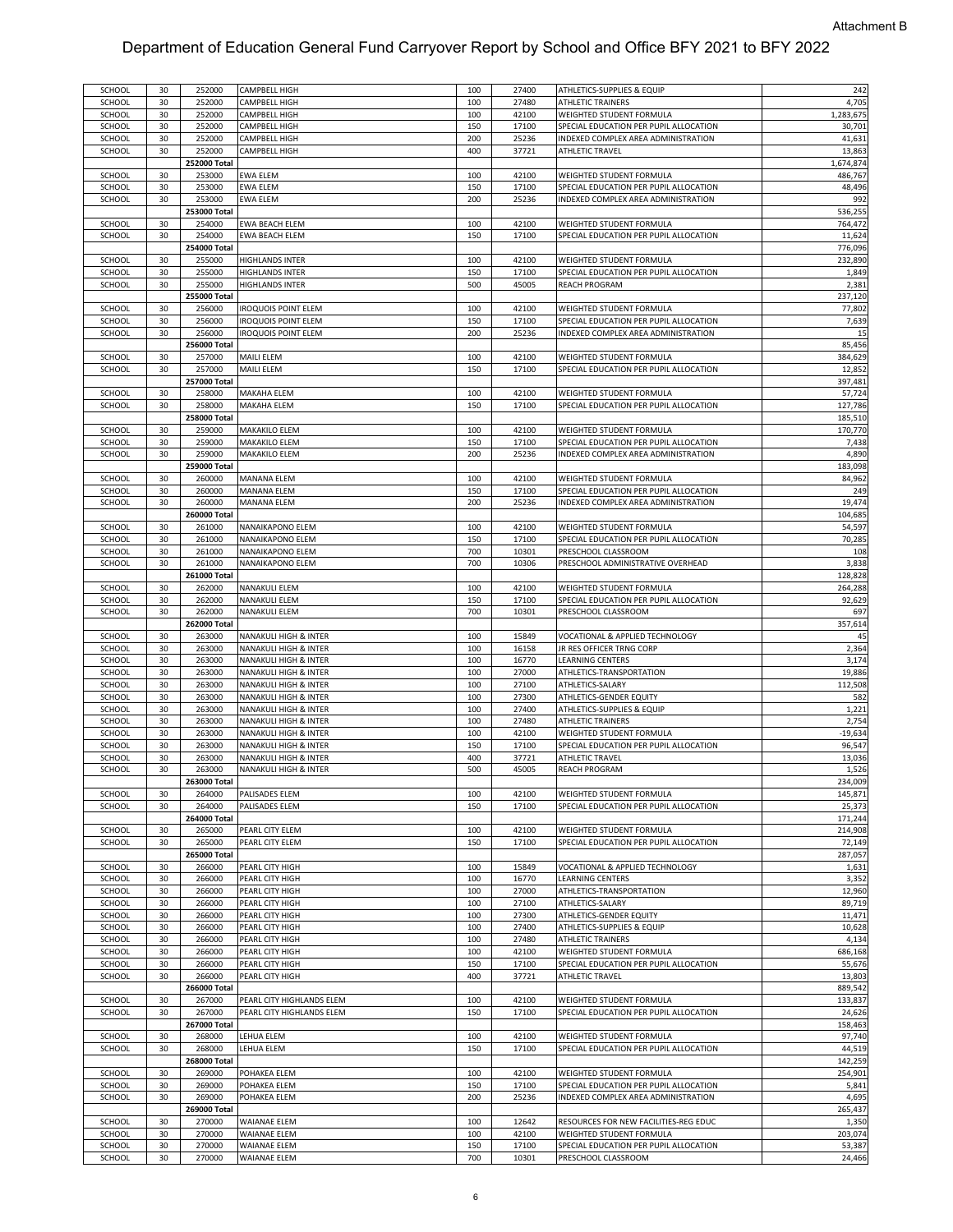| SCHOOL | 30 | 270000       | <b>WAIANAE ELEM</b>  | 700 | 10306 | PRESCHOOL ADMINISTRATIVE OVERHEAD      | 3,403      |
|--------|----|--------------|----------------------|-----|-------|----------------------------------------|------------|
|        |    | 270000 Total |                      |     |       |                                        | 285,680    |
| SCHOOL | 30 | 271000       | LEIHOKU ELEM         | 100 | 42100 | WEIGHTED STUDENT FORMULA               | 342,766    |
| SCHOOL | 30 | 271000       | LEIHOKU ELEM         | 150 | 17100 | SPECIAL EDUCATION PER PUPIL ALLOCATION | 59,934     |
|        |    | 271000 Total |                      |     |       |                                        | 402,700    |
|        |    |              |                      |     |       |                                        |            |
| SCHOOL | 30 | 272000       | WAIANAE HIGH         | 100 | 12642 | RESOURCES FOR NEW FACILITIES-REG EDUC  |            |
| SCHOOL | 30 | 272000       | WAIANAE HIGH         | 100 | 15849 | VOCATIONAL & APPLIED TECHNOLOGY        | 13,138     |
| SCHOOL | 30 | 272000       | WAIANAE HIGH         | 100 | 16158 | JR RES OFFICER TRNG CORP               | 2,388      |
| SCHOOL | 30 | 272000       | WAIANAE HIGH         | 100 | 16770 | <b>LEARNING CENTERS</b>                | 34,092     |
|        |    |              |                      |     |       |                                        |            |
| SCHOOL | 30 | 272000       | WAIANAE HIGH         | 100 | 16817 | <b>EARLY COLLEGE</b>                   | 22,500     |
| SCHOOL | 30 | 272000       | WAIANAE HIGH         | 100 | 18864 | ALTERNATIVE PROGRAMS                   |            |
| SCHOOL | 30 | 272000       | WAIANAE HIGH         | 100 | 27000 | ATHLETICS-TRANSPORTATION               | 17,862     |
| SCHOOL | 30 | 272000       | WAIANAE HIGH         | 100 | 27100 | ATHLETICS-SALARY                       | 113,892    |
|        |    |              |                      |     |       |                                        |            |
| SCHOOL | 30 | 272000       | WAIANAE HIGH         | 100 | 27300 | ATHLETICS-GENDER EQUITY                | 3,554      |
| SCHOOL | 30 | 272000       | WAIANAE HIGH         | 100 | 27400 | ATHLETICS-SUPPLIES & EQUIP             | 8,835      |
| SCHOOL | 30 | 272000       | WAIANAE HIGH         | 100 | 27480 | ATHLETIC TRAINERS                      | 2,764      |
| SCHOOL | 30 | 272000       | WAIANAE HIGH         | 100 | 42100 | WEIGHTED STUDENT FORMULA               | 812,167    |
|        |    |              |                      |     |       |                                        |            |
| SCHOOL | 30 | 272000       | WAIANAE HIGH         | 100 | 42127 | CAREER & TECHNICAL STUDENT ORGS        | $-2,100$   |
| SCHOOL | 30 | 272000       | WAIANAE HIGH         | 150 | 17100 | SPECIAL EDUCATION PER PUPIL ALLOCATION | 123,698    |
| SCHOOL | 30 | 272000       | WAIANAE HIGH         | 400 | 37721 | ATHLETIC TRAVEL                        | 14,814     |
|        |    | 272000 Total |                      |     |       |                                        | 1,167,607  |
|        |    |              |                      |     |       |                                        |            |
| SCHOOL | 30 | 273000       | WAIANAE INTER        | 100 | 42100 | WEIGHTED STUDENT FORMULA               | 410,937    |
| SCHOOL | 30 | 273000       | WAIANAE INTER        | 150 | 17100 | SPECIAL EDUCATION PER PUPIL ALLOCATION | 112,425    |
| SCHOOL | 30 | 273000       | WAIANAE INTER        | 500 | 45005 | <b>REACH PROGRAM</b>                   | 8,120      |
|        |    | 273000 Total |                      |     |       |                                        | 531,482    |
|        |    |              |                      |     |       |                                        |            |
| SCHOOL | 30 | 274000       | WAIPAHU ELEM         | 100 | 42100 | WEIGHTED STUDENT FORMULA               | 150,926    |
| SCHOOL | 30 | 274000       | WAIPAHU ELEM         | 150 | 17100 | SPECIAL EDUCATION PER PUPIL ALLOCATION | 62,907     |
|        |    | 274000 Total |                      |     |       |                                        | 213,833    |
| SCHOOL | 30 | 276000       | HONOWAI ELEM         | 100 | 12642 | RESOURCES FOR NEW FACILITIES-REG EDUC  | 150,310    |
|        |    |              |                      |     |       |                                        |            |
| SCHOOL | 30 | 276000       | HONOWAI ELEM         | 100 | 42100 | WEIGHTED STUDENT FORMULA               | 1,353      |
| SCHOOL | 30 | 276000       | <b>HONOWAI ELEM</b>  | 150 | 17100 | SPECIAL EDUCATION PER PUPIL ALLOCATION | 523        |
|        |    | 276000 Total |                      |     |       |                                        | 152,186    |
| SCHOOL | 30 | 277000       | WAIPAHU HIGH         | 100 | 15849 | VOCATIONAL & APPLIED TECHNOLOGY        | 974        |
|        |    |              |                      |     |       |                                        |            |
| SCHOOL | 30 | 277000       | WAIPAHU HIGH         | 100 | 16158 | JR RES OFFICER TRNG CORP               | 2,253      |
| SCHOOL | 30 | 277000       | WAIPAHU HIGH         | 100 | 16770 | LEARNING CENTERS                       | 12,183     |
| SCHOOL | 30 | 277000       | WAIPAHU HIGH         | 100 | 16817 | <b>EARLY COLLEGE</b>                   | 109,000    |
| SCHOOL | 30 | 277000       |                      |     | 27000 |                                        | 21,627     |
|        |    |              | WAIPAHU HIGH         | 100 |       | ATHLETICS-TRANSPORTATION               |            |
| SCHOOL | 30 | 277000       | WAIPAHU HIGH         | 100 | 27100 | ATHLETICS-SALARY                       | 96,625     |
| SCHOOL | 30 | 277000       | WAIPAHU HIGH         | 100 | 27300 | ATHLETICS-GENDER EQUITY                | 15,034     |
| SCHOOL | 30 | 277000       | WAIPAHU HIGH         | 100 | 27400 | ATHLETICS-SUPPLIES & EQUIP             | 2,992      |
| SCHOOL | 30 | 277000       | WAIPAHU HIGH         | 100 | 27480 | <b>ATHLETIC TRAINERS</b>               | 3,305      |
|        |    |              |                      |     |       |                                        |            |
| SCHOOL | 30 | 277000       | WAIPAHU HIGH         | 100 | 42100 | WEIGHTED STUDENT FORMULA               | 2,218,391  |
| SCHOOL | 30 | 277000       | WAIPAHU HIGH         | 150 | 17100 | SPECIAL EDUCATION PER PUPIL ALLOCATION | $-5,346$   |
| SCHOOL | 30 | 277000       | WAIPAHU HIGH         | 400 | 37721 | ATHLETIC TRAVEL                        | 14,069     |
| SCHOOL | 30 | 277000       | WAIPAHU HIGH         | 500 | 46417 | ADULT EDUCATION                        | 7,252      |
|        |    |              |                      |     |       |                                        |            |
|        |    | 277000 Total |                      |     |       |                                        | 2,498,359  |
|        |    |              |                      |     |       |                                        |            |
| SCHOOL | 30 | 278000       | <b>WAIPAHU INTER</b> | 100 | 15849 | VOCATIONAL & APPLIED TECHNOLOGY        | $-330$     |
|        |    |              |                      |     |       |                                        |            |
| SCHOOL | 30 | 278000       | WAIPAHU INTER        | 100 | 18864 | ALTERNATIVE PROGRAMS                   |            |
| SCHOOL | 30 | 278000       | WAIPAHU INTER        | 100 | 42100 | WEIGHTED STUDENT FORMULA               | 805,468    |
| SCHOOL | 30 | 278000       | WAIPAHU INTER        | 150 | 17100 | SPECIAL EDUCATION PER PUPIL ALLOCATION | 59,739     |
| SCHOOL | 30 | 278000       | <b>WAIPAHU INTER</b> | 500 | 45005 | <b>REACH PROGRAM</b>                   | 1,998      |
|        |    |              |                      |     |       |                                        |            |
|        |    | 278000 Total |                      |     |       |                                        | 866,876    |
| SCHOOL | 30 | 279000       | ILIMA INTER          | 100 | 42100 | WEIGHTED STUDENT FORMULA               | 328,654    |
| SCHOOL | 30 | 279000       | ILIMA INTER          | 150 | 17100 | SPECIAL EDUCATION PER PUPIL ALLOCATION | 13,941     |
| SCHOOL | 30 | 279000       | <b>ILIMA INTER</b>   | 200 | 25236 | INDEXED COMPLEX AREA ADMINISTRATION    | 8,558      |
|        |    |              |                      |     |       |                                        |            |
|        |    | 279000 Total |                      |     |       |                                        | 351,153    |
| SCHOOL | 30 | 280000       | HOLOMUA ELEM         | 100 | 42100 | WEIGHTED STUDENT FORMULA               | 55,957     |
| SCHOOL | 30 | 280000       | HOLOMUA ELEM         | 150 | 17100 | SPECIAL EDUCATION PER PUPIL ALLOCATION | $-3,920$   |
|        |    | 280000 Total |                      |     |       |                                        | 52,037     |
| SCHOOL | 30 | 281000       | KAIMILOA ELEM        | 100 | 42100 | WEIGHTED STUDENT FORMULA               | 237,433    |
|        |    |              |                      |     |       |                                        |            |
| SCHOOL | 30 | 281000       | KAIMILOA ELEM        | 150 | 17100 | SPECIAL EDUCATION PER PUPIL ALLOCATION | 13,897     |
| SCHOOL | 30 | 281000       | KAIMILOA ELEM        | 200 | 25236 | INDEXED COMPLEX AREA ADMINISTRATION    | 6,636      |
|        |    | 281000 Total |                      |     |       |                                        | 257,966    |
| SCHOOL | 30 | 282000       | KAPOLEI ELEM         | 100 | 42100 | WEIGHTED STUDENT FORMULA               | 206,306    |
|        | 30 |              |                      |     |       |                                        |            |
| SCHOOL |    | 282000       | KAPOLEI ELEM         | 150 | 17100 | SPECIAL EDUCATION PER PUPIL ALLOCATION | 71,172     |
|        |    | 282000 Total |                      |     |       |                                        | 277,478    |
| SCHOOL | 30 | 283000       | KANOELANI ELEM       | 100 | 42100 | WEIGHTED STUDENT FORMULA               | 28,667     |
| SCHOOL | 30 | 283000       | KANOELANI ELEM       | 150 | 17100 | SPECIAL EDUCATION PER PUPIL ALLOCATION | 69,123     |
|        |    |              |                      |     |       |                                        |            |
| SCHOOL | 30 | 283000       | KANOELANI ELEM       | 200 | 25236 | INDEXED COMPLEX AREA ADMINISTRATION    | 37,557     |
|        |    | 283000 Total |                      |     |       |                                        | 135,347    |
| SCHOOL | 30 | 285000       | MOMILANI ELEM        | 100 | 42100 | WEIGHTED STUDENT FORMULA               | 110,640    |
| SCHOOL | 30 | 285000       | MOMILANI ELEM        | 150 | 17100 | SPECIAL EDUCATION PER PUPIL ALLOCATION | 16,469     |
|        |    |              |                      |     |       |                                        |            |
|        |    | 285000 Total |                      |     |       |                                        | 127,109    |
| SCHOOL | 30 | 286000       | MAUKA LANI ELEM      | 100 | 42100 | WEIGHTED STUDENT FORMULA               | 103,250    |
| SCHOOL | 30 | 286000       | MAUKA LANI ELEM      | 150 | 17100 | SPECIAL EDUCATION PER PUPIL ALLOCATION | 9,835      |
| SCHOOL | 30 | 286000       | MAUKA LANI ELEM      | 200 | 25236 | INDEXED COMPLEX AREA ADMINISTRATION    | 6,113      |
|        |    |              |                      |     |       |                                        |            |
|        |    | 286000 Total |                      |     |       |                                        | 119,198    |
| SCHOOL | 30 | 287000       | KALEIOPUU ELEM       | 100 | 42100 | WEIGHTED STUDENT FORMULA               | 681,918    |
| SCHOOL | 30 | 287000       | KALEIOPUU ELEM       | 150 | 17100 | SPECIAL EDUCATION PER PUPIL ALLOCATION | 37,715     |
| SCHOOL | 30 | 287000       | KALEIOPUU ELEM       | 200 | 25236 | INDEXED COMPLEX AREA ADMINISTRATION    | 11,128     |
|        |    |              |                      |     |       |                                        |            |
|        |    | 287000 Total |                      |     |       |                                        | 730,761    |
| SCHOOL | 30 | 288000       | WAIAU ELEM           | 100 | 42100 | WEIGHTED STUDENT FORMULA               | 398,965    |
| SCHOOL | 30 | 288000       | WAIAU ELEM           | 150 | 17100 | SPECIAL EDUCATION PER PUPIL ALLOCATION | $-64, 158$ |
|        | 30 |              |                      | 200 | 25236 |                                        |            |
| SCHOOL |    | 288000       | WAIAU ELEM           |     |       | INDEXED COMPLEX AREA ADMINISTRATION    | 8,346      |
|        |    | 288000 Total |                      |     |       |                                        | 343,153    |
| SCHOOL | 30 | 290000       | WAIKELE ELEM         | 100 | 42100 | WEIGHTED STUDENT FORMULA               | 109,067    |
| SCHOOL | 30 | 290000       | WAIKELE ELEM         | 150 | 17100 | SPECIAL EDUCATION PER PUPIL ALLOCATION | $-40$      |
|        | 30 | 290000       | WAIKELE ELEM         |     |       | INDEXED COMPLEX AREA ADMINISTRATION    | 769        |
| SCHOOL |    | 290000 Total |                      | 200 | 25236 |                                        | 109,796    |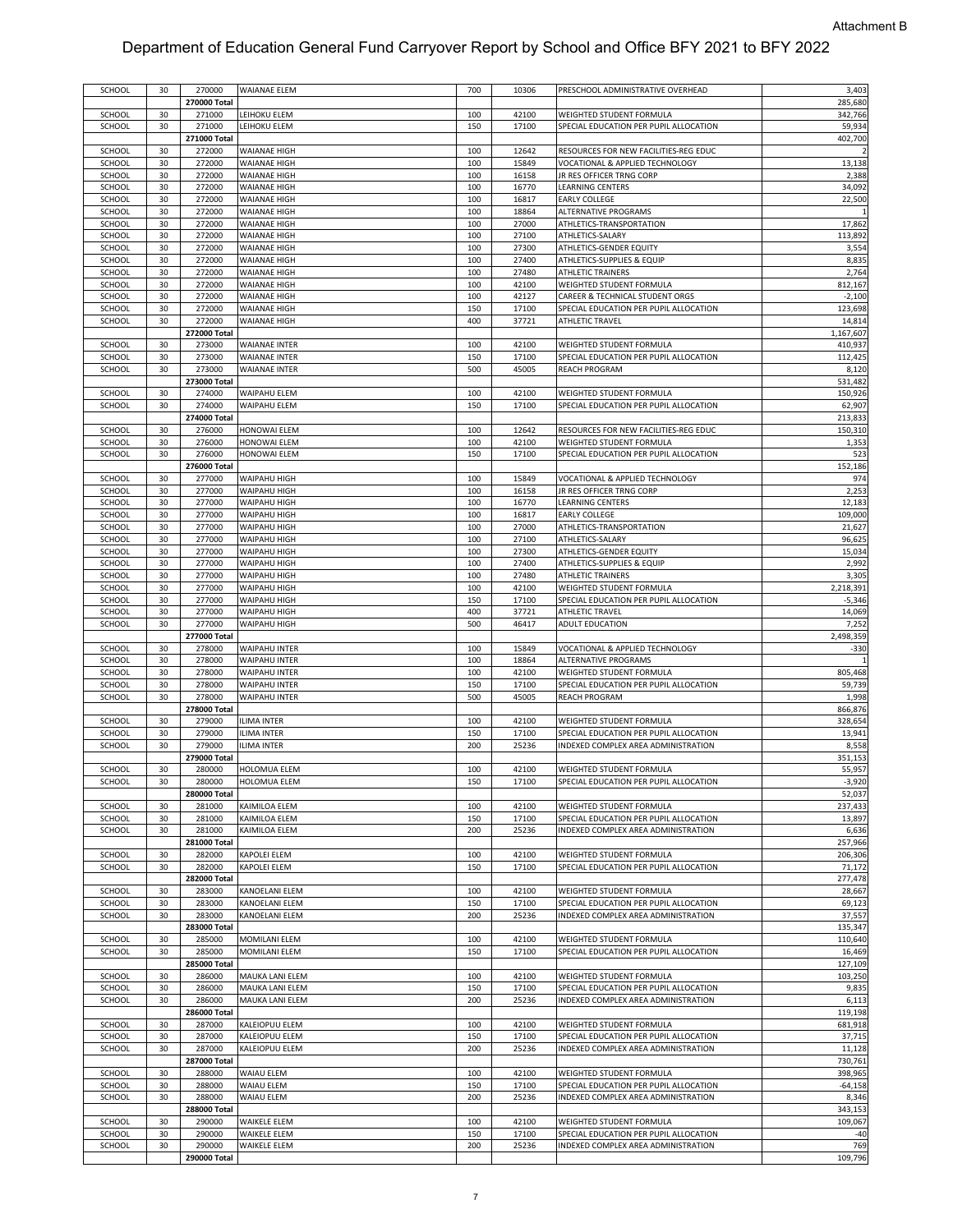| SCHOOL           | 30 | 291000           | KAPOLEI MIDDLE             | 100 | 42100          | WEIGHTED STUDENT FORMULA                            | 646,970        |
|------------------|----|------------------|----------------------------|-----|----------------|-----------------------------------------------------|----------------|
| SCHOOL           | 30 | 291000           | KAPOLEI MIDDLE             | 150 | 17100          | SPECIAL EDUCATION PER PUPIL ALLOCATION              | 14,447         |
| SCHOOL           | 30 | 291000           | KAPOLEI MIDDLE             | 200 | 25236          | INDEXED COMPLEX AREA ADMINISTRATION                 | 11,824         |
|                  |    | 291000 Total     |                            |     |                |                                                     | 673,241        |
| SCHOOL           | 30 | 292000           | KAPOLEI HIGH               | 100 | 15849          | VOCATIONAL & APPLIED TECHNOLOGY                     | 26,175         |
|                  |    |                  |                            |     |                |                                                     |                |
| SCHOOL           | 30 | 292000           | KAPOLEI HIGH               | 100 | 16158          | JR RES OFFICER TRNG CORP                            | 2,388          |
| SCHOOL           | 30 | 292000           | KAPOLEI HIGH               | 100 | 16770          | LEARNING CENTERS                                    | 10,814         |
| SCHOOL           | 30 | 292000           | KAPOLEI HIGH               | 100 | 16817          | <b>EARLY COLLEGE</b>                                | 18,000         |
| SCHOOL           | 30 | 292000           | KAPOLEI HIGH               | 100 | 27000          | ATHLETICS-TRANSPORTATION                            | 23,996         |
|                  |    |                  |                            |     |                |                                                     |                |
| SCHOOL           | 30 | 292000           | KAPOLEI HIGH               | 100 | 27100          | ATHLETICS-SALARY                                    | 117,420        |
| SCHOOL           | 30 | 292000           | KAPOLEI HIGH               | 100 | 27300          | ATHLETICS-GENDER EQUITY                             | 12,973         |
| SCHOOL           | 30 | 292000           | KAPOLEI HIGH               | 100 | 27400          | ATHLETICS-SUPPLIES & EQUIP                          | 3,158          |
| SCHOOL           | 30 | 292000           | KAPOLEI HIGH               | 100 | 27480          | <b>ATHLETIC TRAINERS</b>                            | 1,502          |
|                  |    |                  |                            |     |                |                                                     |                |
| SCHOOL           | 30 | 292000           | KAPOLEI HIGH               | 100 | 42100          | WEIGHTED STUDENT FORMULA                            | 826,152        |
| SCHOOL           | 30 | 292000           | KAPOLEI HIGH               | 150 | 17100          | SPECIAL EDUCATION PER PUPIL ALLOCATION              | 3,835          |
| SCHOOL           | 30 | 292000           | KAPOLEI HIGH               | 400 | 37721          | <b>ATHLETIC TRAVEL</b>                              | 16,227         |
|                  |    | 292000 Total     |                            |     |                |                                                     | 1,062,640      |
|                  |    |                  |                            |     |                |                                                     |                |
| SCHOOL           | 30 | 293000           | HO'OKELE ELEM              | 100 | 42100          | WEIGHTED STUDENT FORMULA                            | 368,386        |
| SCHOOL           | 30 | 293000           | HO'OKELE ELEM              | 150 | 17100          | SPECIAL EDUCATION PER PUPIL ALLOCATION              | $-16,925$      |
| SCHOOL           | 30 | 293000           | HO'OKELE ELEM              | 200 | 25236          | INDEXED COMPLEX AREA ADMINISTRATION                 | 8,475          |
|                  |    | 293000 Total     |                            |     |                |                                                     | 359,936        |
|                  |    |                  |                            |     | 42100          |                                                     |                |
| SCHOOL           | 30 | 294000           | KEONEULA ELEM              | 100 |                | WEIGHTED STUDENT FORMULA                            | 485,183        |
| SCHOOL           | 30 | 294000           | KEONEULA ELEM              | 150 | 17100          | SPECIAL EDUCATION PER PUPIL ALLOCATION              | 24,126         |
| SCHOOL           | 30 | 294000           | KEONEULA ELEM              | 200 | 25236          | INDEXED COMPLEX AREA ADMINISTRATION                 | 9,893          |
|                  |    | 294000 Total     |                            |     |                |                                                     | 519,202        |
|                  | 30 |                  | EWA MAKAI MIDDLE           | 100 | 12642          |                                                     |                |
| SCHOOL           |    | 296000           |                            |     |                | RESOURCES FOR NEW FACILITIES-REG EDUC               |                |
| SCHOOL           | 30 | 296000           | EWA MAKAI MIDDLE           | 100 | 42100          | WEIGHTED STUDENT FORMULA                            | 816,578        |
| SCHOOL           | 30 | 296000           | EWA MAKAI MIDDLE           | 150 | 17100          | SPECIAL EDUCATION PER PUPIL ALLOCATION              | 15,392         |
| SCHOOL           | 30 | 296000           | EWA MAKAI MIDDLE           | 200 | 25236          | INDEXED COMPLEX AREA ADMINISTRATION                 | 12,823         |
| SCHOOL           | 30 | 296000           | EWA MAKAI MIDDLE           | 500 | 45005          | <b>REACH PROGRAM</b>                                | 101            |
|                  |    |                  |                            |     |                |                                                     |                |
|                  |    | 296000 Total     |                            |     |                |                                                     | 844,894        |
| SCHOOL           | 30 | 297000           | HONOULIULI MIDDLE          | 100 | 12642          | RESOURCES FOR NEW FACILITIES-REG EDUC               | 75,380         |
| SCHOOL           | 30 | 297000           | HONOULIULI MIDDLE          | 100 | 42100          | WEIGHTED STUDENT FORMULA                            | 111,757        |
|                  |    |                  |                            |     |                |                                                     |                |
| SCHOOL           | 30 | 297000           | HONOULIULI MIDDLE          | 150 | 17100          | SPECIAL EDUCATION PER PUPIL ALLOCATION              | 322,981        |
| SCHOOL           | 30 | 297000           | HONOULIULI MIDDLE          | 200 | 25236          | INDEXED COMPLEX AREA ADMINISTRATION                 | 1,890          |
|                  |    | 297000 Total     |                            |     |                |                                                     | 512,008        |
| SCHOOL           | 40 | 300000           | AIKAHI ELEM                | 100 | 42100          | WEIGHTED STUDENT FORMULA                            | 101,950        |
|                  |    |                  |                            |     |                |                                                     |                |
| SCHOOL           | 40 | 300000           | AIKAHI ELEM                | 150 | 17100          | SPECIAL EDUCATION PER PUPIL ALLOCATION              | 42,457         |
|                  |    | 300000 Total     |                            |     |                |                                                     | 144,407        |
| SCHOOL           | 40 | 301000           | CASTLE HIGH                | 100 | 15849          | VOCATIONAL & APPLIED TECHNOLOGY                     | 15,001         |
| SCHOOL           | 40 | 301000           | CASTLE HIGH                | 100 | 16770          | LEARNING CENTERS                                    | 10,508         |
|                  |    |                  |                            |     |                |                                                     |                |
| SCHOOL           | 40 | 301000           | CASTLE HIGH                | 100 | 16817          | <b>EARLY COLLEGE</b>                                | 4,206          |
| SCHOOL           | 40 | 301000           | CASTLE HIGH                | 100 | 27000          | ATHLETICS-TRANSPORTATION                            | 18,775         |
| SCHOOL           | 40 | 301000           | CASTLE HIGH                | 100 | 27100          | ATHLETICS-SALARY                                    | 94,891         |
| SCHOOL           | 40 | 301000           | CASTLE HIGH                | 100 | 27300          | ATHLETICS-GENDER EQUITY                             | 15,065         |
|                  |    |                  |                            |     |                |                                                     |                |
| SCHOOL           | 40 | 301000           | CASTLE HIGH                | 100 | 27400          | ATHLETICS-SUPPLIES & EQUIP                          | 85             |
| SCHOOL           | 40 | 301000           | CASTLE HIGH                | 100 | 27480          | ATHLETIC TRAINERS                                   | 2,539          |
| SCHOOL           | 40 | 301000           | CASTLE HIGH                | 100 | 42100          | WEIGHTED STUDENT FORMULA                            | 149,395        |
| SCHOOL           | 40 | 301000           | CASTLE HIGH                | 150 | 17100          | SPECIAL EDUCATION PER PUPIL ALLOCATION              | 8,609          |
|                  |    |                  |                            |     |                |                                                     |                |
| SCHOOL           | 40 | 301000           | CASTLE HIGH                | 400 | 37721          | ATHLETIC TRAVEL                                     | 14,302         |
|                  |    | 301000 Total     |                            |     |                |                                                     | 333,376        |
| SCHOOL           | 40 | 302000           | ENCHANTED LAKE ELEM        | 100 | 42100          | WEIGHTED STUDENT FORMULA                            | $-1,143$       |
| SCHOOL           | 40 | 302000           | ENCHANTED LAKE ELEM        | 150 | 17100          | SPECIAL EDUCATION PER PUPIL ALLOCATION              | 8,275          |
|                  |    |                  |                            |     |                |                                                     |                |
|                  |    | 302000 Total     |                            |     |                |                                                     | 7,132          |
| SCHOOL           | 40 | 303000           | HAUULA ELEM                | 100 | 42100          | WEIGHTED STUDENT FORMULA                            | 177,417        |
| SCHOOL           | 40 | 303000           | HAUULA ELEM                | 150 | 17100          | SPECIAL EDUCATION PER PUPIL ALLOCATION              | 23,969         |
|                  | 40 |                  |                            |     |                |                                                     |                |
| SCHOOL           |    | 303000           | HAUULA ELEM                | 200 | 25236          | INDEXED COMPLEX AREA ADMINISTRATION                 | 739            |
|                  |    | 303000 Total     |                            |     |                |                                                     | 202,125        |
| SCHOOL           | 40 | 304000           | HEEIA ELEM                 | 100 | 42100          | WEIGHTED STUDENT FORMULA                            | 131,322        |
| SCHOOL           | 40 | 304000           | HEEIA ELEM                 | 150 | 17100          | SPECIAL EDUCATION PER PUPIL ALLOCATION              | 226            |
| SCHOOL           | 40 | 304000           | HEEIA ELEM                 | 200 | 25236          | INDEXED COMPLEX AREA ADMINISTRATION                 | 924            |
|                  |    |                  |                            |     |                |                                                     |                |
|                  |    | 304000 Total     |                            |     |                |                                                     | 132,472        |
| SCHOOL           | 40 | 305000           | KAAAWA ELEM                | 100 | 42100          | WEIGHTED STUDENT FORMULA                            | 26,220         |
| SCHOOL           | 40 | 305000           | KAAAWA ELEM                | 150 | 17100          | SPECIAL EDUCATION PER PUPIL ALLOCATION              | 25,607         |
| SCHOOL           | 40 | 305000           | KAAAWA ELEM                | 200 | 25236          | INDEXED COMPLEX AREA ADMINISTRATION                 | 18,369         |
|                  |    |                  |                            |     |                |                                                     |                |
|                  |    | 305000 Total     |                            |     |                |                                                     | 70,196         |
| SCHOOL           | 40 | 306000           | KAHALUU ELEM               | 100 | 42100          | WEIGHTED STUDENT FORMULA                            | 94,512         |
| SCHOOL           | 40 | 306000           | KAHALUU ELEM               | 200 | 25236          | INDEXED COMPLEX AREA ADMINISTRATION                 | 1,108          |
|                  |    | 306000 Total     |                            |     |                |                                                     | 95,620         |
|                  |    |                  |                            |     |                |                                                     |                |
| SCHOOL           | 40 | 307000           | KAHUKU HIGH & INTER        | 100 | 15849          | VOCATIONAL & APPLIED TECHNOLOGY                     | 18,936         |
| SCHOOL           | 40 | 307000           | KAHUKU HIGH & INTER        | 100 | 16158          | JR RES OFFICER TRNG CORP                            | 1,110          |
| SCHOOL           | 40 | 307000           | KAHUKU HIGH & INTER        | 100 | 16770          | LEARNING CENTERS                                    | 22,833         |
| SCHOOL           | 40 | 307000           | KAHUKU HIGH & INTER        | 100 | 16817          | <b>EARLY COLLEGE</b>                                | 18,000         |
|                  |    |                  |                            |     |                |                                                     |                |
| SCHOOL           | 40 | 307000           | KAHUKU HIGH & INTER        | 100 | 18864          | ALTERNATIVE PROGRAMS                                | 9,676          |
| SCHOOL           | 40 | 307000           | KAHUKU HIGH & INTER        | 100 | 27000          | ATHLETICS-TRANSPORTATION                            | 4,109          |
| SCHOOL           | 40 | 307000           | KAHUKU HIGH & INTER        | 100 | 27100          | ATHLETICS-SALARY                                    | 96,457         |
| SCHOOL           | 40 | 307000           | KAHUKU HIGH & INTER        | 100 | 27300          | ATHLETICS-GENDER EQUITY                             | 10,881         |
|                  |    |                  |                            |     |                |                                                     |                |
| SCHOOL           | 40 | 307000           | KAHUKU HIGH & INTER        | 100 | 27400          | ATHLETICS-SUPPLIES & EQUIP                          | 4,889          |
| SCHOOL           | 40 | 307000           | KAHUKU HIGH & INTER        | 100 | 27480          | <b>ATHLETIC TRAINERS</b>                            | 238            |
| SCHOOL           | 40 | 307000           | KAHUKU HIGH & INTER        | 100 | 42100          | WEIGHTED STUDENT FORMULA                            | 561,770        |
| SCHOOL           | 40 | 307000           | KAHUKU HIGH & INTER        | 150 | 17100          | SPECIAL EDUCATION PER PUPIL ALLOCATION              | 11,209         |
|                  |    |                  |                            |     |                |                                                     |                |
| SCHOOL           | 40 | 307000           | KAHUKU HIGH & INTER        | 400 | 37721          | ATHLETIC TRAVEL                                     | 17,361         |
|                  |    | 307000 Total     |                            |     |                |                                                     | 777,469        |
| SCHOOL           | 40 | 308000           | KAILUA ELEM                | 100 | 42100          | WEIGHTED STUDENT FORMULA                            | 300,014        |
| SCHOOL           |    | 308000           | KAILUA ELEM                | 700 | 10301          | PRESCHOOL CLASSROOM                                 |                |
|                  |    |                  |                            |     |                |                                                     |                |
|                  | 40 |                  |                            |     |                |                                                     |                |
|                  |    | 308000 Total     |                            |     |                |                                                     | 300,018        |
| SCHOOL           | 40 | 309000           | KAILUA HIGH                | 100 | 15849          | VOCATIONAL & APPLIED TECHNOLOGY                     | 66             |
|                  | 40 |                  |                            | 100 |                |                                                     |                |
| SCHOOL<br>SCHOOL | 40 | 309000<br>309000 | KAILUA HIGH<br>KAILUA HIGH | 100 | 16158<br>16770 | JR RES OFFICER TRNG CORP<br><b>LEARNING CENTERS</b> | 2,388<br>4,308 |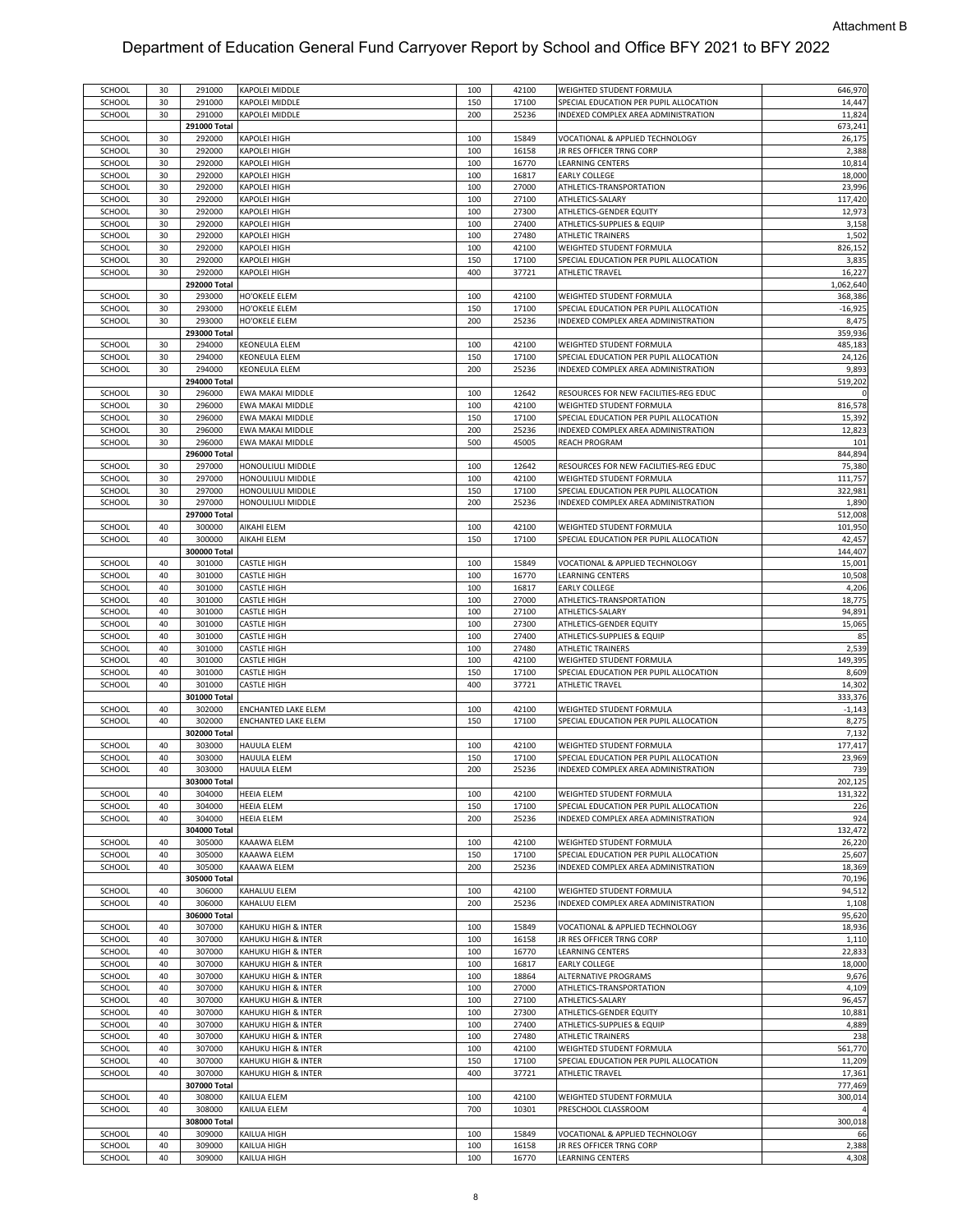| SCHOOL        | 40 | 309000       | KAILUA HIGH            | 100 | 16817 | <b>EARLY COLLEGE</b>                   | 6,000     |
|---------------|----|--------------|------------------------|-----|-------|----------------------------------------|-----------|
| SCHOOL        | 40 | 309000       | KAILUA HIGH            | 100 | 18864 | ALTERNATIVE PROGRAMS                   | 141       |
| SCHOOL        | 40 | 309000       | KAILUA HIGH            | 100 | 27000 | ATHLETICS-TRANSPORTATION               | 9,672     |
|               |    |              |                        |     |       |                                        |           |
| SCHOOL        | 40 | 309000       | KAILUA HIGH            | 100 | 27100 | ATHLETICS-SALARY                       | 84,667    |
| SCHOOL        | 40 | 309000       | KAILUA HIGH            | 100 | 27300 | ATHLETICS-GENDER EQUITY                | 10,931    |
| SCHOOL        | 40 | 309000       | KAILUA HIGH            | 100 | 27400 | ATHLETICS-SUPPLIES & EQUIP             | 608       |
| SCHOOL        | 40 | 309000       | KAILUA HIGH            | 100 | 27480 | ATHLETIC TRAINERS                      | 969       |
|               |    |              |                        |     |       |                                        |           |
| SCHOOL        | 40 | 309000       | KAILUA HIGH            | 100 | 42100 | WEIGHTED STUDENT FORMULA               | 567,730   |
| SCHOOL        | 40 | 309000       | KAILUA HIGH            | 400 | 37721 | <b>ATHLETIC TRAVEL</b>                 | 15,002    |
|               |    | 309000 Total |                        |     |       |                                        | 702,482   |
| SCHOOL        | 40 | 310000       | KAILUA INTER           | 100 | 42100 | WEIGHTED STUDENT FORMULA               | 481,235   |
|               |    |              |                        |     |       |                                        |           |
| SCHOOL        | 40 | 310000       | KAILUA INTER           | 150 | 17100 | SPECIAL EDUCATION PER PUPIL ALLOCATION | 27,433    |
|               |    | 310000 Total |                        |     |       |                                        | 508,668   |
| SCHOOL        | 40 | 311000       | KAINALU ELEM           | 100 | 42100 | WEIGHTED STUDENT FORMULA               | $-69$     |
|               |    | 311000 Total |                        |     |       |                                        | $-69$     |
|               |    |              |                        |     |       |                                        |           |
| SCHOOL        | 40 | 312000       | <b>KALAHEO HIGH</b>    | 100 | 15849 | VOCATIONAL & APPLIED TECHNOLOGY        | 14,369    |
| SCHOOL        | 40 | 312000       | KALAHEO HIGH           | 100 | 16158 | JR RES OFFICER TRNG CORP               | 2,388     |
| SCHOOL        | 40 | 312000       | KALAHEO HIGH           | 100 | 16770 | LEARNING CENTERS                       | 13,768    |
|               |    |              |                        |     |       |                                        |           |
| SCHOOL        | 40 | 312000       | KALAHEO HIGH           | 100 | 27000 | ATHLETICS-TRANSPORTATION               | 9,672     |
| SCHOOL        | 40 | 312000       | KALAHEO HIGH           | 100 | 27100 | ATHLETICS-SALARY                       | 115,406   |
| SCHOOL        | 40 | 312000       | KALAHEO HIGH           | 100 | 27300 | ATHLETICS-GENDER EQUITY                | 13,905    |
| SCHOOL        | 40 | 312000       | KALAHEO HIGH           | 100 | 27400 | ATHLETICS-SUPPLIES & EQUIP             | 9,464     |
|               |    |              |                        |     |       |                                        |           |
| SCHOOL        | 40 | 312000       | KALAHEO HIGH           | 100 | 27480 | ATHLETIC TRAINERS                      | 3,950     |
| SCHOOL        | 40 | 312000       | KALAHEO HIGH           | 100 | 42100 | WEIGHTED STUDENT FORMULA               | 99,385    |
| SCHOOL        | 40 | 312000       | KALAHEO HIGH           | 400 | 37721 | ATHLETIC TRAVEL                        | 14,752    |
|               |    | 312000 Total |                        |     |       |                                        | 297,059   |
|               |    |              |                        |     |       |                                        |           |
| SCHOOL        | 40 | 313000       | KANEOHE ELEM           | 100 | 42100 | WEIGHTED STUDENT FORMULA               | 128,063   |
| SCHOOL        | 40 | 313000       | KANEOHE ELEM           | 150 | 17100 | SPECIAL EDUCATION PER PUPIL ALLOCATION | 19,669    |
| SCHOOL        | 40 | 313000       | KANEOHE ELEM           | 200 | 25236 | INDEXED COMPLEX AREA ADMINISTRATION    | 19,574    |
|               |    |              |                        |     |       |                                        | 167,306   |
|               |    | 313000 Total |                        |     |       |                                        |           |
| SCHOOL        | 40 | 314000       | PUOHALA ELEM           | 100 | 42100 | WEIGHTED STUDENT FORMULA               | 196,974   |
| SCHOOL        | 40 | 314000       | PUOHALA ELEM           | 150 | 17100 | SPECIAL EDUCATION PER PUPIL ALLOCATION | 37,692    |
|               |    | 314000 Total |                        |     |       |                                        | 234,666   |
|               |    | 315000       |                        | 100 | 42100 | WEIGHTED STUDENT FORMULA               | 175,018   |
| SCHOOL        | 40 |              | KAPUNAHALA ELEM        |     |       |                                        |           |
| SCHOOL        | 40 | 315000       | KAPUNAHALA ELEM        | 150 | 17100 | SPECIAL EDUCATION PER PUPIL ALLOCATION | 79,293    |
|               |    | 315000 Total |                        |     |       |                                        | 254,311   |
| SCHOOL        | 40 | 317000       | KEOLU ELEM             | 100 | 42100 | WEIGHTED STUDENT FORMULA               | 64,705    |
|               |    |              |                        |     |       |                                        |           |
| SCHOOL        | 40 | 317000       | KEOLU ELEM             | 150 | 17100 | SPECIAL EDUCATION PER PUPIL ALLOCATION | 21,622    |
| SCHOOL        | 40 | 317000       | KEOLU ELEM             | 700 | 10301 | PRESCHOOL CLASSROOM                    | 2,740     |
| SCHOOL        | 40 | 317000       | KEOLU ELEM             | 700 | 10306 | PRESCHOOL ADMINISTRATIVE OVERHEAD      | 376       |
|               |    | 317000 Total |                        |     |       |                                        | 89,443    |
|               |    |              |                        |     |       |                                        |           |
| SCHOOL        | 40 | 318000       | KING INTER             | 100 | 42100 | WEIGHTED STUDENT FORMULA               | 297,154   |
| SCHOOL        | 40 | 318000       | KING INTER             | 150 | 17100 | SPECIAL EDUCATION PER PUPIL ALLOCATION | 27,321    |
|               |    | 318000 Total |                        |     |       |                                        | 324,475   |
|               |    |              |                        |     |       |                                        | 548,114   |
| SCHOOL        | 40 | 319000       | LAIE ELEM              | 100 | 42100 | WEIGHTED STUDENT FORMULA               |           |
| SCHOOL        | 40 | 319000       | LAIE ELEM              | 150 | 17100 | SPECIAL EDUCATION PER PUPIL ALLOCATION | 195,903   |
|               |    | 319000 Total |                        |     |       |                                        | 744,017   |
| SCHOOL        | 40 | 321000       | MAUNAWILI ELEM         | 100 | 42100 | WEIGHTED STUDENT FORMULA               | 130,268   |
|               |    |              |                        |     |       |                                        |           |
| SCHOOL        | 40 | 321000       | MAUNAWILI ELEM         | 150 | 17100 | SPECIAL EDUCATION PER PUPIL ALLOCATION | 45,684    |
|               |    | 321000 Total |                        |     |       |                                        | 175,952   |
| SCHOOL        | 40 | 322000       | MOKAPU ELEM            | 100 | 42100 | WEIGHTED STUDENT FORMULA               | 26,984    |
| SCHOOL        | 40 | 322000       | MOKAPU ELEM            | 150 | 17100 | SPECIAL EDUCATION PER PUPIL ALLOCATION | 99,727    |
|               |    |              |                        |     |       |                                        |           |
|               |    | 322000 Total |                        |     |       |                                        | 126,711   |
| SCHOOL        | 40 | 323000       | PARKER ELEM            | 100 | 42100 | WEIGHTED STUDENT FORMULA               | 90,011    |
| SCHOOL        | 40 | 323000       | PARKER ELEM            | 150 | 17100 | SPECIAL EDUCATION PER PUPIL ALLOCATION | 8,609     |
|               |    | 323000 Total |                        |     |       |                                        | 98,620    |
|               |    |              |                        |     |       |                                        |           |
| SCHOOL        | 40 | 324000       | POPE ELEM              | 100 | 42100 | WEIGHTED STUDENT FORMULA               | 14,583    |
| SCHOOL        | 40 | 324000       | POPE ELEM              | 150 | 17100 | SPECIAL EDUCATION PER PUPIL ALLOCATION | 36,137    |
|               |    | 324000 Total |                        |     |       |                                        | 50,720    |
|               |    |              |                        |     |       |                                        |           |
| SCHOOL        | 40 | 325000       | SUNSET BEACH ELEM      | 100 | 42100 | WEIGHTED STUDENT FORMULA               | 156,832   |
|               |    | 325000 Total |                        |     |       |                                        | 156,832   |
| SCHOOL        | 40 | 326000       | WAIAHOLE ELEM          | 100 | 42100 | WEIGHTED STUDENT FORMULA               | 17,558    |
| SCHOOL        | 40 | 326000       | WAIAHOLE ELEM          | 150 | 17100 | SPECIAL EDUCATION PER PUPIL ALLOCATION | 836       |
| SCHOOL        | 40 | 326000       | WAIAHOLE ELEM          | 200 | 25236 | INDEXED COMPLEX AREA ADMINISTRATION    | 65,293    |
|               |    |              |                        |     |       |                                        |           |
| SCHOOL        | 40 | 326000       | WAIAHOLE ELEM          | 700 | 10301 | PRESCHOOL CLASSROOM                    |           |
|               |    | 326000 Total |                        |     |       |                                        | 83,694    |
| SCHOOL        | 40 | 327000       | WAIMANALO ELEM & INTER | 100 | 42100 | WEIGHTED STUDENT FORMULA               | 155,337   |
|               | 40 |              | WAIMANALO ELEM & INTER |     |       |                                        |           |
| SCHOOL        |    | 327000       |                        | 150 | 17100 | SPECIAL EDUCATION PER PUPIL ALLOCATION | 2,727     |
| SCHOOL        | 40 | 327000       | WAIMANALO ELEM & INTER | 700 | 10301 | PRESCHOOL CLASSROOM                    | 21        |
| SCHOOL        | 40 | 327000       | WAIMANALO ELEM & INTER | 700 | 10306 | PRESCHOOL ADMINISTRATIVE OVERHEAD      | 3         |
|               |    | 327000 Total |                        |     |       |                                        | 158,088   |
|               |    |              |                        |     |       |                                        |           |
| SCHOOL        | 40 | 330000       | KAELEPULU ELEM         | 100 | 42100 | WEIGHTED STUDENT FORMULA               | 92,797    |
|               |    | 330000 Total |                        |     |       |                                        | 92,797    |
| SCHOOL        | 40 | 331000       | KAHUKU ELEM            | 100 | 42100 | WEIGHTED STUDENT FORMULA               | 180,984   |
|               |    | 331000 Total |                        |     |       |                                        | 180,984   |
|               |    |              |                        |     |       |                                        |           |
| SCHOOL        | 40 | 335000       | AHUIMANU ELEM          | 100 | 42100 | WEIGHTED STUDENT FORMULA               | 113,780   |
|               |    | 335000 Total |                        |     |       |                                        | 113,780   |
| SCHOOL        | 40 | 475000       | OLOMANA SCHOOL         | 100 | 15849 | VOCATIONAL & APPLIED TECHNOLOGY        | 4,900     |
| SCHOOL        | 40 |              |                        |     |       |                                        | 10,258    |
|               |    | 475000       | OLOMANA SCHOOL         | 100 | 18205 | OLOMANA HALE HOOMALU                   |           |
| SCHOOL        | 40 | 475000       | OLOMANA SCHOOL         | 100 | 18206 | OLOMANA SCHOOL                         | 902,467   |
| SCHOOL        | 40 | 475000       | OLOMANA SCHOOL         | 100 | 18869 | OLOMANA YOUTH CENTER                   | 141,639   |
|               |    | 475000 Total |                        |     |       |                                        | 1,059,264 |
|               |    |              |                        |     |       |                                        |           |
| SCHOOL        | 50 | 351000       | DE SILVA ELEM          | 100 | 42100 | WEIGHTED STUDENT FORMULA               | 308,726   |
| SCHOOL        | 50 | 351000       | DE SILVA ELEM          | 150 | 17100 | SPECIAL EDUCATION PER PUPIL ALLOCATION | 84,149    |
|               |    | 351000 Total |                        |     |       |                                        | 392,875   |
| <b>SCHOOL</b> | 50 | 352000       | HAAHEO ELEM            | 100 | 42100 | WEIGHTED STUDENT FORMULA               | 89,114    |
|               |    |              |                        |     |       |                                        |           |
| SCHOOL        | 50 | 352000       | <b>HAAHEO ELEM</b>     | 150 | 17100 | SPECIAL EDUCATION PER PUPIL ALLOCATION | 61,211    |
|               |    | 352000 Total |                        |     |       |                                        | 150,325   |
| SCHOOL        | 50 | 353000       | <b>KEAAU ELEM</b>      | 100 | 42100 | WEIGHTED STUDENT FORMULA               | 200,072   |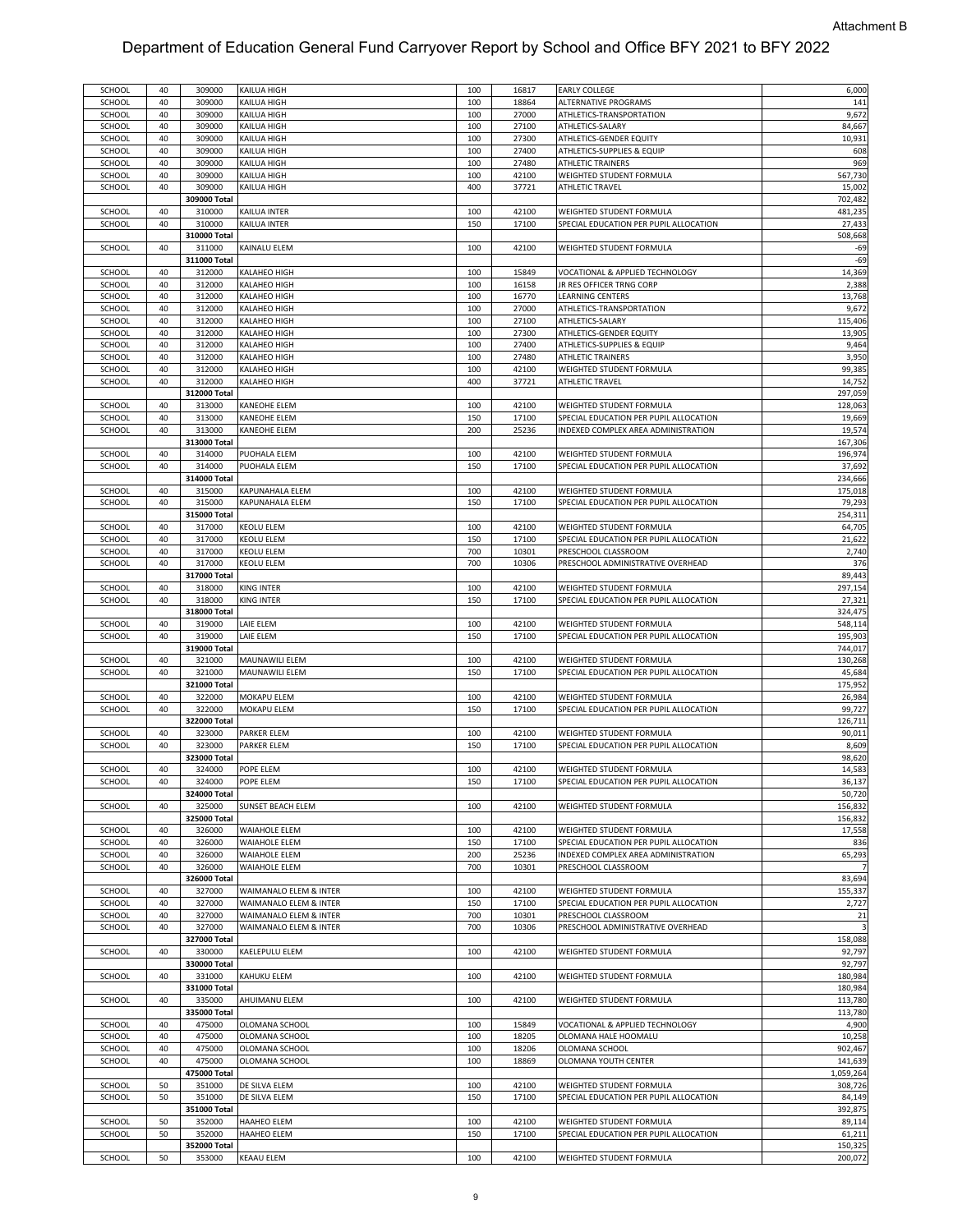| SCHOOL<br>SCHOOL |    |                        |                           |     |       |                                        |                  |
|------------------|----|------------------------|---------------------------|-----|-------|----------------------------------------|------------------|
|                  | 50 | 353000                 | <b>KEAAU ELEM</b>         | 150 | 17100 | SPECIAL EDUCATION PER PUPIL ALLOCATION | 2,186            |
|                  | 50 | 353000                 | KEAAU ELEM                | 200 | 25236 | INDEXED COMPLEX AREA ADMINISTRATION    |                  |
|                  |    |                        |                           |     |       |                                        |                  |
| SCHOOL           | 50 | 353000                 | KEAAU ELEM                | 700 | 10301 | PRESCHOOL CLASSROOM                    | 3,186            |
| SCHOOL           | 50 | 353000                 | KEAAU ELEM                | 700 | 10306 | PRESCHOOL ADMINISTRATIVE OVERHEAD      | 2,363            |
|                  |    | 353000 Total           |                           |     |       |                                        | 207,807          |
|                  |    |                        |                           |     |       |                                        |                  |
| SCHOOL           | 50 | 354000                 | KEAAU HIGH                | 100 | 15849 | VOCATIONAL & APPLIED TECHNOLOGY        | 6,904            |
| SCHOOL           | 50 | 354000                 | KEAAU HIGH                | 100 | 18864 | ALTERNATIVE PROGRAMS                   | 133              |
| SCHOOL           | 50 | 354000                 | KEAAU HIGH                | 100 | 27000 | ATHLETICS-TRANSPORTATION               | 29,801           |
|                  | 50 |                        | <b>KEAAU HIGH</b>         | 100 | 27100 |                                        | 135,922          |
| SCHOOL           |    | 354000                 |                           |     |       | ATHLETICS-SALARY                       |                  |
| SCHOOL           | 50 | 354000                 | KEAAU HIGH                | 100 | 27300 | ATHLETICS-GENDER EQUITY                | 22,006           |
| SCHOOL           | 50 | 354000                 | KEAAU HIGH                | 100 | 27400 | ATHLETICS-SUPPLIES & EQUIP             | 8,072            |
| SCHOOL           | 50 | 354000                 | KEAAU HIGH                | 100 | 27480 | <b>ATHLETIC TRAINERS</b>               | 2,682            |
|                  |    |                        |                           |     |       |                                        |                  |
| SCHOOL           | 50 | 354000                 | KEAAU HIGH                | 100 | 42100 | WEIGHTED STUDENT FORMULA               | 462,824          |
| SCHOOL           | 50 | 354000                 | KEAAU HIGH                | 150 | 17100 | SPECIAL EDUCATION PER PUPIL ALLOCATION | 298,486          |
| SCHOOL           | 50 | 354000                 | KEAAU HIGH                | 400 | 37721 | <b>ATHLETIC TRAVEL</b>                 | 13,944           |
|                  |    |                        |                           |     |       |                                        |                  |
|                  |    | 354000 Total           |                           |     |       |                                        | 980,774          |
| SCHOOL           | 50 | 355000                 | HILO HIGH                 | 100 | 15849 | VOCATIONAL & APPLIED TECHNOLOGY        | 16,016           |
| SCHOOL           | 50 | 355000                 | HILO HIGH                 | 100 | 16158 | JR RES OFFICER TRNG CORP               | 2,786            |
|                  |    |                        |                           |     |       |                                        |                  |
| SCHOOL           | 50 | 355000                 | HILO HIGH                 | 100 | 16770 | LEARNING CENTERS                       | 8,060            |
| SCHOOL           | 50 | 355000                 | HILO HIGH                 | 100 | 16817 | EARLY COLLEGE                          | 9,000            |
| SCHOOL           | 50 | 355000                 | HILO HIGH                 | 100 | 18864 | ALTERNATIVE PROGRAMS                   | 1,000            |
|                  |    |                        |                           |     |       |                                        | 15,496           |
| SCHOOL           | 50 | 355000                 | HILO HIGH                 | 100 | 27000 | ATHLETICS-TRANSPORTATION               |                  |
| SCHOOL           | 50 | 355000                 | HILO HIGH                 | 100 | 27100 | ATHLETICS-SALARY                       | 108,963          |
| SCHOOL           | 50 | 355000                 | HILO HIGH                 | 100 | 27300 | ATHLETICS-GENDER EQUITY                | 18,425           |
| SCHOOL           | 50 | 355000                 | HILO HIGH                 | 100 | 27400 | ATHLETICS-SUPPLIES & EQUIP             | 3,236            |
|                  |    |                        |                           |     |       |                                        |                  |
| SCHOOL           | 50 | 355000                 | HILO HIGH                 | 100 | 27480 | ATHLETIC TRAINERS                      | 2,035            |
| SCHOOL           | 50 | 355000                 | HILO HIGH                 | 100 | 42100 | WEIGHTED STUDENT FORMULA               | 836,202          |
| SCHOOL           | 50 | 355000                 | HILO HIGH                 | 150 | 17100 | SPECIAL EDUCATION PER PUPIL ALLOCATION | 25,252           |
|                  |    |                        |                           |     |       |                                        |                  |
| SCHOOL           | 50 | 355000                 | HILO HIGH                 | 400 | 37721 | <b>ATHLETIC TRAVEL</b>                 | 13,944           |
|                  |    | 355000 Total           |                           |     |       |                                        | 1,060,415        |
| SCHOOL           | 50 | 356000                 | HILO INTER                | 100 | 18864 | ALTERNATIVE PROGRAMS                   | 60               |
|                  |    |                        |                           |     |       |                                        |                  |
| SCHOOL           | 50 | 356000                 | HILO INTER                | 100 | 42100 | WEIGHTED STUDENT FORMULA               | 308,247          |
| SCHOOL           | 50 | 356000                 | HILO INTER                | 150 | 17100 | SPECIAL EDUCATION PER PUPIL ALLOCATION | 41,529           |
| SCHOOL           | 50 | 356000                 | <b>HILO INTER</b>         | 500 | 45005 | <b>REACH PROGRAM</b>                   | 15,000           |
|                  |    |                        |                           |     |       |                                        |                  |
|                  |    | 356000 Total           |                           |     |       |                                        | 364,836          |
| SCHOOL           | 50 | 357000                 | HILO UNION ELEM           | 100 | 42100 | WEIGHTED STUDENT FORMULA               | 336,511          |
| SCHOOL           | 50 | 357000                 | HILO UNION ELEM           | 150 | 17100 | SPECIAL EDUCATION PER PUPIL ALLOCATION | 34,301           |
| SCHOOL           | 50 | 357000                 | HILO UNION ELEM           | 700 | 10301 | PRESCHOOL CLASSROOM                    | 1,865            |
|                  |    |                        |                           |     |       |                                        |                  |
| SCHOOL           | 50 | 357000                 | HILO UNION ELEM           | 700 | 10306 | PRESCHOOL ADMINISTRATIVE OVERHEAD      | 4,000            |
|                  |    | 357000 Total           |                           |     |       |                                        | 376,677          |
| SCHOOL           | 50 | 358000                 | HOLUALOA ELEM             | 100 | 42100 | WEIGHTED STUDENT FORMULA               | 197,774          |
|                  |    |                        |                           |     |       |                                        |                  |
| SCHOOL           | 50 | 358000                 | HOLUALOA ELEM             | 150 | 17100 | SPECIAL EDUCATION PER PUPIL ALLOCATION | 3,382            |
|                  |    | 358000 Total           |                           |     |       |                                        | 201,156          |
| SCHOOL           | 50 | 359000                 | HONAUNAU ELEM             | 100 | 42100 | WEIGHTED STUDENT FORMULA               | 179,222          |
|                  |    |                        |                           |     |       |                                        |                  |
| SCHOOL           | 50 | 359000                 | HONAUNAU ELEM             | 150 | 17100 | SPECIAL EDUCATION PER PUPIL ALLOCATION | 64,710           |
|                  |    | 359000 Total           |                           |     |       |                                        | 243,932          |
| SCHOOL           | 50 | 360000                 | HONOKAA HIGH & INTER      | 100 | 15849 | VOCATIONAL & APPLIED TECHNOLOGY        | 3,629            |
| SCHOOL           | 50 | 360000                 | HONOKAA HIGH & INTER      | 100 | 16817 | EARLY COLLEGE                          | 3,000            |
|                  |    |                        |                           |     |       |                                        |                  |
| SCHOOL           | 50 | 360000                 | HONOKAA HIGH & INTER      | 100 | 18863 | HIGH CORE (STOREFRONT)                 | 16               |
| SCHOOL           | 50 | 360000                 | HONOKAA HIGH & INTER      | 100 | 18864 | ALTERNATIVE PROGRAMS                   | 25,857           |
| SCHOOL           | 50 | 360000                 | HONOKAA HIGH & INTER      | 100 | 27000 | ATHLETICS-TRANSPORTATION               | 7,243            |
|                  |    |                        |                           |     |       |                                        |                  |
| SCHOOL           | 50 | 360000                 | HONOKAA HIGH & INTER      | 100 | 27100 | ATHLETICS-SALARY                       | 98,734           |
| SCHOOL           | 50 | 360000                 | HONOKAA HIGH & INTER      | 100 | 27300 | ATHLETICS-GENDER EQUITY                |                  |
| SCHOOL           | 50 | 360000                 | HONOKAA HIGH & INTER      | 100 |       |                                        | 2,659            |
| SCHOOL           |    |                        |                           |     | 27400 | ATHLETICS-SUPPLIES & EQUIP             |                  |
|                  |    |                        |                           |     |       |                                        | 7,024            |
|                  | 50 | 360000                 | HONOKAA HIGH & INTER      | 100 | 27480 | ATHLETIC TRAINERS                      | 1,009            |
| SCHOOL           | 50 | 360000                 | HONOKAA HIGH & INTER      | 100 | 42100 | WEIGHTED STUDENT FORMULA               | 351,032          |
| SCHOOL           | 50 | 360000                 | HONOKAA HIGH & INTER      | 400 | 37721 | <b>ATHLETIC TRAVEL</b>                 | 6,410            |
|                  |    |                        |                           |     |       |                                        |                  |
| SCHOOL           | 50 | 360000                 | HONOKAA HIGH & INTER      | 500 | 45005 | <b>REACH PROGRAM</b>                   | $\overline{a}$   |
|                  |    | 360000 Total           |                           |     |       |                                        | 506,617          |
| SCHOOL           | 50 | 361000                 | HONOKAA ELEM              | 100 | 42100 | WEIGHTED STUDENT FORMULA               | 524,830          |
| SCHOOL           | 50 | 361000                 | HONOKAA ELEM              | 150 | 17100 | SPECIAL EDUCATION PER PUPIL ALLOCATION | 33,584           |
|                  |    |                        |                           |     |       |                                        |                  |
| SCHOOL           | 50 | 361000                 | HONOKAA ELEM              | 700 | 10301 | PRESCHOOL CLASSROOM                    | 2,796            |
|                  |    | 361000 Total           |                           |     |       |                                        | 561,210          |
| SCHOOL           | 50 | 363000                 | <b>HOOKENA ELEM</b>       | 100 | 42100 | WEIGHTED STUDENT FORMULA               | 155,266          |
|                  |    |                        |                           |     |       |                                        |                  |
|                  |    | 363000 Total           |                           |     |       |                                        | 155,266          |
| SCHOOL           | 50 | 365000                 | KALANIANAOLE ELEM & INTER | 100 | 42100 | WEIGHTED STUDENT FORMULA               | 102,098          |
| SCHOOL           | 50 | 365000                 | KALANIANAOLE ELEM & INTER | 150 | 17100 | SPECIAL EDUCATION PER PUPIL ALLOCATION | 20,301           |
|                  | 50 | 365000                 |                           | 500 |       |                                        |                  |
| SCHOOL           |    |                        | KALANIANAOLE ELEM & INTER |     | 45005 | REACH PROGRAM                          | $-579$           |
|                  |    | 365000 Total           |                           |     |       |                                        | 121,820          |
| SCHOOL           | 50 | 366000                 | KOHALA MIDDLE             | 100 | 42100 | WEIGHTED STUDENT FORMULA               | 138,133          |
|                  |    | 366000 Total           |                           |     |       |                                        | 138,133          |
|                  |    |                        |                           |     |       |                                        |                  |
| SCHOOL           | 50 | 367000                 | KAPIOLANI ELEM            | 100 | 42100 | WEIGHTED STUDENT FORMULA               | 268,527          |
| SCHOOL           | 50 | 367000                 | KAPIOLANI ELEM            | 150 | 17100 | SPECIAL EDUCATION PER PUPIL ALLOCATION | 14,099           |
| SCHOOL           | 50 | 367000                 | KAPIOLANI ELEM            | 700 | 10301 | PRESCHOOL CLASSROOM                    |                  |
|                  |    |                        |                           |     |       |                                        | 6,265            |
| SCHOOL           | 50 | 367000                 | KAPIOLANI ELEM            | 700 | 10306 | PRESCHOOL ADMINISTRATIVE OVERHEAD      | 4,000            |
|                  |    | 367000 Total           |                           |     |       |                                        | 292,891          |
| SCHOOL           | 50 | 368000                 | KAU HIGH & PAHALA ELEM    | 100 | 15849 | VOCATIONAL & APPLIED TECHNOLOGY        |                  |
|                  |    |                        |                           |     |       |                                        | 5,865            |
| SCHOOL           | 50 | 368000                 | KAU HIGH & PAHALA ELEM    | 100 | 16817 | <b>EARLY COLLEGE</b>                   | 9,000            |
| SCHOOL           | 50 | 368000                 | KAU HIGH & PAHALA ELEM    | 100 | 18864 | ALTERNATIVE PROGRAMS                   | 364              |
| SCHOOL           | 50 | 368000                 | KAU HIGH & PAHALA ELEM    | 100 | 27000 | ATHLETICS-TRANSPORTATION               | 13,693           |
|                  |    |                        |                           |     |       |                                        |                  |
| SCHOOL           | 50 | 368000                 | KAU HIGH & PAHALA ELEM    | 100 | 27100 | ATHLETICS-SALARY                       | 111,654          |
| SCHOOL           | 50 | 368000                 | KAU HIGH & PAHALA ELEM    | 100 | 27300 | ATHLETICS-GENDER EQUITY                | 4,813            |
| SCHOOL           | 50 | 368000                 | KAU HIGH & PAHALA ELEM    | 100 | 27400 | ATHLETICS-SUPPLIES & EQUIP             |                  |
|                  |    |                        |                           |     |       |                                        |                  |
| SCHOOL           | 50 | 368000                 | KAU HIGH & PAHALA ELEM    | 100 | 27480 | <b>ATHLETIC TRAINERS</b>               | 787              |
| SCHOOL           | 50 | 368000                 | KAU HIGH & PAHALA ELEM    | 100 | 42100 | WEIGHTED STUDENT FORMULA               | 450,964          |
| SCHOOL           | 50 | 368000                 | KAU HIGH & PAHALA ELEM    | 150 | 17100 | SPECIAL EDUCATION PER PUPIL ALLOCATION | 61,172           |
| SCHOOL           | 50 | 368000                 | KAU HIGH & PAHALA ELEM    | 200 | 25236 | INDEXED COMPLEX AREA ADMINISTRATION    | 105              |
|                  |    |                        |                           |     |       |                                        |                  |
| SCHOOL           | 50 | 368000<br>368000 Total | KAU HIGH & PAHALA ELEM    | 400 | 37721 | ATHLETIC TRAVEL                        | 9,246<br>667,667 |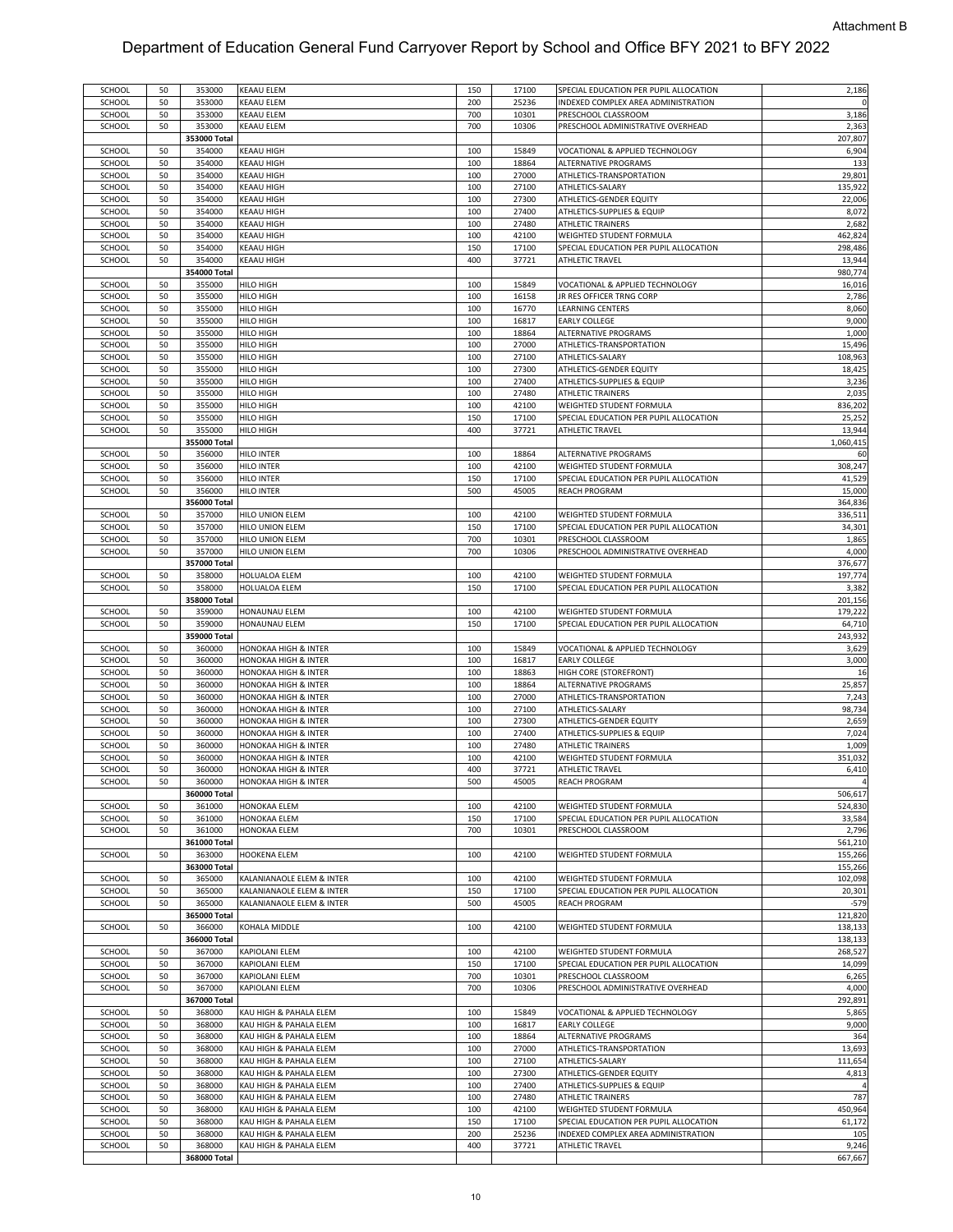| SCHOOL | 50 | 369000       | KAUMANA ELEM                | 100 | 42100 | WEIGHTED STUDENT FORMULA               | 35,424    |
|--------|----|--------------|-----------------------------|-----|-------|----------------------------------------|-----------|
| SCHOOL | 50 | 369000       | KAUMANA ELEM                | 150 | 17100 | SPECIAL EDUCATION PER PUPIL ALLOCATION | 34,990    |
|        |    |              |                             |     |       |                                        |           |
|        |    | 369000 Total |                             |     |       |                                        | 70,414    |
| SCHOOL | 50 | 370000       | KEAAU MIDDLE                | 100 | 42100 | WEIGHTED STUDENT FORMULA               | 450,722   |
|        |    |              |                             |     |       |                                        |           |
| SCHOOL | 50 | 370000       | KEAAU MIDDLE                | 150 | 17100 | SPECIAL EDUCATION PER PUPIL ALLOCATION | 103,769   |
|        |    | 370000 Total |                             |     |       |                                        | 554,491   |
| SCHOOL | 50 | 371000       | KAHAKAI ELEM                | 100 | 42100 | WEIGHTED STUDENT FORMULA               | 768,348   |
|        |    |              |                             |     |       |                                        |           |
| SCHOOL | 50 | 371000       | KAHAKAI ELEM                | 150 | 17100 | SPECIAL EDUCATION PER PUPIL ALLOCATION | $-57,273$ |
|        |    | 371000 Total |                             |     |       |                                        | 711,075   |
| SCHOOL | 50 | 372000       | KEAUKAHA ELEM               | 100 | 42100 | WEIGHTED STUDENT FORMULA               | 160,799   |
|        |    |              |                             |     |       |                                        |           |
| SCHOOL | 50 | 372000       | KEAUKAHA ELEM               | 150 | 17100 | SPECIAL EDUCATION PER PUPIL ALLOCATION | 36,716    |
|        |    | 372000 Total |                             |     |       |                                        | 197,515   |
|        |    |              |                             |     |       |                                        |           |
| SCHOOL | 50 | 373000       | <b>COHALA HIGH</b>          | 100 | 15849 | VOCATIONAL & APPLIED TECHNOLOGY        | 12,162    |
| SCHOOL | 50 | 373000       | <b>COHALA HIGH</b>          | 100 | 16817 | <b>EARLY COLLEGE</b>                   | 4,500     |
| SCHOOL | 50 | 373000       | <b>COHALA HIGH</b>          | 100 | 18864 | ALTERNATIVE PROGRAMS                   |           |
|        |    |              |                             |     |       |                                        |           |
| SCHOOL | 50 | 373000       | KOHALA HIGH                 | 100 | 27000 | ATHLETICS-TRANSPORTATION               | 14,759    |
| SCHOOL | 50 | 373000       | KOHALA HIGH                 | 100 | 27100 | ATHLETICS-SALARY                       | 116,610   |
| SCHOOL |    |              |                             |     | 27300 | ATHLETICS-GENDER EQUITY                |           |
|        | 50 | 373000       | <b>COHALA HIGH</b>          | 100 |       |                                        | 3,860     |
| SCHOOL | 50 | 373000       | KOHALA HIGH                 | 100 | 27400 | ATHLETICS-SUPPLIES & EQUIP             | 10,490    |
| SCHOOL | 50 | 373000       | <b>COHALA HIGH</b>          | 100 | 27480 | ATHLETIC TRAINERS                      | 6,194     |
|        |    |              |                             |     |       |                                        |           |
| SCHOOL | 50 | 373000       | KOHALA HIGH                 | 100 | 42100 | WEIGHTED STUDENT FORMULA               | 127,016   |
| SCHOOL | 50 | 373000       | KOHALA HIGH                 | 150 | 17100 | SPECIAL EDUCATION PER PUPIL ALLOCATION | $-11,097$ |
| SCHOOL | 50 | 373000       | KOHALA HIGH                 | 400 | 37721 | ATHLETIC TRAVEL                        | 10,185    |
|        |    |              |                             |     |       |                                        |           |
|        |    | 373000 Total |                             |     |       |                                        | 294,680   |
| SCHOOL | 50 | 374000       | KONAWAENA HIGH              | 100 | 15849 | VOCATIONAL & APPLIED TECHNOLOGY        | 15,893    |
|        |    |              |                             |     |       |                                        |           |
| SCHOOL | 50 | 374000       | KONAWAENA HIGH              | 100 | 16158 | JR RES OFFICER TRNG CORP               | 2,388     |
| SCHOOL | 50 | 374000       | KONAWAENA HIGH              | 100 | 16817 | <b>EARLY COLLEGE</b>                   | 18,000    |
| SCHOOL | 50 | 374000       | KONAWAENA HIGH              | 100 | 27000 | ATHLETICS-TRANSPORTATION               | 11,279    |
|        |    |              |                             |     |       |                                        |           |
| SCHOOL | 50 | 374000       | KONAWAENA HIGH              | 100 | 27100 | ATHLETICS-SALARY                       | 108,546   |
| SCHOOL | 50 | 374000       | KONAWAENA HIGH              | 100 | 27300 | ATHLETICS-GENDER EQUITY                | 5,135     |
|        |    |              |                             |     |       |                                        |           |
| SCHOOL | 50 | 374000       | KONAWAENA HIGH              | 100 | 27400 | ATHLETICS-SUPPLIES & EQUIP             | 1,089     |
| SCHOOL | 50 | 374000       | KONAWAENA HIGH              | 100 | 27480 | ATHLETIC TRAINERS                      | 7,995     |
| SCHOOL | 50 | 374000       | KONAWAENA HIGH              | 100 | 42100 | WEIGHTED STUDENT FORMULA               | 542,828   |
|        |    |              |                             |     |       |                                        |           |
| SCHOOL | 50 | 374000       | KONAWAENA HIGH              | 150 | 17100 | SPECIAL EDUCATION PER PUPIL ALLOCATION | 40        |
| SCHOOL | 50 | 374000       | KONAWAENA HIGH              | 400 | 37721 | ATHLETIC TRAVEL                        | 12,359    |
|        |    |              |                             |     |       |                                        |           |
|        |    | 374000 Total |                             |     |       |                                        | 725,552   |
| SCHOOL | 50 | 375000       | KONAWAENA ELEM              | 100 | 42100 | WEIGHTED STUDENT FORMULA               | 380,804   |
|        |    |              |                             |     |       |                                        |           |
| SCHOOL | 50 | 375000       | <b>CONAWAENA ELEM</b>       | 150 | 17100 | SPECIAL EDUCATION PER PUPIL ALLOCATION | 51,079    |
| SCHOOL | 50 | 375000       | KONAWAENA ELEM              | 700 | 10301 | PRESCHOOL CLASSROOM                    | 384       |
| SCHOOL | 50 | 375000       | KONAWAENA ELEM              | 700 | 10306 | PRESCHOOL ADMINISTRATIVE OVERHEAD      | 472       |
|        |    |              |                             |     |       |                                        |           |
|        |    | 375000 Total |                             |     |       |                                        | 432,739   |
| SCHOOL | 50 | 376000       | KONAWAENA MIDDLE            | 100 | 12642 | RESOURCES FOR NEW FACILITIES-REG EDUC  | 10,000    |
|        |    |              |                             |     |       |                                        |           |
| SCHOOL | 50 | 376000       | KONAWAENA MIDDLE            | 100 | 42100 | WEIGHTED STUDENT FORMULA               | 99,213    |
| SCHOOL | 50 | 376000       | KONAWAENA MIDDLE            | 150 | 17100 | SPECIAL EDUCATION PER PUPIL ALLOCATION | 14,569    |
|        |    | 376000 Total |                             |     |       |                                        | 123,782   |
|        |    |              |                             |     |       |                                        |           |
|        |    |              |                             |     |       |                                        |           |
| SCHOOL | 50 | 378000       | KE KULA 'O 'EHUNUIKAIMALINO | 100 | 15849 | VOCATIONAL & APPLIED TECHNOLOGY        | 6,265     |
|        | 50 | 378000       |                             | 100 | 27000 |                                        | 2,487     |
| SCHOOL |    |              | KE KULA 'O 'EHUNUIKAIMALINO |     |       | ATHLETICS-TRANSPORTATION               |           |
| SCHOOL | 50 | 378000       | KE KULA 'O 'EHUNUIKAIMALINO | 100 | 27100 | ATHLETICS-SALARY                       | 22,666    |
| SCHOOL | 50 | 378000       | KE KULA 'O 'EHUNUIKAIMALINO | 100 | 27400 | ATHLETICS-SUPPLIES & EQUIP             | 1,127     |
|        |    |              |                             |     |       |                                        |           |
| SCHOOL | 50 | 378000       | KE KULA 'O 'EHUNUIKAIMALINO | 100 | 42100 | WEIGHTED STUDENT FORMULA               | 450,317   |
| SCHOOL | 50 | 378000       | KE KULA 'O 'EHUNUIKAIMALINO | 150 | 17100 | SPECIAL EDUCATION PER PUPIL ALLOCATION | 290       |
| SCHOOL | 50 | 378000       | KE KULA 'O 'EHUNUIKAIMALINO | 400 | 37721 | ATHLETIC TRAVEL                        | 1,672     |
|        |    |              |                             |     |       |                                        |           |
|        |    | 378000 Total |                             |     |       |                                        | 484,824   |
| SCHOOL | 50 | 379000       | MOUNTAIN VIEW ELEM          | 100 | 42100 | WEIGHTED STUDENT FORMULA               | $-1,427$  |
| SCHOOL | 50 | 379000       | MOUNTAIN VIEW ELEM          | 150 | 17100 | SPECIAL EDUCATION PER PUPIL ALLOCATION | 145,667   |
|        |    |              |                             |     |       |                                        |           |
| SCHOOL | 50 | 379000       | MOUNTAIN VIEW ELEM          | 200 | 25236 | INDEXED COMPLEX AREA ADMINISTRATION    | 105       |
| SCHOOL | 50 | 379000       | MOUNTAIN VIEW ELEM          | 700 | 10301 | PRESCHOOL CLASSROOM                    | $-7,268$  |
|        |    |              |                             |     |       |                                        |           |
|        |    | 379000 Total |                             |     |       |                                        | 137,077   |
| SCHOOL | 50 | 380000       | <b>NAALEHU ELEM</b>         | 100 | 42100 | WEIGHTED STUDENT FORMULA               | 155,252   |
| SCHOOL | 50 | 380000       | NAALEHU ELEM                | 150 | 17100 | SPECIAL EDUCATION PER PUPIL ALLOCATION | 15,562    |
|        |    |              |                             |     |       |                                        |           |
| SCHOOL | 50 | 380000       | NAALEHU ELEM                | 700 | 10301 | PRESCHOOL CLASSROOM                    | 2,106     |
| SCHOOL | 50 | 380000       | NAALEHU ELEM                | 700 | 10306 | PRESCHOOL ADMINISTRATIVE OVERHEAD      | 5,030     |
|        |    | 380000 Total |                             |     |       |                                        | 177,950   |
|        |    |              |                             |     |       |                                        |           |
| SCHOOL | 50 | 381000       | PAHOA ELEM                  | 100 | 42100 | WEIGHTED STUDENT FORMULA               | 170,854   |
| SCHOOL | 50 | 381000       | PAHOA ELEM                  | 150 | 17100 | SPECIAL EDUCATION PER PUPIL ALLOCATION | 157,548   |
| SCHOOL | 50 | 381000       | PAHOA ELEM                  | 700 | 10301 | PRESCHOOL CLASSROOM                    | 163       |
|        |    |              |                             |     |       |                                        |           |
| SCHOOL | 50 | 381000       | PAHOA ELEM                  | 700 | 10306 | PRESCHOOL ADMINISTRATIVE OVERHEAD      | $-104$    |
|        |    | 381000 Total |                             |     |       |                                        | 328,461   |
|        |    |              |                             |     |       |                                        |           |
| SCHOOL | 50 | 382000       | PAAUILO ELEM & INTER        | 100 | 42100 | WEIGHTED STUDENT FORMULA               | 211,164   |
|        |    | 382000 Total |                             |     |       |                                        | 211,164   |
| SCHOOL | 50 | 383000       | PAHOA HIGH & INTER          | 100 | 15849 | VOCATIONAL & APPLIED TECHNOLOGY        | 2,559     |
|        |    |              |                             |     |       |                                        |           |
| SCHOOL | 50 | 383000       | PAHOA HIGH & INTER          | 100 | 27000 | ATHLETICS-TRANSPORTATION               | 8,326     |
| SCHOOL | 50 | 383000       | PAHOA HIGH & INTER          | 100 | 27100 | ATHLETICS-SALARY                       | 77,545    |
|        |    |              |                             |     |       |                                        |           |
| SCHOOL | 50 | 383000       | PAHOA HIGH & INTER          | 100 | 27300 | ATHLETICS-GENDER EQUITY                | 5,110     |
| SCHOOL | 50 | 383000       | PAHOA HIGH & INTER          | 100 | 27400 | ATHLETICS-SUPPLIES & EQUIP             | 525       |
|        |    |              |                             |     |       |                                        |           |
| SCHOOL | 50 | 383000       | PAHOA HIGH & INTER          | 100 | 27480 | ATHLETIC TRAINERS                      | 815       |
| SCHOOL | 50 | 383000       | PAHOA HIGH & INTER          | 100 | 42100 | WEIGHTED STUDENT FORMULA               | 201,644   |
| SCHOOL | 50 | 383000       | PAHOA HIGH & INTER          | 150 | 17100 | SPECIAL EDUCATION PER PUPIL ALLOCATION | 162,632   |
|        |    |              |                             |     |       |                                        |           |
| SCHOOL | 50 | 383000       | PAHOA HIGH & INTER          | 200 | 25236 | INDEXED COMPLEX AREA ADMINISTRATION    | 315       |
|        |    | 383000 Total |                             |     |       |                                        | 459,471   |
|        |    |              |                             |     |       |                                        |           |
| SCHOOL | 50 | 384000       | WAIAKEA ELEM                | 100 | 42100 | WEIGHTED STUDENT FORMULA               | 179,722   |
| SCHOOL | 50 | 384000       | WAIAKEA ELEM                | 150 | 17100 | SPECIAL EDUCATION PER PUPIL ALLOCATION | 110,587   |
|        |    | 384000 Total |                             |     |       |                                        |           |
|        |    |              |                             |     |       |                                        | 290,309   |
| SCHOOL | 50 | 385000       | <b>WAIAKEA INTER</b>        | 100 | 42100 | WEIGHTED STUDENT FORMULA               | 212,792   |
| SCHOOL | 50 | 385000       | <b>WAIAKEA INTER</b>        | 150 | 17100 | SPECIAL EDUCATION PER PUPIL ALLOCATION | 8,710     |
|        |    |              |                             |     |       |                                        |           |
| SCHOOL | 50 | 385000       | WAIAKEA INTER               | 500 | 45005 | REACH PROGRAM                          | 362       |
|        |    | 385000 Total |                             |     |       |                                        | 221,864   |
| SCHOOL | 50 | 386000       | WAIAKEAWAENA ELEM           | 100 | 42100 | WEIGHTED STUDENT FORMULA               | 169,593   |
| SCHOOL | 50 | 386000       | WAIAKEAWAENA ELEM           | 150 | 17100 | SPECIAL EDUCATION PER PUPIL ALLOCATION | 65,678    |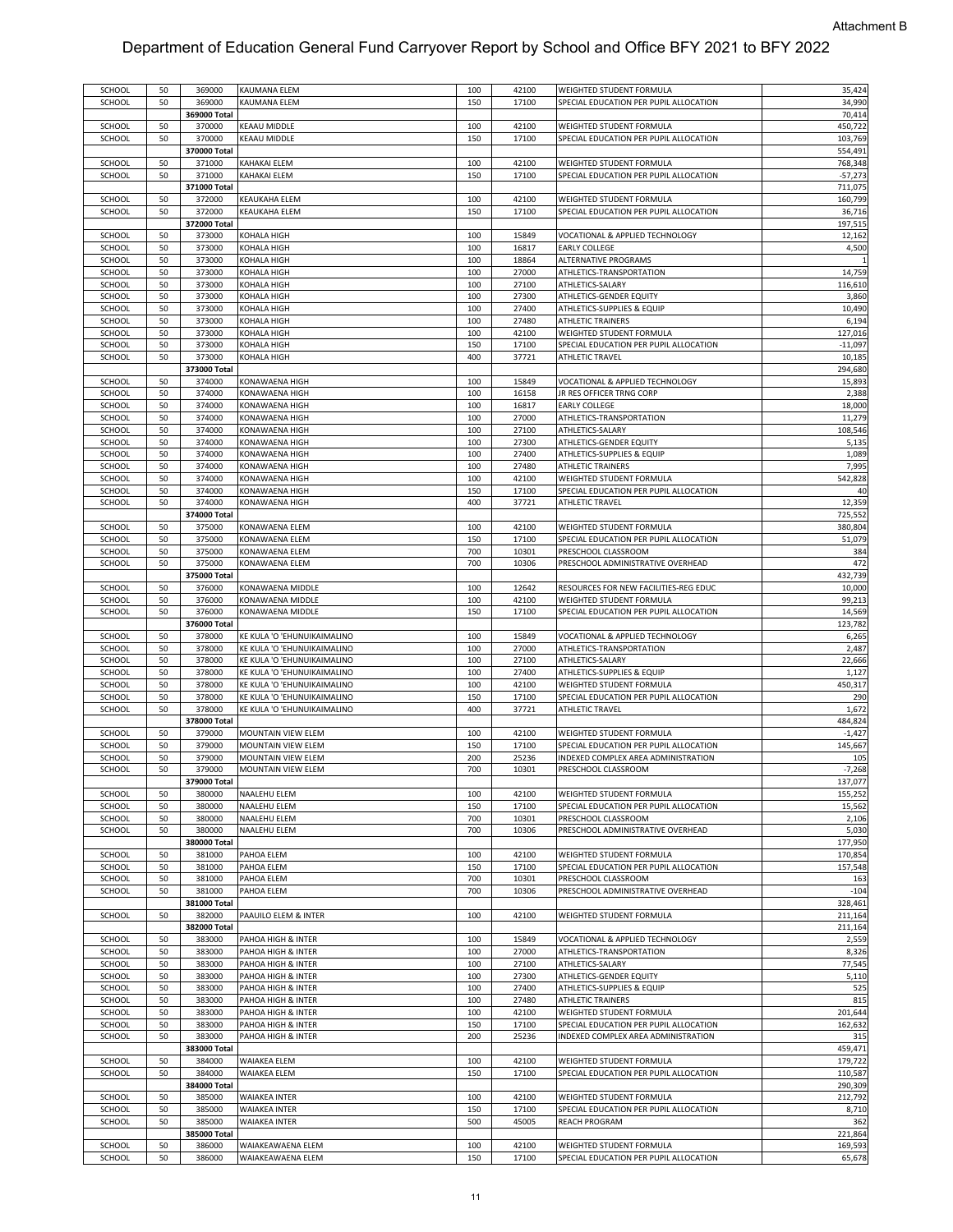|        |    | 386000 Total           |                        |     |       |                                        | 235,271        |
|--------|----|------------------------|------------------------|-----|-------|----------------------------------------|----------------|
| SCHOOL | 50 | 387000                 | WAIMEA ELEM            | 100 | 42100 | WEIGHTED STUDENT FORMULA               | 101,356        |
| SCHOOL | 50 | 387000                 | WAIMEA ELEM            | 150 | 17100 | SPECIAL EDUCATION PER PUPIL ALLOCATION | 753            |
|        |    | 387000 Total           |                        |     |       |                                        | 102,109        |
| SCHOOL | 50 | 388000                 | KEALAKEHE ELEM         | 100 | 27100 | ATHLETICS-SALARY                       | $-401$         |
| SCHOOL | 50 | 388000                 | <b>CEALAKEHE ELEM</b>  | 100 | 42100 | WEIGHTED STUDENT FORMULA               | 333,645        |
| SCHOOL | 50 | 388000                 | KEALAKEHE ELEM         | 150 | 17100 | SPECIAL EDUCATION PER PUPIL ALLOCATION | $-26,389$      |
|        |    |                        |                        |     |       |                                        |                |
|        |    | 388000 Total           |                        |     |       |                                        | 306,855        |
| SCHOOL | 50 | 389000                 | WAIAKEA HIGH           | 100 | 15849 | VOCATIONAL & APPLIED TECHNOLOGY        | 10,305         |
| SCHOOL | 50 | 389000                 | WAIAKEA HIGH           | 100 | 16770 | <b>LEARNING CENTERS</b>                | 19,140         |
| SCHOOL | 50 | 389000                 | WAIAKEA HIGH           | 100 | 16817 | <b>EARLY COLLEGE</b>                   | $\mathfrak{c}$ |
| SCHOOL | 50 | 389000                 | WAIAKEA HIGH           | 100 | 18864 | ALTERNATIVE PROGRAMS                   |                |
| SCHOOL | 50 | 389000                 | WAIAKEA HIGH           | 100 | 27000 | ATHLETICS-TRANSPORTATION               | 13,654         |
| SCHOOL | 50 | 389000                 | WAIAKEA HIGH           | 100 | 27100 | ATHLETICS-SALARY                       | 138,727        |
| SCHOOL | 50 | 389000                 |                        | 100 | 27300 |                                        | 13,305         |
|        |    |                        | WAIAKEA HIGH           |     |       | ATHLETICS-GENDER EQUITY                |                |
| SCHOOL | 50 | 389000                 | WAIAKEA HIGH           | 100 | 27400 | ATHLETICS-SUPPLIES & EQUIP             | 47,539         |
| SCHOOL | 50 | 389000                 | WAIAKEA HIGH           | 100 | 27480 | <b>ATHLETIC TRAINERS</b>               | 4,022          |
| SCHOOL | 50 | 389000                 | WAIAKEA HIGH           | 100 | 42100 | WEIGHTED STUDENT FORMULA               | 434,262        |
| SCHOOL | 50 | 389000                 | WAIAKEA HIGH           | 150 | 17100 | SPECIAL EDUCATION PER PUPIL ALLOCATION | 16,839         |
| SCHOOL | 50 | 389000                 | WAIAKEA HIGH           | 400 | 37721 | <b>ATHLETIC TRAVEL</b>                 | 13,944         |
|        |    | 389000 Total           |                        |     |       |                                        | 711,738        |
| SCHOOL | 50 | 390000                 | KEALAKEHE INTER        | 100 | 42100 | WEIGHTED STUDENT FORMULA               | 143,747        |
| SCHOOL |    | 390000                 | KEALAKEHE INTER        | 150 | 17100 |                                        | $-99,377$      |
|        | 50 |                        |                        |     |       | SPECIAL EDUCATION PER PUPIL ALLOCATION |                |
| SCHOOL | 50 | 390000                 | KEALAKEHE INTER        | 500 | 45005 | <b>REACH PROGRAM</b>                   | 19             |
|        |    | 390000 Total           |                        |     |       |                                        | 44,389         |
| SCHOOL | 50 | 391000                 | <b>KEONEPOKO ELEM</b>  | 100 | 42100 | WEIGHTED STUDENT FORMULA               | 324,956        |
| SCHOOL | 50 | 391000                 | KEONEPOKO ELEM         | 150 | 17100 | SPECIAL EDUCATION PER PUPIL ALLOCATION | 16,467         |
| SCHOOL | 50 | 391000                 | KEONEPOKO ELEM         | 700 | 10301 | PRESCHOOL CLASSROOM                    | 22             |
| SCHOOL | 50 | 391000                 | <b>KEONEPOKO ELEM</b>  | 700 | 10306 | PRESCHOOL ADMINISTRATIVE OVERHEAD      | 11             |
|        |    | 391000 Total           |                        |     |       |                                        | 341,456        |
|        |    |                        |                        |     |       |                                        |                |
| SCHOOL | 50 | 392000                 | KEALAKEHE HIGH         | 100 | 15849 | VOCATIONAL & APPLIED TECHNOLOGY        | 16,348         |
| SCHOOL | 50 | 392000                 | KEALAKEHE HIGH         | 100 | 16158 | JR RES OFFICER TRNG CORP               | 3,000          |
| SCHOOL | 50 | 392000                 | <b>KEALAKEHE HIGH</b>  | 100 | 16817 | <b>EARLY COLLEGE</b>                   | 16,500         |
| SCHOOL | 50 | 392000                 | KEALAKEHE HIGH         | 100 | 18864 | ALTERNATIVE PROGRAMS                   | 3,849          |
| SCHOOL | 50 | 392000                 | KEALAKEHE HIGH         | 100 | 27000 | ATHLETICS-TRANSPORTATION               | 17,338         |
| SCHOOL | 50 | 392000                 | KEALAKEHE HIGH         | 100 | 27100 | ATHLETICS-SALARY                       | 108,054        |
| SCHOOL | 50 | 392000                 | KEALAKEHE HIGH         | 100 | 27300 | ATHLETICS-GENDER EQUITY                | 6,381          |
|        |    |                        |                        |     |       |                                        |                |
| SCHOOL | 50 | 392000                 | KEALAKEHE HIGH         | 100 | 27400 | ATHLETICS-SUPPLIES & EQUIP             | 4,495          |
| SCHOOL | 50 | 392000                 | KEALAKEHE HIGH         | 100 | 27480 | <b>ATHLETIC TRAINERS</b>               | 1,341          |
| SCHOOL | 50 | 392000                 | KEALAKEHE HIGH         | 100 | 42100 | WEIGHTED STUDENT FORMULA               | 312,665        |
| SCHOOL | 50 | 392000                 | KEALAKEHE HIGH         | 150 | 17100 | SPECIAL EDUCATION PER PUPIL ALLOCATION | 4,669          |
| SCHOOL | 50 | 392000                 | <b>KEALAKEHE HIGH</b>  | 400 | 37721 | <b>ATHLETIC TRAVEL</b>                 | 9,604          |
|        |    | 392000 Total           |                        |     |       |                                        | 504,244        |
| SCHOOL | 50 | 393000                 | WAIKOLOA ELEM & MIDDLE | 100 | 12642 | RESOURCES FOR NEW FACILITIES-REG EDUC  | 75             |
| SCHOOL | 50 |                        |                        | 100 | 42100 |                                        | 320,849        |
|        |    | 393000                 | WAIKOLOA ELEM & MIDDLE |     |       | WEIGHTED STUDENT FORMULA               |                |
| SCHOOL | 50 | 393000                 | WAIKOLOA ELEM & MIDDLE | 150 | 17100 | SPECIAL EDUCATION PER PUPIL ALLOCATION | 33,129         |
|        |    | 393000 Total           |                        |     |       |                                        | 354,053        |
| SCHOOL | 50 | 395000                 | KOHALA ELEM            | 100 | 42100 | WEIGHTED STUDENT FORMULA               | 194,032        |
| SCHOOL | 50 | 395000                 | KOHALA ELEM            | 150 | 17100 | SPECIAL EDUCATION PER PUPIL ALLOCATION | 37,645         |
| SCHOOL | 50 | 395000                 | KOHALA ELEM            | 700 | 10301 | PRESCHOOL CLASSROOM                    | 6,024          |
| SCHOOL | 50 | 395000                 | KOHALA ELEM            | 700 | 10306 | PRESCHOOL ADMINISTRATIVE OVERHEAD      | 2,546          |
|        |    | 395000 Total           |                        |     |       |                                        | 240,247        |
|        |    |                        |                        |     |       |                                        |                |
| SCHOOL | 60 | 400000                 | <b>BALDWIN HIGH</b>    | 100 | 15849 | VOCATIONAL & APPLIED TECHNOLOGY        | 1,182          |
|        |    |                        |                        | 100 | 16158 | JR RES OFFICER TRNG CORP               | 2,388          |
| SCHOOL | 60 | 400000                 | <b>BALDWIN HIGH</b>    |     |       |                                        |                |
| SCHOOL | 60 | 400000                 | <b>BALDWIN HIGH</b>    | 100 | 16770 | <b>LEARNING CENTERS</b>                | 10,875         |
| SCHOOL | 60 | 400000                 | <b>BALDWIN HIGH</b>    | 100 | 18864 | ALTERNATIVE PROGRAMS                   | 3,536          |
| SCHOOL | 60 | 400000                 | <b>BALDWIN HIGH</b>    | 100 | 27000 |                                        | 20,348         |
|        |    |                        |                        |     |       | ATHLETICS-TRANSPORTATION               |                |
| SCHOOL | 60 | 400000                 | <b>BALDWIN HIGH</b>    | 100 | 27100 | ATHLETICS-SALARY                       | 56,089         |
| SCHOOL | 60 | 400000                 | <b>BALDWIN HIGH</b>    | 100 | 27300 | ATHLETICS-GENDER EQUITY                | 975            |
| SCHOOL | 60 | 400000                 | <b>BALDWIN HIGH</b>    | 100 | 27400 | ATHLETICS-SUPPLIES & EQUIP             | 5,433          |
| SCHOOL | 60 | 400000                 | <b>BALDWIN HIGH</b>    | 100 | 27480 | <b>ATHLETIC TRAINERS</b>               | 5,718          |
| SCHOOL | 60 | 400000                 | <b>BALDWIN HIGH</b>    | 100 | 42100 | WEIGHTED STUDENT FORMULA               | 169,614        |
| SCHOOL | 60 | 400000                 | <b>BALDWIN HIGH</b>    | 150 | 17100 | SPECIAL EDUCATION PER PUPIL ALLOCATION | 12,913         |
| SCHOOL | 60 | 400000                 | <b>BALDWIN HIGH</b>    | 400 | 37721 | ATHLETIC TRAVEL                        | 15,012         |
|        |    | 400000 Total           |                        |     |       |                                        | 304,083        |
|        | 60 | 401000                 | <b>HAIKU ELEM</b>      | 100 | 42100 |                                        |                |
| SCHOOL |    |                        |                        |     |       | WEIGHTED STUDENT FORMULA               | 76,364         |
|        |    | 401000 Total           |                        |     |       |                                        | 76,364         |
| SCHOOL | 60 | 402000                 | HANA HIGH & ELEM       | 100 | 15849 | VOCATIONAL & APPLIED TECHNOLOGY        | 4,586          |
| SCHOOL | 60 | 402000                 | HANA HIGH & ELEM       | 100 | 18864 | ALTERNATIVE PROGRAMS                   | 20,001         |
| SCHOOL | 60 | 402000                 | HANA HIGH & ELEM       | 100 | 27000 | ATHLETICS-TRANSPORTATION               | 13,094         |
| SCHOOL | 60 | 402000                 | HANA HIGH & ELEM       | 100 | 27100 | ATHLETICS-SALARY                       | 39,088         |
| SCHOOL | 60 | 402000                 | HANA HIGH & ELEM       | 100 | 27400 | ATHLETICS-SUPPLIES & EQUIP             | 1,361          |
| SCHOOL | 60 | 402000                 | HANA HIGH & ELEM       | 100 | 27480 | <b>ATHLETIC TRAINERS</b>               | 2,292          |
|        |    |                        |                        |     |       |                                        |                |
| SCHOOL | 60 | 402000                 | HANA HIGH & ELEM       | 100 | 42100 | WEIGHTED STUDENT FORMULA               | 41,999         |
| SCHOOL | 60 | 402000                 | HANA HIGH & ELEM       | 400 | 37721 | ATHLETIC TRAVEL                        | 8,730          |
|        |    | 402000 Total           |                        |     |       |                                        | 131,151        |
| SCHOOL | 60 | 404000                 | <b>IAO INTER</b>       | 100 | 42100 | WEIGHTED STUDENT FORMULA               | 172,711        |
| SCHOOL | 60 | 404000                 | <b>IAO INTER</b>       | 150 | 17100 | SPECIAL EDUCATION PER PUPIL ALLOCATION | 85,033         |
| SCHOOL | 60 | 404000                 | <b>IAO INTER</b>       | 500 | 45005 | <b>REACH PROGRAM</b>                   | 1,262          |
|        |    | 404000 Total           |                        |     |       |                                        | 259,006        |
|        | 60 | 405000                 |                        |     | 42100 |                                        |                |
| SCHOOL |    |                        | KAHULUI ELEM           | 100 |       | WEIGHTED STUDENT FORMULA               | 67,674         |
| SCHOOL | 60 | 405000                 | KAHULUI ELEM           | 150 | 17100 | SPECIAL EDUCATION PER PUPIL ALLOCATION | 18,559         |
|        |    | 405000 Total           |                        |     |       |                                        | 86,233         |
| SCHOOL | 60 | 406000                 | KAMEHAMEHA III ELEM    | 100 | 42100 | WEIGHTED STUDENT FORMULA               | 167,381        |
| SCHOOL | 60 | 406000                 | KAMEHAMEHA III ELEM    | 150 | 17100 | SPECIAL EDUCATION PER PUPIL ALLOCATION |                |
|        |    | 406000 Total           |                        |     |       |                                        | 167,381        |
| SCHOOL | 60 | 407000                 | KAUNAKAKAI ELEM        | 100 | 42100 | WEIGHTED STUDENT FORMULA               | 278,244        |
|        |    |                        |                        |     |       |                                        |                |
| SCHOOL | 60 | 407000<br>407000 Total | KAUNAKAKAI ELEM        | 700 | 10301 | PRESCHOOL CLASSROOM                    | 278,245        |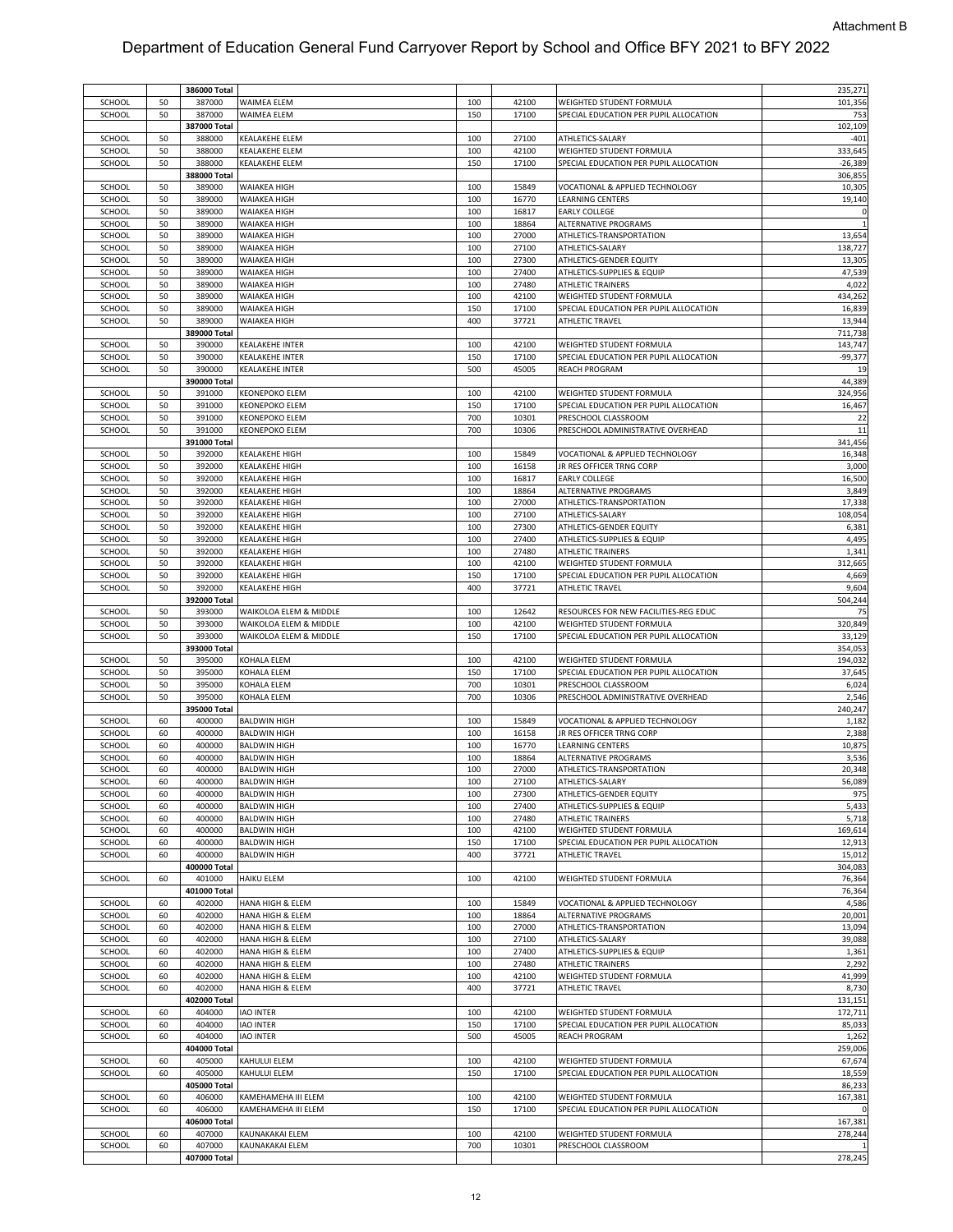| SCHOOL | 60 | 409000       | KIHEI ELEM           | 100 | 42100 | WEIGHTED STUDENT FORMULA               | 111,386        |
|--------|----|--------------|----------------------|-----|-------|----------------------------------------|----------------|
| SCHOOL | 60 | 409000       | KIHEI ELEM           | 150 | 17100 | SPECIAL EDUCATION PER PUPIL ALLOCATION | 65,293         |
|        |    | 409000 Total |                      |     |       |                                        | 176,679        |
| SCHOOL |    | 410000       | KILOHANA ELEM        | 100 | 42100 | WEIGHTED STUDENT FORMULA               |                |
|        | 60 |              |                      |     |       |                                        | 137,416        |
| SCHOOL | 60 | 410000       | KILOHANA ELEM        | 700 | 10301 | PRESCHOOL CLASSROOM                    | 123            |
| SCHOOL | 60 | 410000       | KILOHANA ELEM        | 700 | 10306 | PRESCHOOL ADMINISTRATIVE OVERHEAD      | 529            |
|        |    | 410000 Total |                      |     |       |                                        | 138,068        |
| SCHOOL | 60 | 412000       | <b>KULA ELEM</b>     | 100 | 42100 | WEIGHTED STUDENT FORMULA               | 112,703        |
| SCHOOL | 60 | 412000       | <b>KULA ELEM</b>     | 150 | 17100 | SPECIAL EDUCATION PER PUPIL ALLOCATION | 16,715         |
| SCHOOL | 60 | 412000       | KULA ELEM            | 700 | 10301 | PRESCHOOL CLASSROOM                    | $\overline{4}$ |
| SCHOOL | 60 | 412000       | <b>KULA ELEM</b>     | 700 | 10306 | PRESCHOOL ADMINISTRATIVE OVERHEAD      | $\pmb{0}$      |
|        |    | 412000 Total |                      |     |       |                                        | 129,422        |
| SCHOOL | 60 | 413000       | LAHAINA INTER        | 100 | 42100 | WEIGHTED STUDENT FORMULA               | 234,263        |
| SCHOOL | 60 | 413000       | LAHAINA INTER        | 500 | 45005 | REACH PROGRAM                          | 922            |
|        |    | 413000 Total |                      |     |       |                                        | 235,185        |
| SCHOOL | 60 | 414000       | LAHAINALUNA HIGH     | 100 | 15849 | VOCATIONAL & APPLIED TECHNOLOGY        | 28,256         |
| SCHOOL | 60 | 414000       | LAHAINALUNA HIGH     | 100 | 16732 | HAWAIIAN LANGUAGE IMMERSION PROGRAM    | 2,136          |
| SCHOOL | 60 | 414000       | LAHAINALUNA HIGH     | 100 | 16770 | LEARNING CENTERS                       | 2,706          |
| SCHOOL | 60 | 414000       | LAHAINALUNA HIGH     | 100 | 16817 | <b>EARLY COLLEGE</b>                   | 4,500          |
| SCHOOL | 60 | 414000       | LAHAINALUNA HIGH     | 100 | 18864 | ALTERNATIVE PROGRAMS                   | 7,883          |
| SCHOOL | 60 | 414000       | LAHAINALUNA HIGH     | 100 | 27000 | ATHLETICS-TRANSPORTATION               | 22,230         |
| SCHOOL | 60 | 414000       | LAHAINALUNA HIGH     | 100 | 27100 | ATHLETICS-SALARY                       | 135,692        |
| SCHOOL | 60 | 414000       | AHAINALUNA HIGH      | 100 | 27300 | ATHLETICS-GENDER EQUITY                | 6,316          |
| SCHOOL | 60 | 414000       | LAHAINALUNA HIGH     | 100 | 27400 | ATHLETICS-SUPPLIES & EQUIP             | 2,865          |
| SCHOOL | 60 | 414000       | LAHAINALUNA HIGH     | 100 | 27480 | ATHLETIC TRAINERS                      | 4,315          |
| SCHOOL | 60 | 414000       | LAHAINALUNA HIGH     | 100 | 42100 | WEIGHTED STUDENT FORMULA               | 159,127        |
| SCHOOL | 60 | 414000       | LAHAINALUNA HIGH     | 400 | 37721 | ATHLETIC TRAVEL                        | 18,036         |
|        |    | 414000 Total |                      |     |       |                                        | 394,062        |
| SCHOOL | 60 | 415000       | LANAI HIGH & ELEM    | 100 | 15849 | VOCATIONAL & APPLIED TECHNOLOGY        | 16,213         |
| SCHOOL | 60 | 415000       | ANAI HIGH & ELEM     | 100 | 27000 | ATHLETICS-TRANSPORTATION               | 15,363         |
|        |    |              |                      |     |       |                                        |                |
| SCHOOL | 60 | 415000       | LANAI HIGH & ELEM    | 100 | 27100 | ATHLETICS-SALARY                       | 74,151         |
| SCHOOL | 60 | 415000       | LANAI HIGH & ELEM    | 100 | 27400 | ATHLETICS-SUPPLIES & EQUIP             | 4,602          |
| SCHOOL | 60 | 415000       | ANAI HIGH & ELEM     | 100 | 27480 | <b>ATHLETIC TRAINERS</b>               | 2,789          |
| SCHOOL | 60 | 415000       | LANAI HIGH & ELEM    | 100 | 27900 | ATHLETICS-TRANSPORTATION MAUI          | 9,032          |
| SCHOOL | 60 | 415000       | LANAI HIGH & ELEM    | 100 | 42100 | WEIGHTED STUDENT FORMULA               | 229,447        |
| SCHOOL | 60 | 415000       | LANAI HIGH & ELEM    | 150 | 17100 | SPECIAL EDUCATION PER PUPIL ALLOCATION | $-50,269$      |
| SCHOOL | 60 | 415000       | LANAI HIGH & ELEM    | 400 | 37721 | ATHLETIC TRAVEL                        | 50,387         |
| SCHOOL | 60 | 415000       | ANAI HIGH & ELEM     | 700 | 10301 | PRESCHOOL CLASSROOM                    | $-524$         |
| SCHOOL | 60 | 415000       | LANAI HIGH & ELEM    | 700 | 10306 | PRESCHOOL ADMINISTRATIVE OVERHEAD      | 53             |
|        |    | 415000 Total |                      |     |       |                                        | 351,244        |
| SCHOOL | 60 | 416000       | LIHIKAI ELEM         | 100 | 42100 | WEIGHTED STUDENT FORMULA               | 519,621        |
|        |    |              |                      |     |       |                                        |                |
|        |    | 416000 Total |                      |     |       |                                        | 519,621        |
| SCHOOL | 60 | 417000       | MAKAWAO ELEM         | 100 | 42100 | WEIGHTED STUDENT FORMULA               | 263,679        |
|        |    | 417000 Total |                      |     |       |                                        | 263,679        |
| SCHOOL | 60 | 418000       | <b>MAUI HIGH</b>     | 100 | 12642 | RESOURCES FOR NEW FACILITIES-REG EDUC  | 48             |
| SCHOOL | 60 | 418000       | <b>MAUI HIGH</b>     | 100 | 15849 | VOCATIONAL & APPLIED TECHNOLOGY        | 3,587          |
| SCHOOL | 60 | 418000       | <b>MAUI HIGH</b>     | 100 | 16770 | LEARNING CENTERS                       | 5,428          |
| SCHOOL | 60 | 418000       | <b>MAUI HIGH</b>     | 100 | 18864 | ALTERNATIVE PROGRAMS                   | 766            |
| SCHOOL | 60 | 418000       | <b>MAUI HIGH</b>     | 100 | 27000 | ATHLETICS-TRANSPORTATION               | 20,171         |
| SCHOOL | 60 | 418000       | MAUI HIGH            | 100 | 27100 | ATHLETICS-SALARY                       | 150,666        |
| SCHOOL | 60 | 418000       | <b>MAUI HIGH</b>     | 100 | 27300 | ATHLETICS-GENDER EQUITY                | 13,548         |
| SCHOOL | 60 | 418000       | <b>MAUI HIGH</b>     | 100 | 27400 | ATHLETICS-SUPPLIES & EQUIP             | 2,867          |
| SCHOOL | 60 | 418000       | <b>MAUI HIGH</b>     | 100 | 27480 | ATHLETIC TRAINERS                      | 3,663          |
| SCHOOL | 60 | 418000       | <b>MAUI HIGH</b>     | 100 | 42100 | WEIGHTED STUDENT FORMULA               | 628,972        |
| SCHOOL | 60 | 418000       | <b>MAUI HIGH</b>     | 100 | 42127 | CAREER & TECHNICAL STUDENT ORGS        | $-1,400$       |
|        |    |              |                      |     |       |                                        |                |
| SCHOOL | 60 | 418000       | <b>MAUI HIGH</b>     | 400 | 37721 | <b>ATHLETIC TRAVEL</b>                 | 19,152         |
|        |    | 418000 Total |                      |     |       |                                        | 847,468        |
| SCHOOL | 60 | 419000       | <b>MAUNALOA ELEM</b> | 100 | 42100 | WEIGHTED STUDENT FORMULA               | 102,707        |
|        |    | 419000 Total |                      |     |       |                                        | 102,707        |
| SCHOOL | 60 | 420000       | KALAMA INTER         | 100 | 27100 | ATHLETICS-SALARY                       | $-592$         |
| SCHOOL | 60 | 420000       | <b>KALAMA INTER</b>  | 100 | 42100 | WEIGHTED STUDENT FORMULA               | 199,555        |
| SCHOOL | 60 | 420000       | KALAMA INTER         | 150 | 17100 | SPECIAL EDUCATION PER PUPIL ALLOCATION | 72,134         |
| SCHOOL | 60 | 420000       | KALAMA INTER         | 500 | 45005 | <b>REACH PROGRAM</b>                   | 3,030          |
|        |    | 420000 Total |                      |     |       |                                        | 274,127        |
| SCHOOL | 60 | 421000       | MOLOKAI HIGH         | 100 | 15849 | VOCATIONAL & APPLIED TECHNOLOGY        | 3,357          |
| SCHOOL | 60 | 421000       | MOLOKAI HIGH         | 100 | 16817 | <b>EARLY COLLEGE</b>                   | 4,500          |
| SCHOOL | 60 | 421000       | MOLOKAI HIGH         | 100 | 18864 | ALTERNATIVE PROGRAMS                   | 63             |
| SCHOOL | 60 | 421000       | MOLOKAI HIGH         | 100 | 27000 | ATHLETICS-TRANSPORTATION               | 12,730         |
| SCHOOL | 60 | 421000       | MOLOKAI HIGH         | 100 | 27100 | ATHLETICS-SALARY                       | 98,582         |
| SCHOOL | 60 | 421000       | MOLOKAI HIGH         | 100 | 27300 | ATHLETICS-GENDER EQUITY                | 1,165          |
| SCHOOL | 60 | 421000       | MOLOKAI HIGH         | 100 | 27400 | ATHLETICS-SUPPLIES & EQUIP             | 9,678          |
| SCHOOL | 60 | 421000       | <b>MOLOKAI HIGH</b>  | 100 | 27480 | ATHLETIC TRAINERS                      | 697            |
| SCHOOL |    | 421000       |                      |     |       | ATHLETICS-TRANSPORTATION MAUI          | 22,924         |
|        | 60 |              | MOLOKAI HIGH         | 100 | 27900 | WEIGHTED STUDENT FORMULA               |                |
| SCHOOL | 60 | 421000       | MOLOKAI HIGH         | 100 | 42100 |                                        | 51,909         |
| SCHOOL | 60 | 421000       | MOLOKAI HIGH         | 400 | 37721 | ATHLETIC TRAVEL                        | 47,040         |
|        |    | 421000 Total |                      |     |       |                                        | 252,645        |
| SCHOOL | 60 | 422000       | PAIA ELEM            | 100 | 42100 | WEIGHTED STUDENT FORMULA               | 42,094         |
|        |    | 422000 Total |                      |     |       |                                        | 42,094         |
| SCHOOL | 60 | 424000       | <b>WAIHEE ELEM</b>   | 100 | 42100 | WEIGHTED STUDENT FORMULA               | 224,692        |
|        |    | 424000 Total |                      |     |       |                                        | 224,692        |
| SCHOOL | 60 | 425000       | <b>WAILUKU ELEM</b>  | 100 | 42100 | WEIGHTED STUDENT FORMULA               | 250,948        |
|        |    | 425000 Total |                      |     |       |                                        | 250,948        |
| SCHOOL | 60 | 426000       | PUKALANI ELEM        | 100 | 42100 | WEIGHTED STUDENT FORMULA               | 73,677         |
| SCHOOL | 60 | 426000       | PUKALANI ELEM        | 700 | 10301 | PRESCHOOL CLASSROOM                    | 182            |
| SCHOOL | 60 | 426000       | PUKALANI ELEM        | 700 | 10306 | PRESCHOOL ADMINISTRATIVE OVERHEAD      | 993            |
|        |    | 426000 Total |                      |     |       |                                        | 74,852         |
|        |    |              |                      |     |       |                                        | 425,788        |
| SCHOOL | 60 | 428000       | MAUI WAENA INTER     | 100 | 42100 | WEIGHTED STUDENT FORMULA               |                |
| SCHOOL |    | 428000 Total |                      |     |       |                                        | 425,788        |
|        | 60 | 429000       | NAHIENAENA ELEM      | 100 | 12642 | RESOURCES FOR NEW FACILITIES-REG EDUC  | 337            |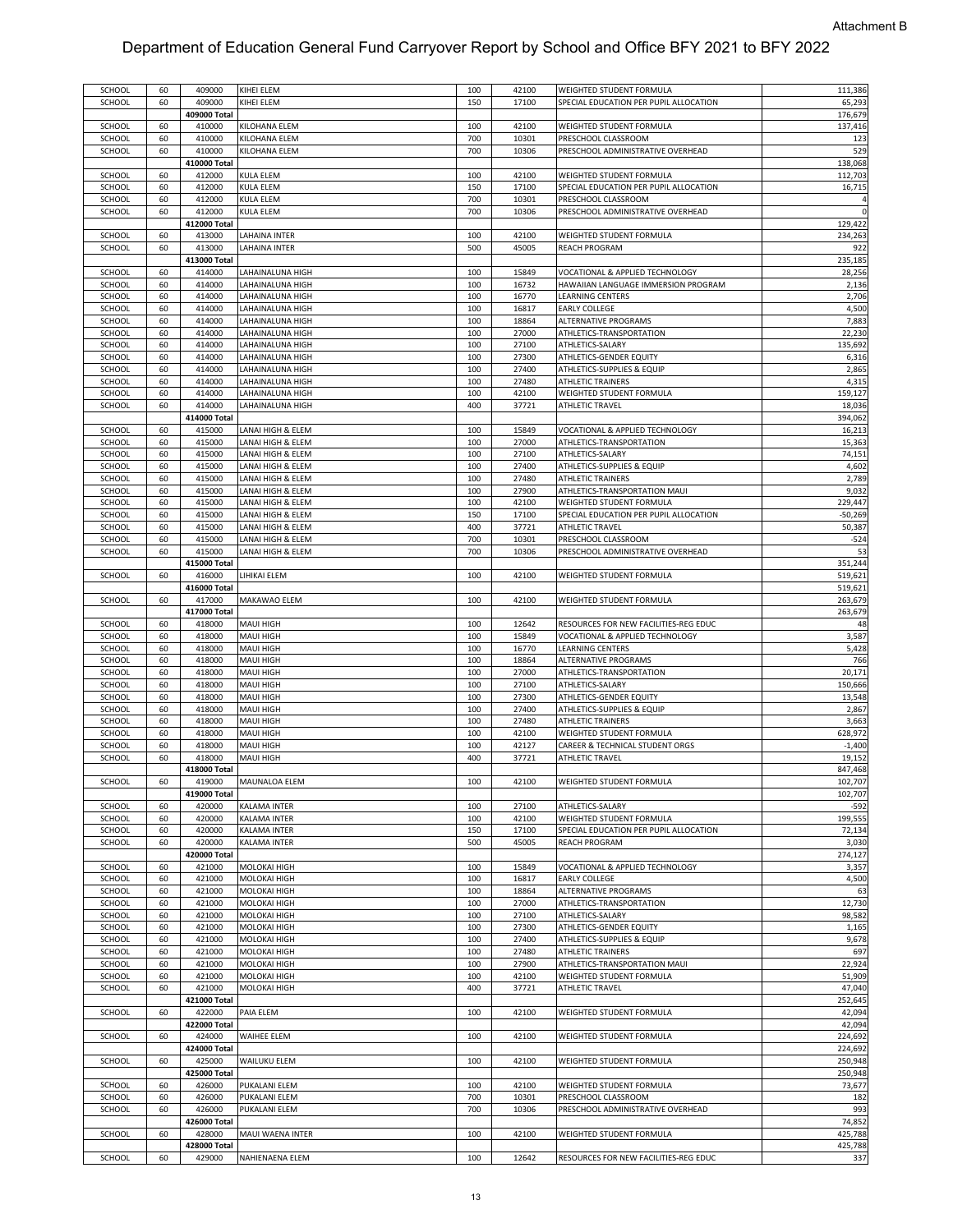| SCHOOL | 60 | 429000                 | NAHIENAENA ELEM       | 100 | 42100 | WEIGHTED STUDENT FORMULA               | 108,780        |
|--------|----|------------------------|-----------------------|-----|-------|----------------------------------------|----------------|
|        |    |                        |                       |     |       |                                        |                |
|        |    | 429000 Total           |                       |     |       |                                        | 109,117        |
| SCHOOL | 60 | 430000                 | LOKELANI INTER        | 100 | 42100 | WEIGHTED STUDENT FORMULA               | 109,381        |
| SCHOOL | 60 | 430000                 | LOKELANI INTER        | 150 | 17100 | SPECIAL EDUCATION PER PUPIL ALLOCATION | 65,000         |
| SCHOOL | 60 | 430000                 | LOKELANI INTER        | 500 | 45005 | <b>REACH PROGRAM</b>                   | 9,607          |
|        |    | 430000 Total           |                       |     |       |                                        | 183,988        |
| SCHOOL | 60 | 431000                 | KAMALII ELEM          | 100 | 42100 | WEIGHTED STUDENT FORMULA               | 119,153        |
| SCHOOL | 60 | 431000                 | <b>KAMALII ELEM</b>   | 150 | 17100 | SPECIAL EDUCATION PER PUPIL ALLOCATION | 35,920         |
|        |    |                        |                       |     |       |                                        |                |
|        |    | 431000 Total           |                       |     |       |                                        | 155,073        |
| SCHOOL | 60 | 433000                 | POMAIKAI ELEM         | 100 | 42100 | WEIGHTED STUDENT FORMULA               | 147,150        |
| SCHOOL | 60 | 433000                 | POMAIKAI ELEM         | 150 | 17100 | SPECIAL EDUCATION PER PUPIL ALLOCATION | 34,707         |
|        |    | 433000 Total           |                       |     |       |                                        | 181,857        |
|        |    |                        |                       |     |       |                                        |                |
| SCHOOL | 60 | 434000                 | MOLOKAI MIDDLE        | 100 | 27100 | ATHLETICS-SALARY                       | $\mathfrak{c}$ |
| SCHOOL | 60 | 434000                 | MOLOKAI MIDDLE        | 100 | 42100 | WEIGHTED STUDENT FORMULA               | 195,281        |
| SCHOOL | 60 | 434000                 | MOLOKAI MIDDLE        | 500 | 45005 | <b>REACH PROGRAM</b>                   | 716            |
|        |    | 434000 Total           |                       |     |       |                                        | 195,997        |
|        |    |                        |                       | 100 |       |                                        |                |
| SCHOOL | 60 | 435000                 | <b>KEKAULIKE HIGH</b> |     | 15849 | VOCATIONAL & APPLIED TECHNOLOGY        | 10,196         |
| SCHOOL | 60 | 435000                 | <b>KEKAULIKE HIGH</b> | 100 | 16732 | HAWAIIAN LANGUAGE IMMERSION PROGRAM    | $-530$         |
| SCHOOL | 60 | 435000                 | <b>KEKAULIKE HIGH</b> | 100 | 27000 | ATHLETICS-TRANSPORTATION               | 7,479          |
| SCHOOL | 60 | 435000                 | <b>KEKAULIKE HIGH</b> | 100 | 27100 | ATHLETICS-SALARY                       | 132,971        |
| SCHOOL | 60 | 435000                 | <b>KEKAULIKE HIGH</b> | 100 | 27300 | ATHLETICS-GENDER EQUITY                | 8,281          |
|        |    |                        |                       |     |       |                                        |                |
| SCHOOL | 60 | 435000                 | <b>KEKAULIKE HIGH</b> | 100 | 27400 | ATHLETICS-SUPPLIES & EQUIP             | 157            |
| SCHOOL | 60 | 435000                 | <b>KEKAULIKE HIGH</b> | 100 | 27480 | ATHLETIC TRAINERS                      | 3,353          |
| SCHOOL | 60 | 435000                 | <b>KEKAULIKE HIGH</b> | 100 | 42100 | WEIGHTED STUDENT FORMULA               | 295,196        |
| SCHOOL | 60 | 435000                 | <b>KEKAULIKE HIGH</b> | 150 | 17100 | SPECIAL EDUCATION PER PUPIL ALLOCATION | 18,750         |
|        |    |                        |                       |     |       |                                        |                |
| SCHOOL | 60 | 435000                 | <b>KEKAULIKE HIGH</b> | 400 | 37721 | <b>ATHLETIC TRAVEL</b>                 | 18,472         |
|        |    | 435000 Total           |                       |     |       |                                        | 494,325        |
| SCHOOL | 60 | 436000                 | PUU KUKUI ELEM        | 100 | 42100 | WEIGHTED STUDENT FORMULA               | 243,907        |
| SCHOOL | 60 | 436000                 | PUU KUKUI ELEM        | 150 | 17100 | SPECIAL EDUCATION PER PUPIL ALLOCATION | 96,214         |
|        |    | 436000 Total           |                       |     |       |                                        | 340,121        |
|        |    |                        |                       |     |       |                                        |                |
| SCHOOL | 60 | 496000                 | LAHAINALUNA BOARDING  | 100 | 16173 | LAHAINALUNA BOARDING DEPT-GEN FUND     | 189,427        |
|        |    | 496000 Total           |                       |     |       |                                        | 189,427        |
| SCHOOL | 70 | 447000                 | KAPAA MIDDLE          | 100 | 42100 | WEIGHTED STUDENT FORMULA               | 177,562        |
| SCHOOL | 70 | 447000                 | KAPAA MIDDLE          | 150 | 17100 | SPECIAL EDUCATION PER PUPIL ALLOCATION | 2,874          |
|        |    |                        |                       |     |       |                                        |                |
|        |    | 447000 Total           |                       |     |       |                                        | 180,436        |
| SCHOOL | 70 | 448000                 | KAMAKAHELEI MIDDLE    | 100 | 42100 | WEIGHTED STUDENT FORMULA               | 324,457        |
| SCHOOL | 70 | 448000                 | KAMAKAHELEI MIDDLE    | 150 | 17100 | SPECIAL EDUCATION PER PUPIL ALLOCATION | 11,381         |
|        |    | 448000 Total           |                       |     |       |                                        | 335,838        |
|        |    |                        |                       |     |       |                                        |                |
| SCHOOL | 70 | 451000                 | <b>ELEELE ELEM</b>    | 100 | 42100 | WEIGHTED STUDENT FORMULA               | 137,616        |
| SCHOOL | 70 | 451000                 | <b>ELEELE ELEM</b>    | 150 | 17100 | SPECIAL EDUCATION PER PUPIL ALLOCATION | 65,293         |
| SCHOOL | 70 | 451000                 | <b>ELEELE ELEM</b>    | 700 | 10301 | PRESCHOOL CLASSROOM                    | 237            |
| SCHOOL | 70 | 451000                 | ELEELE ELEM           | 700 | 10306 | PRESCHOOL ADMINISTRATIVE OVERHEAD      | 603            |
|        |    |                        |                       |     |       |                                        |                |
|        |    | 451000 Total           |                       |     |       |                                        | 203,749        |
| SCHOOL | 70 | 452000                 | <b>HANALEI ELEM</b>   | 100 | 42100 | WEIGHTED STUDENT FORMULA               | 43,902         |
| SCHOOL | 70 | 452000                 | <b>HANALEI ELEM</b>   | 150 | 17100 | SPECIAL EDUCATION PER PUPIL ALLOCATION | 22,562         |
|        |    | 452000 Total           |                       |     |       |                                        | 66,464         |
|        |    |                        |                       |     |       |                                        |                |
| SCHOOL | 70 | 453000                 | KALAHEO ELEM          | 100 | 42100 | WEIGHTED STUDENT FORMULA               | 18,605         |
| SCHOOL | 70 | 453000                 | KALAHEO ELEM          | 150 | 17100 | SPECIAL EDUCATION PER PUPIL ALLOCATION | 24,298         |
|        |    | 453000 Total           |                       |     |       |                                        | 42,903         |
| SCHOOL | 70 | 454000                 | KAPAA ELEM            | 100 | 42100 | WEIGHTED STUDENT FORMULA               | 214,050        |
| SCHOOL | 70 | 454000                 | KAPAA ELEM            | 150 | 17100 | SPECIAL EDUCATION PER PUPIL ALLOCATION | 69,845         |
|        |    |                        |                       |     |       |                                        |                |
|        |    | 454000 Total           |                       |     |       |                                        | 283,895        |
| SCHOOL | 70 | 455000                 | KAPAA HIGH            | 100 | 15849 | VOCATIONAL & APPLIED TECHNOLOGY        | 1,289          |
| SCHOOL | 70 | 455000                 | KAPAA HIGH            | 100 | 16158 | JR RES OFFICER TRNG CORP               | 465            |
| SCHOOL | 70 | 455000                 | <b>KAPAA HIGH</b>     | 100 | 27000 | ATHLETICS-TRANSPORTATION               | 28,688         |
|        |    |                        |                       |     |       |                                        |                |
| SCHOOL | 70 | 455000                 | <b>KAPAA HIGH</b>     | 100 | 27100 | ATHLETICS-SALARY                       | 114,034        |
| SCHOOL | 70 | 455000                 | <b>KAPAA HIGH</b>     | 100 | 27300 | ATHLETICS-GENDER EQUITY                | 6,409          |
| SCHOOL | 70 | 455000                 | KAPAA HIGH            | 100 | 27400 | ATHLETICS-SUPPLIES & EQUIP             | 2,688          |
| SCHOOL | 70 | 455000                 | <b>KAPAA HIGH</b>     | 100 | 27480 | <b>ATHLETIC TRAINERS</b>               | 6              |
| SCHOOL | 70 | 455000                 | <b>KAPAA HIGH</b>     | 100 | 42100 | WEIGHTED STUDENT FORMULA               | 149,681        |
|        |    |                        |                       |     |       |                                        |                |
| SCHOOL | 70 | 455000                 | <b>KAPAA HIGH</b>     | 400 | 37721 | <b>ATHLETIC TRAVEL</b>                 | 19,170         |
|        |    | 455000 Total           |                       |     |       |                                        | 322,430        |
| SCHOOL | 70 | 456000                 | KAUAI HIGH            | 100 | 15849 | VOCATIONAL & APPLIED TECHNOLOGY        | 7,458          |
| SCHOOL | 70 | 456000                 | KAUAI HIGH            | 100 | 16770 | LEARNING CENTERS                       | 4,567          |
| SCHOOL | 70 | 456000                 | KAUAI HIGH            | 100 | 18864 | ALTERNATIVE PROGRAMS                   | 24             |
|        |    |                        |                       |     |       |                                        |                |
| SCHOOL | 70 | 456000                 | <b>KAUAI HIGH</b>     | 100 | 27000 | ATHLETICS-TRANSPORTATION               | 20,393         |
| SCHOOL | 70 | 456000                 | KAUAI HIGH            | 100 | 27100 | ATHLETICS-SALARY                       | 97,381         |
| SCHOOL | 70 | 456000                 | <b>KAUAI HIGH</b>     | 100 | 27300 | ATHLETICS-GENDER EQUITY                | 7,250          |
| SCHOOL | 70 | 456000                 | <b>KAUAI HIGH</b>     | 100 | 27400 | ATHLETICS-SUPPLIES & EQUIP             | 11,549         |
|        | 70 | 456000                 |                       |     |       |                                        | 3,612          |
| SCHOOL |    |                        | <b>KAUAI HIGH</b>     | 100 | 27480 | ATHLETIC TRAINERS                      |                |
| SCHOOL | 70 | 456000                 | <b>KAUAI HIGH</b>     | 100 | 42100 | WEIGHTED STUDENT FORMULA               | 481,967        |
| SCHOOL | 70 | 456000                 | <b>KAUAI HIGH</b>     | 150 | 17100 | SPECIAL EDUCATION PER PUPIL ALLOCATION | 4,014          |
| SCHOOL | 70 | 456000                 | <b>KAUAI HIGH</b>     | 400 | 37721 | ATHLETIC TRAVEL                        | 14,999         |
|        |    | 456000 Total           |                       |     |       |                                        | 653,214        |
|        |    |                        |                       |     |       |                                        |                |
| SCHOOL | 70 | 457000                 | KAUMUALII ELEM        | 100 | 42100 | WEIGHTED STUDENT FORMULA               | 286,480        |
|        |    | 457000 Total           |                       |     |       |                                        | 286,480        |
| SCHOOL | 70 | 458000                 | KEKAHA ELEM           | 100 | 42100 | WEIGHTED STUDENT FORMULA               | 75,469         |
| SCHOOL |    | 458000                 | <b>KEKAHA ELEM</b>    | 150 | 17100 | SPECIAL EDUCATION PER PUPIL ALLOCATION | 9,116          |
|        |    |                        |                       |     |       |                                        |                |
|        | 70 |                        | <b>KEKAHA ELEM</b>    | 700 | 10301 | PRESCHOOL CLASSROOM                    | $-656$         |
| SCHOOL | 70 | 458000                 |                       | 700 | 10306 | PRESCHOOL ADMINISTRATIVE OVERHEAD      |                |
| SCHOOL | 70 | 458000                 | <b>KEKAHA ELEM</b>    |     |       |                                        |                |
|        |    | 458000 Total           |                       |     |       |                                        |                |
|        |    |                        |                       |     |       |                                        | 83,932         |
| SCHOOL | 70 | 459000                 | KILAUEA ELEM          | 100 | 42100 | WEIGHTED STUDENT FORMULA               | 149,163        |
| SCHOOL | 70 | 459000                 | KILAUEA ELEM          | 150 | 17100 | SPECIAL EDUCATION PER PUPIL ALLOCATION | 3,721          |
|        |    | 459000 Total           |                       |     |       |                                        | 152,884        |
| SCHOOL | 70 | 460000                 | KOLOA ELEM            | 100 | 42100 | WEIGHTED STUDENT FORMULA               | 209,033        |
|        |    |                        |                       |     |       |                                        |                |
| SCHOOL | 70 | 460000                 | KOLOA ELEM            | 150 | 17100 | SPECIAL EDUCATION PER PUPIL ALLOCATION | 28,637         |
|        |    | 460000 Total           |                       |     |       |                                        | 237,670        |
| SCHOOL | 70 | 461000<br>461000 Total | NIIHAU SCHOOL         | 100 | 16403 | NIIHAU SCHOOL                          | 4,537<br>4,537 |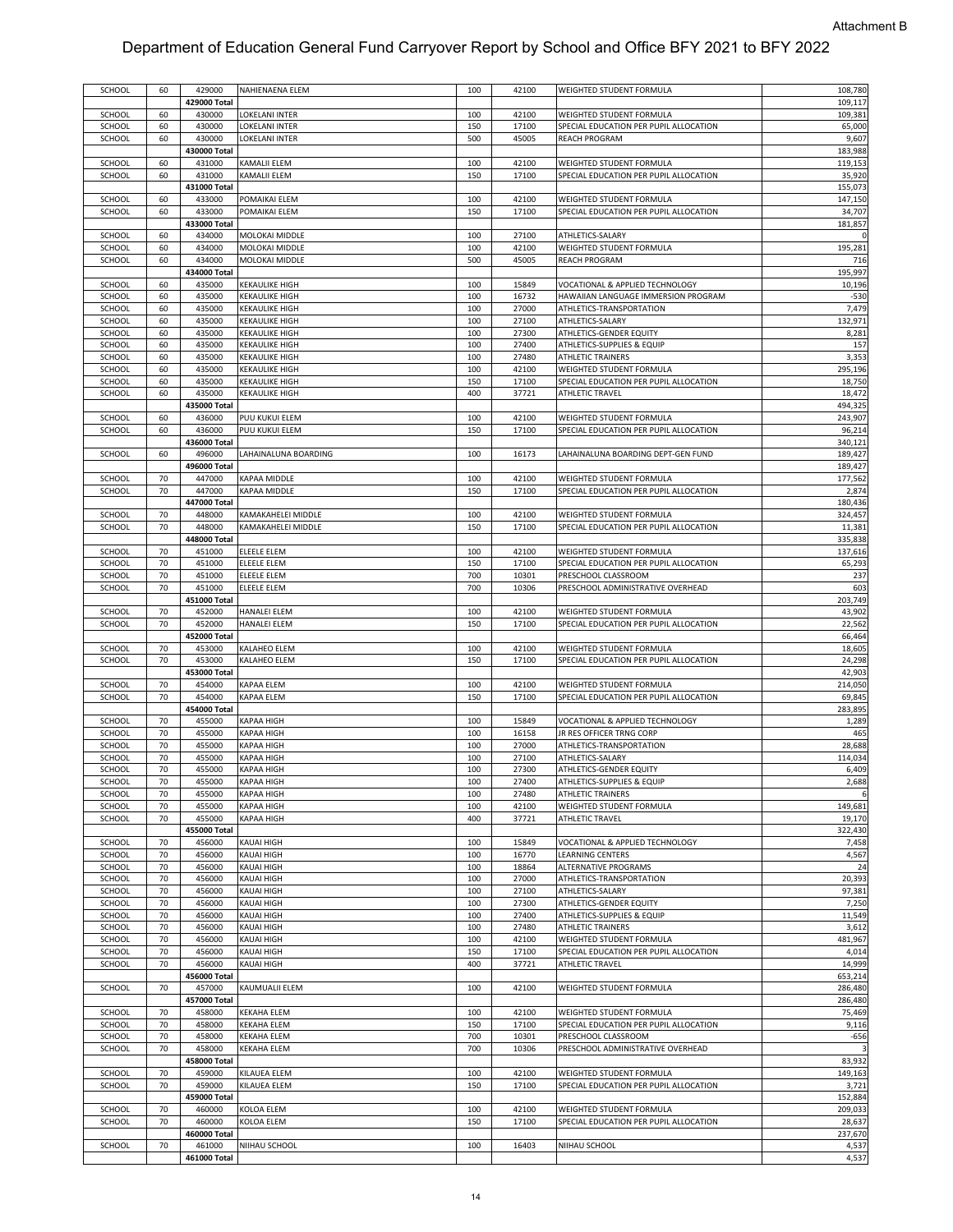| SCHOOL<br>SCHOOL         |          |                  |                                            |            |                |                                                                 |                 |
|--------------------------|----------|------------------|--------------------------------------------|------------|----------------|-----------------------------------------------------------------|-----------------|
|                          | 70       | 462000           | WAIMEA HIGH                                | 100        | 15849          | VOCATIONAL & APPLIED TECHNOLOGY                                 | 6,095           |
|                          | 70       | 462000           | WAIMEA HIGH                                | 100        | 16158          | JR RES OFFICER TRNG CORP                                        | 1,235           |
|                          |          |                  |                                            |            |                |                                                                 |                 |
| SCHOOL                   | 70       | 462000           | WAIMEA HIGH                                | 100        | 18864          | ALTERNATIVE PROGRAMS                                            | 358             |
| SCHOOL                   | 70       | 462000           | WAIMEA HIGH                                | 100        | 27000          | ATHLETICS-TRANSPORTATION                                        | 27,769          |
|                          |          |                  |                                            |            |                |                                                                 |                 |
| SCHOOL                   | 70       | 462000           | WAIMEA HIGH                                | 100        | 27100          | ATHLETICS-SALARY                                                | 113,976         |
| SCHOOL                   | 70       | 462000           | WAIMEA HIGH                                | 100        | 27300          | ATHLETICS-GENDER EQUITY                                         | 7,499           |
|                          |          |                  |                                            |            |                |                                                                 |                 |
| SCHOOL                   | 70       | 462000           | WAIMEA HIGH                                | 100        | 27400          | ATHLETICS-SUPPLIES & EQUIP                                      | 3,187           |
| SCHOOL                   | 70       | 462000           | WAIMEA HIGH                                | 100        | 27480          | ATHLETIC TRAINERS                                               | 1,038           |
|                          | 70       | 462000           |                                            | 100        | 42100          | WEIGHTED STUDENT FORMULA                                        | 162,002         |
| SCHOOL                   |          |                  | WAIMEA HIGH                                |            |                |                                                                 |                 |
| SCHOOL                   | 70       | 462000           | WAIMEA HIGH                                | 150        | 17100          | SPECIAL EDUCATION PER PUPIL ALLOCATION                          | 77,308          |
|                          |          |                  |                                            |            |                |                                                                 |                 |
| SCHOOL                   | 70       | 462000           | WAIMEA HIGH                                | 400        | 37721          | ATHLETIC TRAVEL                                                 | 18,259          |
|                          |          | 462000 Total     |                                            |            |                |                                                                 | 418,726         |
|                          |          |                  |                                            |            |                |                                                                 |                 |
| SCHOOL                   | 70       | 463000           | <b>WILCOX ELEM</b>                         | 100        | 42100          | WEIGHTED STUDENT FORMULA                                        | 238,849         |
| SCHOOL                   | 70       | 463000           | <b>WILCOX ELEM</b>                         | 150        | 17100          | SPECIAL EDUCATION PER PUPIL ALLOCATION                          | 7,560           |
|                          |          |                  |                                            |            |                |                                                                 |                 |
|                          |          | 463000 Total     |                                            |            |                |                                                                 | 246,409         |
| SCHOOL                   | 70       | 464000           | WAIMEA CANYON MIDDLE                       | 100        | 42100          | WEIGHTED STUDENT FORMULA                                        | 73,028          |
|                          |          |                  |                                            |            |                |                                                                 |                 |
|                          |          | 464000 Total     |                                            |            |                |                                                                 | 73,028          |
| SCHOOL                   | 75       | 477000           | <b>CSA-FARRINGTON CAMPUS</b>               | 500        | 46417          | ADULT EDUCATION                                                 | 39,591          |
|                          |          |                  |                                            |            |                |                                                                 |                 |
|                          |          | 477000 Total     |                                            |            |                |                                                                 | 39,591          |
| SCHOOL                   | 75       | 480000           | <b>CSA-MCKINLEY CAMPUS</b>                 | 500        | 46417          | ADULT EDUCATION                                                 | 42,872          |
|                          |          | 480000 Total     |                                            |            |                |                                                                 | 42,872          |
|                          |          |                  |                                            |            |                |                                                                 |                 |
| SCHOOL                   | 75       | 481000           | CSA-WINDWARD CAMPUS                        | 500        | 46417          | ADULT EDUCATION                                                 | 10,799          |
|                          |          | 481000 Total     |                                            |            |                |                                                                 | 10,799          |
|                          |          |                  |                                            |            |                |                                                                 |                 |
| SCHOOL                   | 75       | 482000           | CSA-WAHIAWA CAMPUS                         | 500        | 46417          | ADULT EDUCATION                                                 | 9,911           |
|                          |          | 482000 Total     |                                            |            |                |                                                                 | 9,911           |
|                          |          |                  |                                            |            |                |                                                                 |                 |
| SCHOOL                   | 75       | 483000           | <b>CSA-HILO CAMPUS</b>                     | 500        | 46417          | ADULT EDUCATION                                                 | 12,295          |
|                          |          | 483000 Total     |                                            |            |                |                                                                 | 12,295          |
|                          |          |                  |                                            |            |                |                                                                 |                 |
| SCHOOL                   | 75       | 484000           | <b>CSA-KONA CAMPUS</b>                     | 500        | 46417          | ADULT EDUCATION                                                 | 11,997          |
|                          |          | 484000 Total     |                                            |            |                |                                                                 | 11,997          |
|                          |          |                  |                                            |            |                |                                                                 |                 |
| SCHOOL                   | 75       | 485000           | <b>CSA-MAUI CAMPUS</b>                     | 500        | 46417          | ADULT EDUCATION                                                 | 14,400          |
|                          |          | 485000 Total     |                                            |            |                |                                                                 | 14,400          |
|                          |          |                  |                                            |            |                |                                                                 |                 |
| SCHOOL                   | 75       | 486000           | <b>CSA-KAUAI CAMPUS</b>                    | 500        | 46417          | ADULT EDUCATION                                                 | 1,381           |
|                          |          | 486000 Total     |                                            |            |                |                                                                 | 1,381           |
|                          |          |                  |                                            |            |                |                                                                 |                 |
| SCHOOL                   | 75       | 488000           | CSA-WAIPAHU CAMPUS                         | 500        | 46417          | ADULT EDUCATION                                                 | 102,311         |
|                          |          |                  |                                            |            |                |                                                                 | 102,311         |
|                          |          | 488000 Total     |                                            |            |                |                                                                 |                 |
| SCHOOL                   | 75       | 489000           | CSA-MOANALUA CAMPUS                        | 500        | 46417          | ADULT EDUCATION                                                 | 50,801          |
|                          |          | 489000 Total     |                                            |            |                |                                                                 | 50,801          |
|                          |          |                  |                                            |            |                |                                                                 |                 |
| <b>SCHOOL</b>            | 75       | 976000           | CA-CSA-HONOLULU-KAUAI-MAUI-MOANALUA        | 500        | 46417          | ADULT EDUCATION                                                 | 41,388          |
|                          |          | 976000 Total     |                                            |            |                |                                                                 | 41,388          |
|                          |          |                  |                                            |            |                |                                                                 |                 |
| SCHOOL                   | 80       | 411000           | PCS-KUALAPUU                               | 150        | 17100          | SPECIAL EDUCATION PER PUPIL ALLOCATION                          | $-7,698$        |
|                          |          | 411000 Total     |                                            |            |                |                                                                 | $-7,698$        |
|                          |          |                  |                                            |            |                |                                                                 |                 |
| SCHOOL                   | 80       | 561000           | PCS-HAWAII ACADEMY OF ARTS & SCIENCES      | 150        | 17100          | SPECIAL EDUCATION PER PUPIL ALLOCATION                          | $-15,721$       |
|                          |          | 561000 Total     |                                            |            |                |                                                                 | $-15,721$       |
|                          |          |                  |                                            |            |                |                                                                 |                 |
| COMPLEX/CA               | 10       | 811000           | COMPLEX-KAIMUKI                            | 200        | 25236          | INDEXED COMPLEX AREA ADMINISTRATION                             | 4,835           |
|                          |          | 811000 Total     |                                            |            |                |                                                                 | 4,835           |
|                          |          |                  |                                            |            |                |                                                                 |                 |
| COMPLEX/CA               | 10       | 814000           | COMPLEX-MCKINLEY                           | 200        | 25236          | INDEXED COMPLEX AREA ADMINISTRATION                             |                 |
|                          |          | 814000 Total     |                                            |            |                |                                                                 |                 |
| COMPLEX/CA               | 10       | 917000           | CA-FARRINGTON-KAISER-KALANI                | 100        | 42100          | WEIGHTED STUDENT FORMULA                                        | 17,692          |
|                          |          |                  |                                            |            |                |                                                                 |                 |
| COMPLEX/CA               | 10       | 917000           | CA-FARRINGTON-KAISER-KALANI                | 150        | 17100          | SPECIAL EDUCATION PER PUPIL ALLOCATION                          | 6,160           |
| COMPLEX/CA               | 10       | 917000           | CA-FARRINGTON-KAISER-KALANI                | 200        | 25236          | INDEXED COMPLEX AREA ADMINISTRATION                             | 205,660         |
|                          |          |                  |                                            |            |                |                                                                 |                 |
|                          |          | 917000 Total     |                                            |            |                |                                                                 | 229,512         |
| COMPLEX/CA               | 10       | 919000           | CA-KAIMUKI-MCKINLEY-ROOSEVELT              | 100        | 15849          | VOCATIONAL & APPLIED TECHNOLOGY                                 | 15,680          |
|                          |          |                  |                                            |            |                |                                                                 |                 |
| COMPLEX/CA               | 10       | 919000           | CA-KAIMUKI-MCKINLEY-ROOSEVELT              | 100        | 18864          | ALTERNATIVE PROGRAMS                                            |                 |
|                          | 10       | 919000           | CA-KAIMUKI-MCKINLEY-ROOSEVELT              |            |                |                                                                 | 25,000          |
|                          |          |                  |                                            | 150        |                | SPECIAL EDUCATION PER PUPIL ALLOCATION                          |                 |
| COMPLEX/CA               |          |                  |                                            |            | 17100          |                                                                 | 72,174          |
| COMPLEX/CA               | 10       | 919000           | CA-KAIMUKI-MCKINLEY-ROOSEVELT              | 200        | 25236          | INDEXED COMPLEX AREA ADMINISTRATION                             | 54,215          |
|                          |          | 919000 Total     |                                            |            |                |                                                                 | 167,069         |
|                          |          |                  |                                            |            |                |                                                                 |                 |
| COMPLEX/CA               | 20       | 821000           | COMPLEX-LEILEHUA                           | 200        | 25236          | INDEXED COMPLEX AREA ADMINISTRATION                             | 1,186           |
|                          |          | 821000 Total     |                                            |            |                |                                                                 | 1,186           |
|                          |          |                  |                                            |            |                |                                                                 |                 |
| COMPLEX/CA               | 20       | 822000           | COMPLEX-MILILANI                           | 200        | 25236          | INDEXED COMPLEX AREA ADMINISTRATION                             | 2,982           |
|                          |          | 822000 Total     |                                            |            |                |                                                                 | 2,982           |
|                          |          |                  |                                            |            |                |                                                                 |                 |
| COMPLEX/CA               | 20       | 921000           | CA-AIEA-MOANALUA-RADFORD                   | 100        | 42100          | WEIGHTED STUDENT FORMULA                                        | 74,160          |
| COMPLEX/CA               | 20       | 921000           | CA-AIEA-MOANALUA-RADFORD                   | 200        | 25236          | INDEXED COMPLEX AREA ADMINISTRATION                             | 252,751         |
|                          |          | 921000 Total     |                                            |            |                |                                                                 |                 |
|                          |          |                  |                                            |            |                |                                                                 | 326,911         |
| COMPLEX/CA               | 20       | 922000           | CA-LEILEHUA-MILILANI-WAIALUA               | 100        | 15849          | VOCATIONAL & APPLIED TECHNOLOGY                                 | 9,923           |
| COMPLEX/CA               | 20       | 922000           | CA-LEILEHUA-MILILANI-WAIALUA               | 100        | 18863          | HIGH CORE (STOREFRONT)                                          | 238,259         |
|                          |          |                  |                                            |            |                |                                                                 |                 |
| COMPLEX/CA               | 20       | 922000           | CA-LEILEHUA-MILILANI-WAIALUA               | 100        | 42100          | WEIGHTED STUDENT FORMULA                                        | 240             |
| COMPLEX/CA               | 20       | 922000           | CA-LEILEHUA-MILILANI-WAIALUA               | 200        | 25236          | INDEXED COMPLEX AREA ADMINISTRATION                             | 127,952         |
|                          |          |                  |                                            |            |                |                                                                 |                 |
|                          |          | 922000 Total     |                                            |            |                |                                                                 | 376,374         |
| COMPLEX/CA               | 30       | 830000           | COMPLEX-CAMPBELL                           | 100        | 18864          | ALTERNATIVE PROGRAMS                                            | 38,430          |
|                          |          |                  |                                            |            |                |                                                                 |                 |
| COMPLEX/CA               | 30       | 830000           | COMPLEX-CAMPBELL                           | 100        | 42100          | WEIGHTED STUDENT FORMULA                                        | 19,224          |
| COMPLEX/CA               | 30       | 830000           | COMPLEX-CAMPBELL                           | 200        | 25236          | INDEXED COMPLEX AREA ADMINISTRATION                             | 482             |
|                          |          | 830000 Total     |                                            |            |                |                                                                 |                 |
|                          |          |                  |                                            |            |                |                                                                 | 58,136          |
| COMPLEX/CA               | 30       | 832000           | COMPLEX-PEARL CITY                         | 100        | 42100          | WEIGHTED STUDENT FORMULA                                        | 1,860           |
| COMPLEX/CA               | 30       | 832000           | COMPLEX-PEARL CITY                         | 200        | 25236          | INDEXED COMPLEX AREA ADMINISTRATION                             | 151             |
|                          |          |                  |                                            |            |                |                                                                 |                 |
|                          |          | 832000 Total     |                                            |            |                |                                                                 | 2,011           |
| COMPLEX/CA               | 30       | 834000           | COMPLEX-WAIPAHU                            | 100        | 42100          | WEIGHTED STUDENT FORMULA                                        | 1,425           |
|                          |          |                  |                                            |            |                |                                                                 |                 |
| COMPLEX/CA               | 30       | 834000           | COMPLEX-WAIPAHU                            | 200        | 25236          | INDEXED COMPLEX AREA ADMINISTRATION                             | 65              |
|                          |          | 834000 Total     |                                            |            |                |                                                                 | 1,490           |
|                          |          |                  |                                            |            |                |                                                                 |                 |
| COMPLEX/CA               | 30       | 931000           | CA-CAMPBELL-KAPOLEI                        | 100        | 42100          | WEIGHTED STUDENT FORMULA                                        | 16,959          |
| COMPLEX/CA               | 30       | 931000           | CA-CAMPBELL-KAPOLEI                        | 200        | 25236          | INDEXED COMPLEX AREA ADMINISTRATION                             | 1,156           |
|                          |          |                  |                                            |            |                |                                                                 |                 |
|                          |          | 931000 Total     |                                            |            |                |                                                                 | 18,115          |
| COMPLEX/CA               | 30       | 932000           | CA-PEARL CITY-WAIPAHU                      | 100        | 42100          | WEIGHTED STUDENT FORMULA                                        | 114,559         |
| COMPLEX/CA               | 30       | 932000           | CA-PEARL CITY-WAIPAHU                      | 150        | 17100          | SPECIAL EDUCATION PER PUPIL ALLOCATION                          | 902             |
|                          |          |                  |                                            |            |                |                                                                 |                 |
| COMPLEX/CA               | 30       | 932000           | CA-PEARL CITY-WAIPAHU                      | 200        | 25236          | INDEXED COMPLEX AREA ADMINISTRATION                             | 42,825          |
|                          |          | 932000 Total     |                                            |            |                |                                                                 | 158,286         |
|                          |          |                  |                                            |            |                |                                                                 |                 |
| COMPLEX/CA               | 30       | 933000           | CA-NANAKULI-WAIANAE                        | 100        | 15849          | VOCATIONAL & APPLIED TECHNOLOGY                                 | 2,321           |
| COMPLEX/CA               | 30       | 933000           | CA-NANAKULI-WAIANAE                        | 100        | 18864          | ALTERNATIVE PROGRAMS                                            | 33              |
|                          |          |                  |                                            |            |                |                                                                 |                 |
| COMPLEX/CA<br>COMPLEX/CA | 30<br>30 | 933000<br>933000 | CA-NANAKULI-WAIANAE<br>CA-NANAKULI-WAIANAE | 100<br>200 | 42100<br>25236 | WEIGHTED STUDENT FORMULA<br>INDEXED COMPLEX AREA ADMINISTRATION | 1,151<br>75,736 |